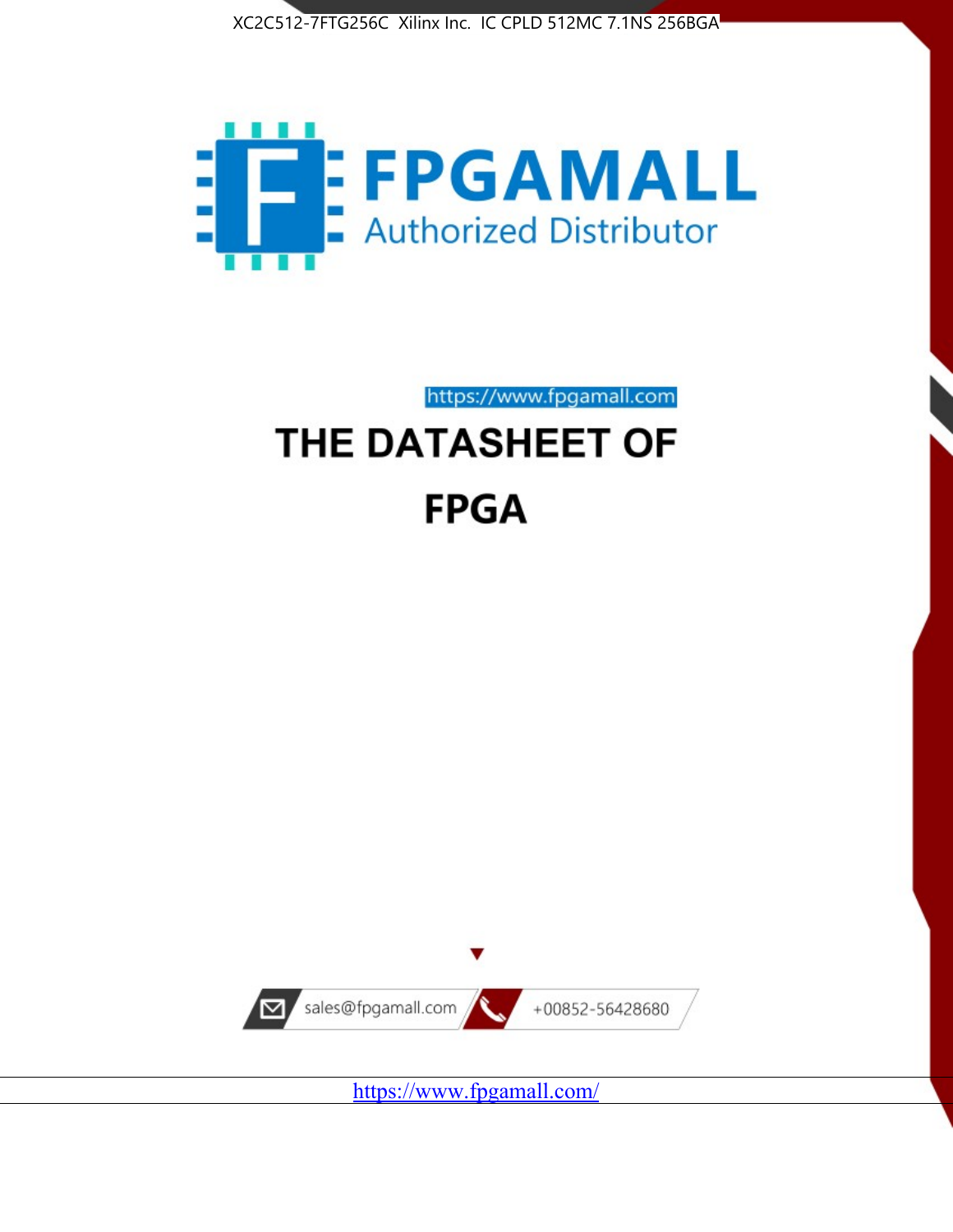

DS096 (v3.2) March 8, 2007 **0 00 00 000 000 Product Specification** 

## **XC2C512 CoolRunner-II CPLD**

#### **Features**

- Optimized for 1.8V systems
	- As fast as 7.1 ns pin-to-pin delays
	- As low as 14 μA quiescent current
- Industry's best 0.18 micron CMOS CPLD
	- Optimized architecture for effective logic synthesis
	- Multi-voltage I/O operation 1.5V to 3.3V
- Available in multiple package options
	- 208-pin PQFP with 173 user I/O
	- 256-ball FT (1.0mm) BGA with 212 user I/O
	- 324-ball FG (1.0mm) BGA with 270 user I/O
	- Pb-free available for all packages
- Advanced system features
	- Fastest in system programming
		- 1.8V ISP using IEEE 1532 (JTAG) interface
		- IEEE1149.1 JTAG Boundary Scan Test
	- Optional Schmitt-trigger input (per pin)
	- Unsurpassed low power management DataGATE enable signal control
	- Four separate I/O banks
	- RealDigital 100% CMOS product term generation
	- Flexible clocking modes
		- · Optional DualEDGE triggered registers
		- · Clock divider (divide by 2,4,6,8,10,12,14,16)
		- **CoolCLOCK**
	- Global signal options with macrocell control
		- Multiple global clocks with phase selection per macrocell
		- Multiple global output enables
		- Global set/reset
	- Advanced design security
	- PLA architecture
		- Superior pinout retention
		- 100% product term routability across function block
	- Open-drain output option for Wired-OR and LED drive
	- Optional bus-hold, 3-state or weak pullup on selected I/O pins
	- Optional configurable grounds on unused I/Os
	- Mixed I/O voltages compatible with 1.5V, 1.8V, 2.5V, and 3.3V logic levels
		- SSTL2-1, SSTL3-1, and HSTL-1 I/O compatibility
	- Hot Pluggable

Refer to the CoolRunner™-II family data sheet for architecture description.

#### **Description**

The CoolRunner-II 512-macrocell device is designed for both high performance and low power applications. This lends power savings to high-end communication equipment and high speed to battery operated devices. Due to the low power stand-by and dynamic operation, overall system reliability is improved

This device consists of thirty two Function Blocks inter-connected by a low power Advanced Interconnect Matrix (AIM). The AIM feeds 40 true and complement inputs to each Function Block. The Function Blocks consist of a 40 by 56 P-term PLA and 16 macrocells which contain numerous configuration bits that allow for combinational or registered modes of operation.

Additionally, these registers can be globally reset or preset and configured as a D or T flip-flop or as a D latch. There are also multiple clock signals, both global and local product term types, configured on a per macrocell basis. Output pin configurations include slew rate limit, bus hold, pull-up, open drain and programmable grounds. A Schmitt-trigger input is available on a per input pin basis. In addition to storing macrocell output states, the macrocell registers may be configured as "direct input" registers to store signals directly from input pins.

Clocking is available on a global or Function Block basis. Three global clocks are available for all Function Blocks as a synchronous clock source. Macrocell registers can be individually configured to power up to the zero or one state. A global set/reset control line is also available to asynchronously set or reset selected registers during operation. Additional local clock, synchronous clock-enable, asynchronous set/reset and output enable signals can be formed using product terms on a per-macrocell or per-Function Block basis.

A DualEDGE flip-flop feature is also available on a per macrocell basis. This feature allows high performance synchronous operation based on lower frequency clocking to help reduce the total power consumption of the device.

Circuitry has also been included to divide one externally supplied global clock (GCK2) by eight different selections. This yields divide by even and odd clock frequencies.

The use of the clock divide (division by 2) and DualEDGE flip-flop gives the resultant CoolCLOCK feature.

DataGATE is a method to selectively disable inputs of the CPLD that are not of interest during certain points in time.

<sup>© 2002-2007</sup> Xilinx, Inc. All rights reserved. All Xilinx trademarks, registered trademarks, patents, and disclaimers are as listed at **<http://www.xilinx.com/legal.htm>**. All other trademarks and registered trademarks are the property of their respective owners. All specifications are subject to change without notice.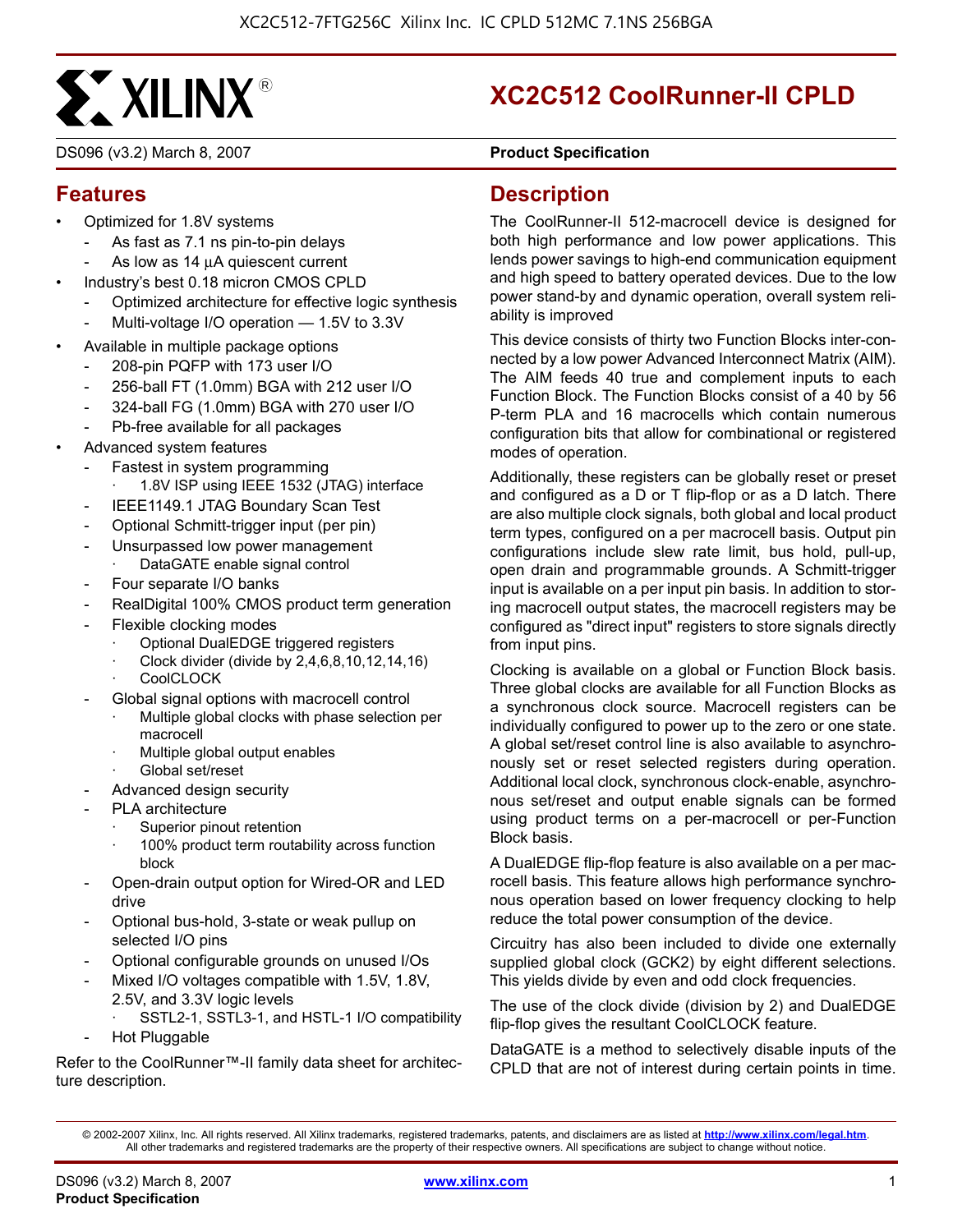By mapping a signal to the DataGATE function, lower power can be achieved due to reduction in signal switching.

Another feature that eases voltage translation is I/O banking. Four I/O banks are available on the CoolRunner-II 512 macrocell device that permits easy interfacing to 3.3V, 2.5V, 1.8V, and 1.5V devices.

The CoolRunner-II 512 macrocell CPLD is I/O compatible with various JEDEC I/O standards (see Table 1). This device is also 1.5V I/O compatible with the use of Schmitt-trigger inputs.

#### **RealDigital Design Technology**

Xilinx CoolRunner-II CPLDs are fabricated on a 0.18 micron process technology which is derived from leading edge FPGA product development. CoolRunner-II CPLDs employ RealDigital, a design technique that makes use of CMOS technology in both the fabrication and design methodology. RealDigital design technology employs a cascade of CMOS gates to implement sum of products instead of traditional sense amplifier methodology. Due to this technology, Xilinx CoolRunner-II CPLDs achieve both high-performance and low power operation.

#### **Supported I/O Standards**

The CoolRunner-II 512 macrocell features LVCMOS, LVTTL, SSTL, and HSTL I/O implementations. See Table 1 for I/O standard voltages. The LVTTL I/O standard is a general purpose EIA/JEDEC standard for 3.3V applications that use an LVTTL input buffer and Push-Pull output buffer. The LVCMOS standard is used in 3.3V, 2.5V, 1.8V applications. Both HSTL and SSTL I/O standards make use of a  $V_{RFF}$  pin for JEDEC compliance. CoolRunner-II CPLDs are also 1.5V I/O compatible with the use of Schmitt-trigger inputs.

|  |  |  |  |  | Table 1: I/O Standards for XC2C512(1) |
|--|--|--|--|--|---------------------------------------|
|--|--|--|--|--|---------------------------------------|

| <b>IOSTANDARD</b><br><b>Attribute</b> | Output<br>$V_{\rm CCIO}$ | Input<br>$V_{\rm CCIO}$ | Input<br>$V_{REF}$ | <b>Board</b><br><b>Termination</b><br>Voltage V <sub>TT</sub> |
|---------------------------------------|--------------------------|-------------------------|--------------------|---------------------------------------------------------------|
| LVTTL                                 | 3.3                      | 3.3                     | N/A                | N/A                                                           |
| LVCMOS33                              | 3.3                      | 3.3                     | N/A                | N/A                                                           |
| LVCMOS25                              | 2.5                      | 2.5                     | N/A                | N/A                                                           |
| LVCMOS18                              | 1.8                      | 1.8                     | N/A                | N/A                                                           |
| LVCMOS15 <sup>(2)</sup>               | 1.5                      | 1.5                     | N/A                | N/A                                                           |
| HSTL 1                                | 1.5                      | 1.5                     | 0.75               | 0.75                                                          |
| SSTL <sub>2</sub> 1                   | 2.5                      | 2.5                     | 1.25               | 1.25                                                          |
| SSTL3 1                               | 3.3                      | 3.3                     | 1.5                | 1.5                                                           |

(1) For information on Vref pins, see **[XAPP399](http://direct.xilinx.com/bvdocs/appnotes/xapp399.pdf)**.

(2) LVCMOS15 requires Schmitt-trigger inputs.



*Table 2:* **I<sub>CC</sub>** vs Frequency (LVCMOS 1.8V T<sub>A</sub> = 25°C)<sup>(1)</sup>

|                              |       | <b>Frequency (MHz)</b> |       |       |       |       |        |        |        |        |
|------------------------------|-------|------------------------|-------|-------|-------|-------|--------|--------|--------|--------|
|                              |       | 20                     | 40    | 60    | 80    | 100   | 120    | 140    | 160    | 180    |
| Typical I <sub>CC</sub> (mA) | 0.025 | 7.22                   | 34.37 | 52.04 | 69.44 | 86.85 | 105.13 | 122.68 | 140.23 | 157.78 |

#### **Notes:**

1. 16-bit up/down, Resetable binary counter (one counter per function block).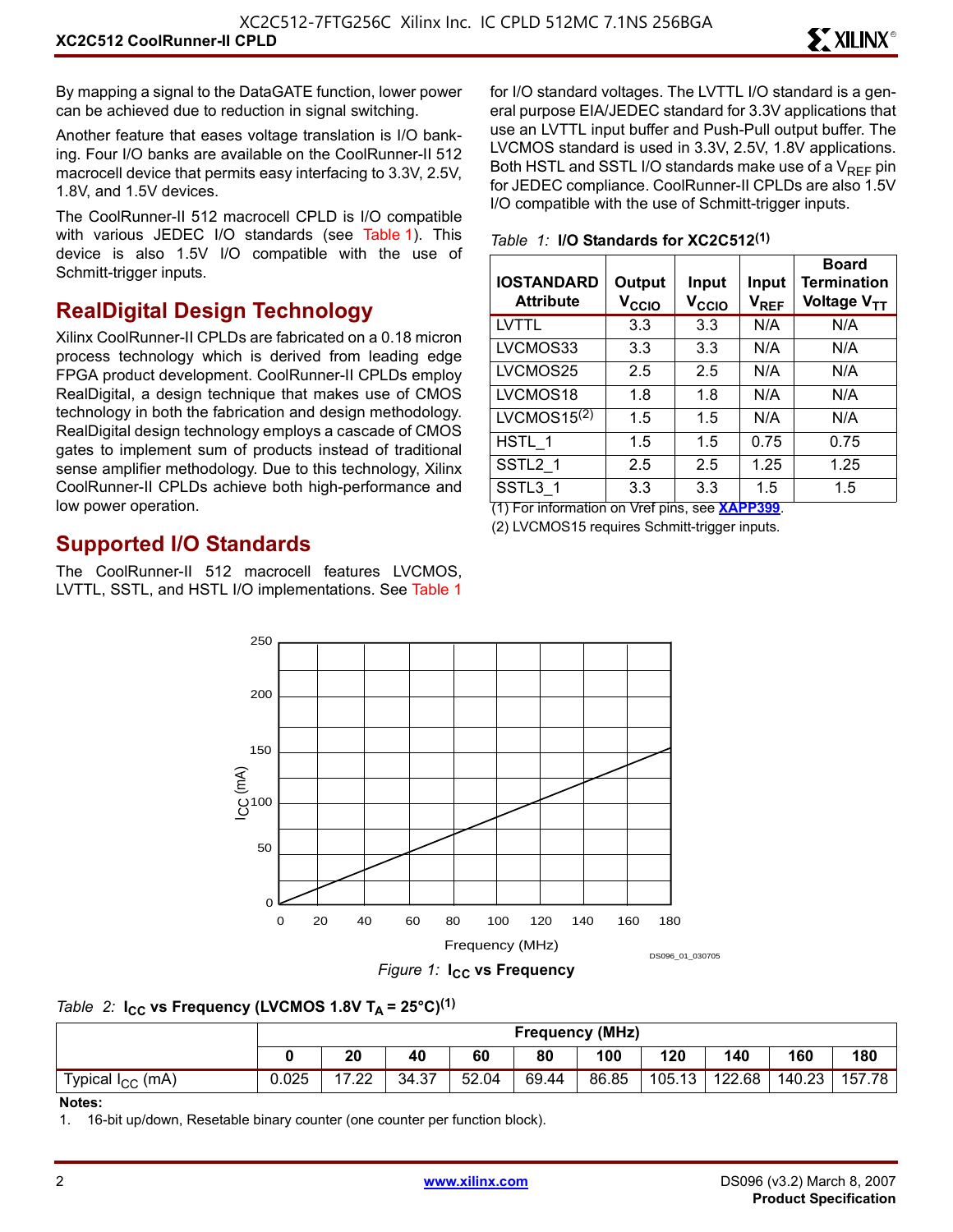#### **Absolute Maximum Ratings**

| Symbol                 | <b>Description</b>                               | Value           | <b>Units</b> |
|------------------------|--------------------------------------------------|-----------------|--------------|
| $\rm v_{cc}$           | Supply voltage relative to ground                | $-0.5$ to 2.0   | V            |
| V <sub>CCIO</sub>      | Supply voltage for output drivers                | $-0.5$ to 4.0   | V            |
| $V_{JTAG}^{(2)}$       | JTAG input voltage limits                        | $-0.5$ to 4.0   | V            |
| V <sub>CCAUX</sub>     | JTAG input supply voltage                        | $-0.5$ to 4.0   | v            |
| $V_{\text{IN}}^{(1)}$  | Input voltage relative to ground <sup>(1)</sup>  | $-0.5$ to 4.0   | V            |
| $V_{TS}^{(1)}$         | Voltage applied to 3-state output <sup>(1)</sup> | $-0.5$ to 4.0   | v            |
| $T_{\text{STG}}^{(3)}$ | Storage Temperature (ambient)                    | $-65$ to $+150$ | $^{\circ}C$  |
| T,                     | Junction Temperature                             | $+150$          | $^{\circ}C$  |

**Notes:** 

1. Maximum DC undershoot below GND must be limited to either 0.5V or 10 mA, whichever is easiest to achieve. During transitions, the device pins may undershoot to –2.0v or overshoot to +4.5V, provided this over or undershoot lasts less than 10 ns and with the forcing current being limited to 200 mA.

2. Valid over commercial temperature range.

3. For soldering guidelines and thermal considerations, see the [Device Packaging](http://www.xilinx.com/xlnx/xweb/xil_publications_index.jsp?category=Package+Drawings) information on the Xilinx website. For Pb free packages, see [XAPP427](http://direct.xilinx.com/bvdocs/appnotes/xapp427.pdf).

#### **Recommended Operating Conditions**

| Symbol              | <b>Parameter</b>                                   |                                                                                                          | Min | <b>Max</b> | <b>Units</b> |
|---------------------|----------------------------------------------------|----------------------------------------------------------------------------------------------------------|-----|------------|--------------|
| $V_{\rm CC}$        | Supply voltage for internal logic and              | Commercial $T_A = 0^\circ C$ to +70 $^\circ C$                                                           | 1.7 | 1.9        | V            |
|                     | input buffers                                      | Industrial $T_A = -40^{\circ}$ C to +85°C                                                                | 1.7 | 1.9        | V            |
| $V_{\rm CCIO}$      |                                                    | Supply voltage for output drivers @ 3.3V operation                                                       |     |            |              |
|                     |                                                    | Supply voltage for output drivers @ 2.5V operation<br>Supply voltage for output drivers @ 1.8V operation |     | 2.7        | V            |
|                     |                                                    |                                                                                                          |     | 1.9        | V            |
|                     | Supply voltage for output drivers @ 1.5V operation |                                                                                                          |     | 1.6        | $\vee$       |
| $\rm v_{\rm CCAUX}$ | JTAG programming                                   |                                                                                                          | 1.7 | 3.6        | $\vee$       |

#### **DC Electrical Characteristics** (Over Recommended Operating Conditions)

| Symbol                | <b>Parameter</b>               | <b>Test Conditions</b>                           | <b>Typical</b>           | Max.   | <b>Units</b>   |
|-----------------------|--------------------------------|--------------------------------------------------|--------------------------|--------|----------------|
| $I_{\text{CCSB}}$     | Standby current Commercial     | $V_{\text{CC}}$ = 1.9V, $V_{\text{CCIO}}$ = 3.6V | 50                       | 240    | μA             |
| <sup>I</sup> CCSB     | Standby current Industrial     | $V_{CC}$ = 1.9V, $V_{CCIO}$ = 3.6V               | 150                      | 400    | μA             |
| $I_{\text{CC}}$ $(1)$ | Dynamic current                | $f = 1$ MHz                                      | $\overline{\phantom{0}}$ | 1      | m <sub>A</sub> |
|                       |                                | $f = 50$ MHz                                     |                          | 55     | mA             |
| $C_{JTAG}$            | JTAG input capacitance         | $f = 1$ MHz                                      |                          | 10     | pF             |
| $C_{CLK}$             | Global clock input capacitance | $= 1 MHz$                                        |                          | 12     | pF             |
| $C_{10}$              | I/O capacitance                | $= 1 MHz$                                        |                          | 10     | pF             |
| $I_{\parallel}$ (2)   | Input leakage current          | $V_{IN}$ = 0V or $V_{CGIO}$ to 3.9V              |                          | $+/-1$ | μA             |
| $I_{\text{IH}}^{(2)}$ | I/O High-Z leakage             | $V_{IN}$ = 0V or $V_{CCIO}$ to 3.9V              |                          | $+/-1$ | μA             |

**Notes:** 

1. 16-bit up/down, Resetable binary counter (one counter per function block) tested at  $V_{CC} = V_{CCIO} = 1.9V$ .<br>2. See Quality and Reliability section of the CoolRunner-II family data sheet.

See Quality and Reliability section of the CoolRunner-II family data sheet.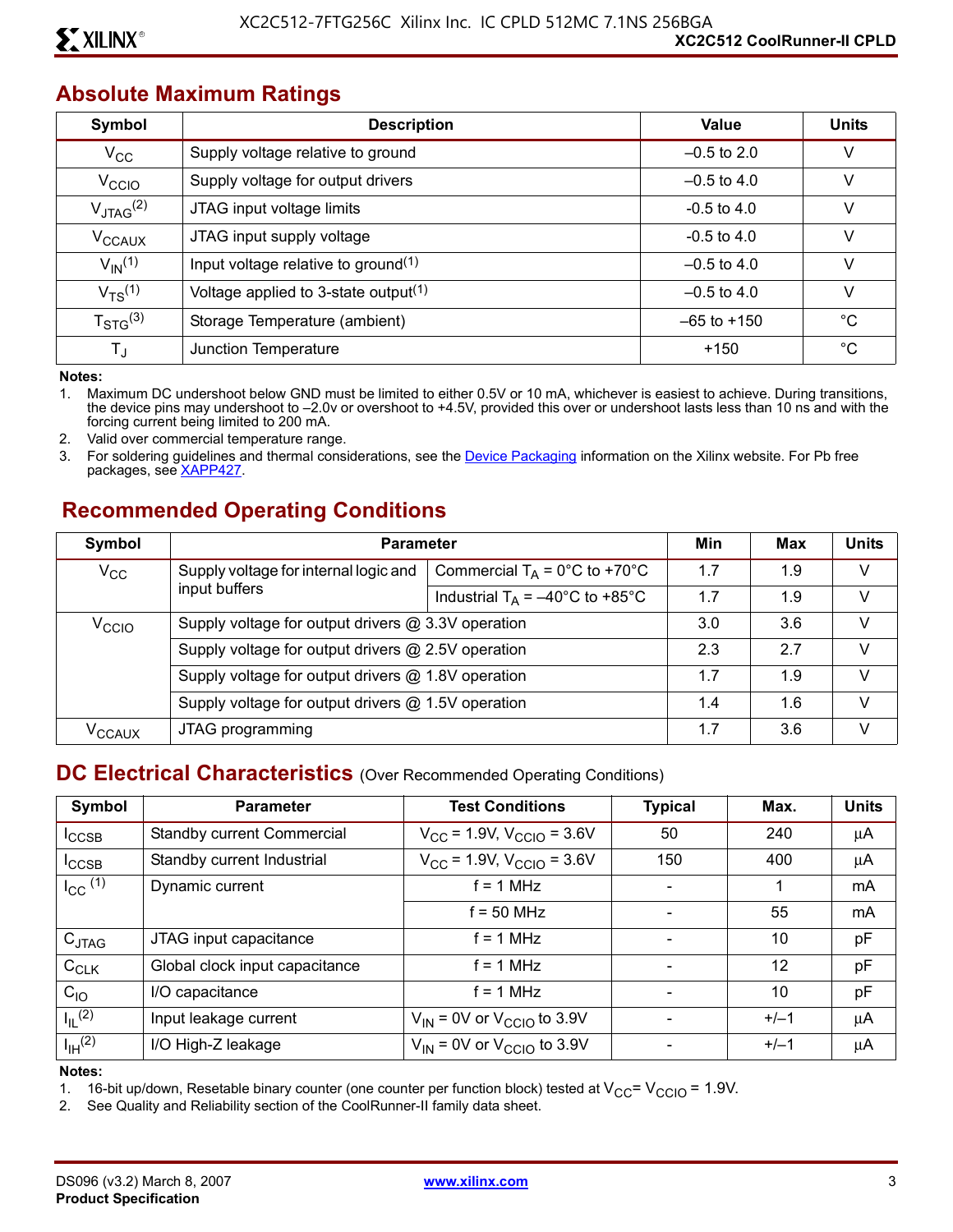## **LVCMOS 3.3V and LVTTL 3.3V DC Voltage Specifications**

| Symbol            | <b>Parameter</b>          | <b>Test Conditions</b>                                  | Min.                     | Max. | <b>Units</b> |
|-------------------|---------------------------|---------------------------------------------------------|--------------------------|------|--------------|
| V <sub>CCIO</sub> | Input source voltage      | $\overline{\phantom{0}}$                                | 3.0                      | 3.6  | V            |
| $V_{\text{IH}}$   | High level input voltage  |                                                         | 2                        | 3.9  | V            |
| $V_{IL}$          | Low level input voltage   | $\overline{\phantom{0}}$                                | $-0.3$                   | 0.8  | V            |
| $V_{OH}$          | High level output voltage | $I_{OH} = -8$ mA, $V_{CCIO} = 3V$                       | $V_{\text{CCIO}} - 0.4V$ |      | V            |
|                   |                           | $I_{OH} = -0.1$ mA, $V_{CClO} = 3V$                     | $V_{\text{CCIO}} - 0.2V$ |      | $\vee$       |
| $V_{OL}$          | Low level output voltage  | $I_{\text{OI}} = 8 \text{ mA}$ , $V_{\text{CCIO}} = 3V$ |                          | 0.4  | $\vee$       |
|                   |                           | $I_{OL}$ = 0.1 mA, $V_{CCIO}$ = 3V                      |                          | 0.2  | V            |

## **LVCMOS 2.5V DC Voltage Specifications**

| Symbol            | <b>Parameter</b>          | <b>Test Conditions</b>                                             | Min.                     | Max.                                    | <b>Units</b> |
|-------------------|---------------------------|--------------------------------------------------------------------|--------------------------|-----------------------------------------|--------------|
| V <sub>CCIO</sub> | Input source voltage      | ۰                                                                  | 2.3                      | 2.7                                     | V            |
| $V_{\text{IH}}$   | High level input voltage  | $\overline{\phantom{0}}$                                           | 1.7                      | $V_{\text{CCIO}}$ + 0.3 <sup>(1))</sup> | V            |
| $V_{IL}$          | Low level input voltage   | -                                                                  | $-0.3$                   | 0.7                                     | V            |
| $V_{OH}$          | High level output voltage | $I_{OH} = -8$ mA, $V_{CGIO} = 2.3V$                                | $V_{\text{CCIO}} - 0.4V$ |                                         | $\vee$       |
|                   |                           | $I_{OH} = -0.1$ mA, $V_{CClO} = 2.3V$                              | $V_{\text{CCIO}} - 0.2V$ |                                         | V            |
| $V_{OL}$          | Low level output voltage  | $I_{OL}$ = 8 mA, $V_{CCIO}$ = 2.3V                                 |                          | 0.4                                     | $\vee$       |
|                   |                           | $I_{\text{OI}} = 0.1 \text{mA}$ , $V_{\text{CCIO}} = 2.3 \text{V}$ |                          | 0.2                                     | $\vee$       |

(1) The  $V_{\text{IH}}$  Max value represents the JEDEC specification for LVCMOS25. The CoolRunner-II input buffer can tolerate up to 3.9V without physical damage.

#### **LVCMOS 1.8V DC Voltage Specifications**

| Symbol            | <b>Parameter</b>          | <b>Test Conditions</b>                | Min.                          | Max.                          | <b>Units</b> |
|-------------------|---------------------------|---------------------------------------|-------------------------------|-------------------------------|--------------|
| V <sub>CCIO</sub> | Input source voltage      | $\overline{\phantom{a}}$              | 1.7                           | 1.9                           | $\vee$       |
| $V_{\text{IH}}$   | High level input voltage  | $\overline{\phantom{a}}$              | $0.65 \times V_{\text{CCIO}}$ | $V_{\text{CCIO}} + 0.3^{(1)}$ | V            |
| $V_{IL}$          | Low level input voltage   | $\overline{\phantom{a}}$              | $-0.3$                        | $0.35 \times V_{\text{CCIO}}$ | $\vee$       |
| $V_{OH}$          | High level output voltage | $I_{OH} = -8$ mA, $V_{CClO} = 1.7V$   | $V_{\text{CCIO}} - 0.45$      |                               | V            |
|                   |                           | $I_{OH} = -0.1$ mA, $V_{CCIO} = 1.7V$ | $V_{\text{CCIO}} - 0.2$       |                               | $\vee$       |
| $V_{OL}$          | Low level output voltage  | $I_{OL}$ = 8 mA, $V_{CCIO}$ = 1.7V    |                               | 0.45                          | $\vee$       |
|                   |                           | $I_{OL}$ = 0.1 mA, $V_{CCIO}$ = 1.7V  |                               | 0.2                           | V            |

(1) The V<sub>IH</sub> Max value represents the JEDEC specification for LVCMOS18. The CoolRunner-II input buffer can tolerate up to 3.9V without physical damage.

#### **LVCMOS 1.5V DC Voltage Specifications(1)**

| Symbol          | <b>Parameter</b>         | <b>Test Conditions</b> | Min.                         | Max.                         | Units |
|-----------------|--------------------------|------------------------|------------------------------|------------------------------|-------|
| <b>V</b> CCIO   | Input source voltage     |                        | 1.4                          |                              |       |
| $V_{\text{IH}}$ | High level input voltage |                        | $0.5 \times V_{\text{CCIO}}$ | $0.8 \times V_{\text{CCIO}}$ |       |
| $V_{IL}$        | Low level input voltage  |                        | $0.2 \times V_{\text{CCIO}}$ | $0.5 \times V_{\text{CCIO}}$ |       |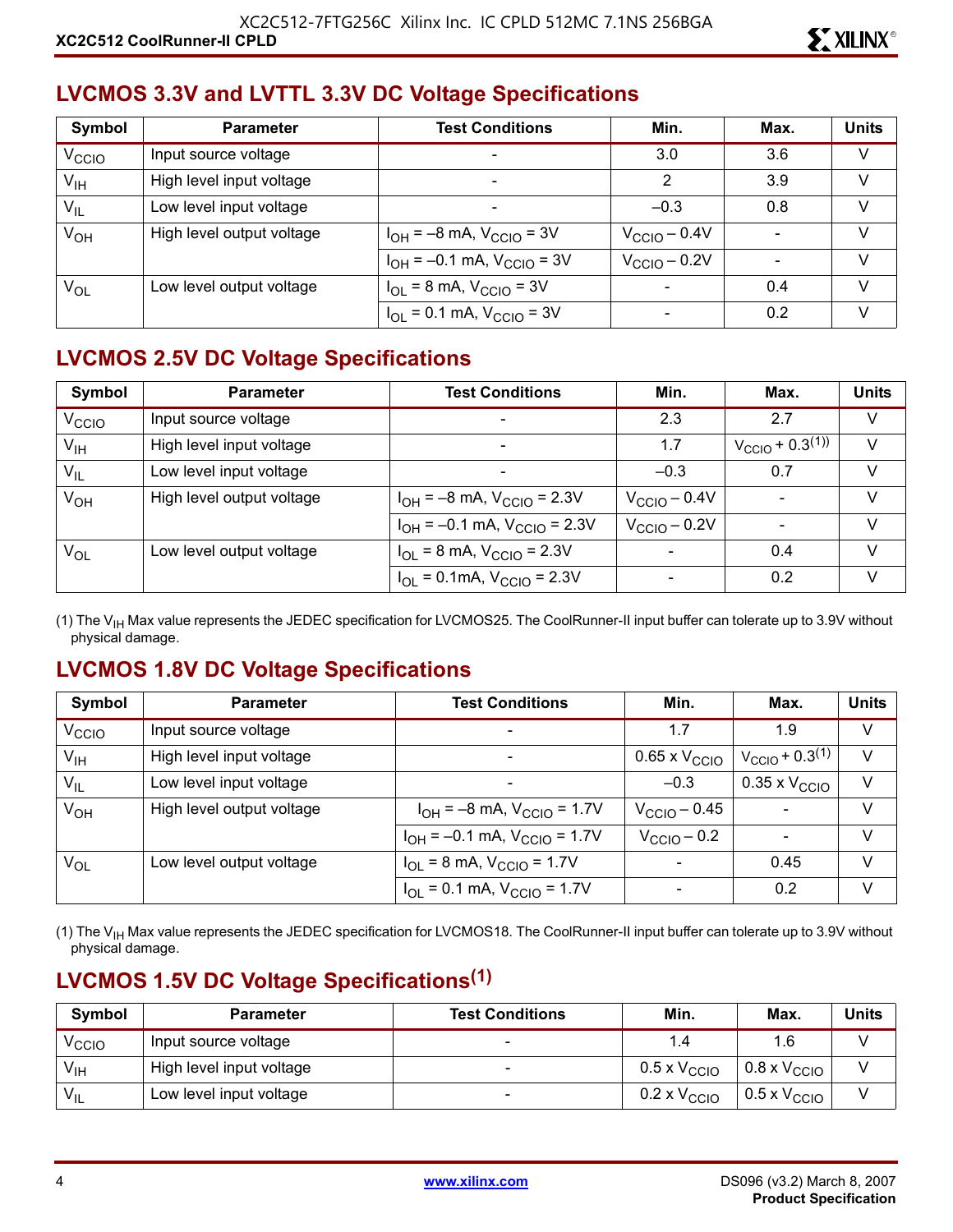| Symbol          | <b>Parameter</b>          | <b>Test Conditions</b>                | Min.                         | Max.   | Units |
|-----------------|---------------------------|---------------------------------------|------------------------------|--------|-------|
| Ѵ <sub>он</sub> | High level output voltage | $I_{OH} = -8$ mA, $V_{CCIO} = 1.4V$   | $V_{\rm CClO}$ – 0.45        | $\sim$ |       |
|                 |                           | $I_{OH} = -0.1$ mA, $V_{CClO} = 1.4V$ | $V_{\text{CCIO}} - 0.2$      |        |       |
| $V_{OL}$        | Low level output voltage  | $I_{OL}$ = 8 mA, $V_{CCIO}$ = 1.4V    | $\qquad \qquad \blacksquare$ | 0.4    |       |
|                 |                           | $I_{OL}$ = 0.1 mA, $V_{CCIO}$ = 1.4V  | $\overline{\phantom{0}}$     | 0.2    |       |

**Notes:** 

1. Hysteresis used on 1.5V inputs.

#### **Schmitt Trigger Input DC Voltage Specifications**

| Symbol            | <b>Parameter</b>                   | <b>Test Conditions</b> | Min.                         | Max.                            | <b>Units</b> |
|-------------------|------------------------------------|------------------------|------------------------------|---------------------------------|--------------|
| <sup>V</sup> CCIO | Input source voltage               |                        | 1.4                          | 3.9                             |              |
| $V_{T+}$          | Input hysteresis threshold voltage |                        | $0.5 \times V_{\text{CCIO}}$ | $\vert$ 0.8 x V <sub>CCIO</sub> |              |
| $V_{T}$           |                                    |                        | $0.2 \times V_{\text{CCIO}}$ | $0.5 \times V_{\text{CCIO}}$    |              |

#### **SSTL2-1 DC Voltage Specifications**

| Symbol                   | <b>Parameter</b>          | <b>Test Conditions</b>                           | Min.             | <b>Typ</b> | Max.             | <b>Units</b> |
|--------------------------|---------------------------|--------------------------------------------------|------------------|------------|------------------|--------------|
| V <sub>CCIO</sub>        | Input source voltage      |                                                  | 2.3              | 2.5        | 2.7              | $\vee$       |
| $V_{REF}$ <sup>(1)</sup> | Input reference voltage   |                                                  | 1.15             | 1.25       | 1.35             | $\vee$       |
| $V_{TT}$ <sup>(2)</sup>  | Termination voltage       |                                                  | $V_{RFF} - 0.04$ | 1.25       | $V_{RFF}$ + 0.04 | $\vee$       |
| $V_{\text{IH}}$          | High level input voltage  |                                                  | $V_{RFF}$ + 0.18 |            | 3.9              | $\vee$       |
| $V_{IL}$                 | Low level input voltage   |                                                  | $-0.3$           |            | $V_{RFF}$ – 0.18 | $\vee$       |
| V <sub>OH</sub>          | High level output voltage | $I_{OH} = -8$ mA, $V_{CCIO} = 2.3V$              | $VCClO - 0.62$   |            |                  | $\vee$       |
| $V_{OL}$                 | Low level output voltage  | $I_{\text{OI}}$ = 8 mA, $V_{\text{CCIO}}$ = 2.3V |                  |            | 0.54             | V            |

#### **Notes:**

1. V<sub>REF</sub> should track the variations in V<sub>CCIO</sub>, also peak to peak AC noise on V<sub>REF</sub> may not exceed  $\pm 2\%$  V<sub>REF</sub>

2.  $V_{TT}$  of transmitting device must track  $V_{REF}$  of receiving devices

#### **SSTL3-1 DC Voltage Specifications**

| Symbol                   | <b>Parameter</b>          | <b>Test Conditions</b>            | Min.                    | <b>Typ</b> | Max.                     | <b>Units</b> |
|--------------------------|---------------------------|-----------------------------------|-------------------------|------------|--------------------------|--------------|
| V <sub>CCIO</sub>        | Input source voltage      |                                   | 3.0                     | 3.3        | 3.6                      | $\vee$       |
| $V_{REF}$ <sup>(1)</sup> | Input reference voltage   |                                   | 1.3                     | 1.5        | 1.7                      | $\vee$       |
| $V_{TT}$ <sup>(2)</sup>  | Termination voltage       |                                   | $V_{REF}$ – 0.05        | 1.5        | $V_{RFF}$ + 0.05         | $\vee$       |
| $V_{\text{IH}}$          | High level input voltage  |                                   | $V_{RFF}$ + 0.2         |            | $V_{\text{CCIO}} + 0.3$  | $\vee$       |
| $V_{IL}$                 | Low level input voltage   |                                   | $-0.3$                  |            | $V_{REF}$ – 0.2          | $\vee$       |
| $V_{OH}$                 | High level output voltage | $I_{OH} = -8$ mA, $V_{CCIO} = 3V$ | $V_{\text{CCIO}}$ – 1.1 |            | $\overline{\phantom{a}}$ | $\vee$       |
| $V_{OL}$                 | Low level output voltage  | $I_{OL}$ = 8 mA, $V_{CCIO}$ = 3V  |                         |            | 0.7                      | $\vee$       |

#### **Notes:**

1. V<sub>REF</sub> should track the variations in V<sub>CCIO</sub>, also peak to peak AC noise on V<sub>REF</sub> may not exceed  $\pm 2\%$  V<sub>REF</sub>

2.  $V_{TT}$  of transmitting device must track  $V_{REF}$  of receiving devices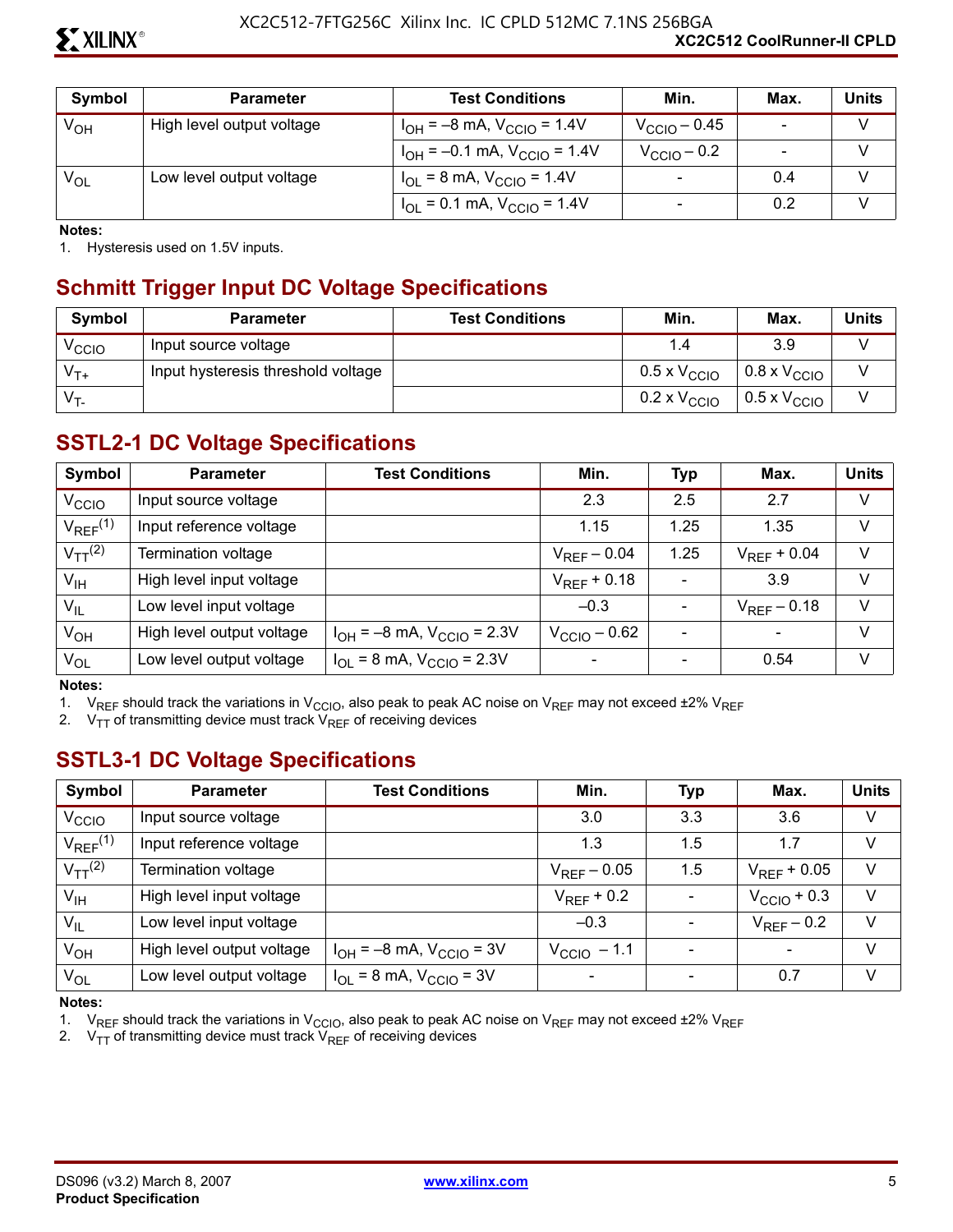#### **HSTL1 DC Voltage Specifications**

| Symbol                   | <b>Parameter</b>          | Test Conditions                                  | Min.                    | <b>Typ</b>               | Max.            | <b>Units</b> |
|--------------------------|---------------------------|--------------------------------------------------|-------------------------|--------------------------|-----------------|--------------|
| V <sub>CCIO</sub>        | Input source voltage      |                                                  | 1.4                     | 1.5                      | 1.6             | V            |
| $V_{REF}$ <sup>(1)</sup> | Input reference voltage   |                                                  | 0.68                    | 0.75                     | 0.90            | V            |
| $V_{TT}$ <sup>(2)</sup>  | Termination voltage       |                                                  |                         | $V_{\rm CCO}$ x 0.5      |                 | V            |
| $V_{\text{IH}}$          | High level input voltage  |                                                  | $V_{RFF}$ + 0.1         |                          | 1.9             | v            |
| $V_{IL}$                 | Low level input voltage   |                                                  | $-0.3$                  | $\overline{\phantom{0}}$ | $V_{REF}$ – 0.1 | V            |
| $V_{OH}$                 | High level output voltage | $I_{OH} = -8$ mA, $V_{CCIO} = 1.7V$              | $V_{\text{CCIO}} - 0.4$ |                          | $\sim$          | V            |
| $V_{OL}$                 | Low level output voltage  | $I_{\text{OI}}$ = 8 mA, $V_{\text{CCIO}}$ = 1.7V |                         |                          | 0.4             | V            |

**Notes:** 

1. V<sub>REF</sub> should track the variations in V<sub>CCIO</sub>, also peak-to-peak AC noise on V<sub>REF</sub> may not exceed ±2% V<sub>REF</sub>

2.  $\rm\,V_{TT}$  of transmitting device must track  $\rm\,V_{REF}$  of receiving devices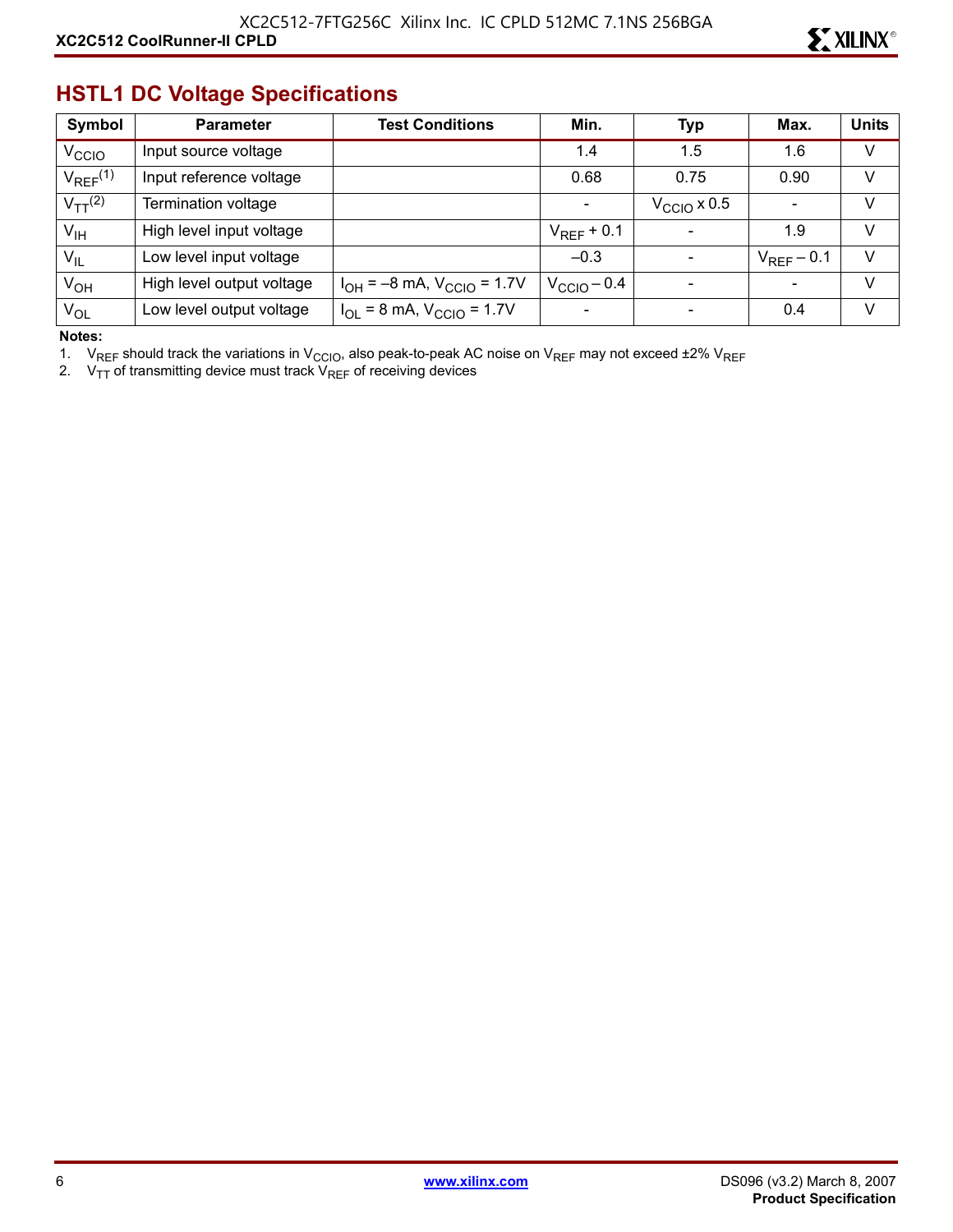|                                     |                                                     |                   | $-7$                     | $-10$                        |                          |              |
|-------------------------------------|-----------------------------------------------------|-------------------|--------------------------|------------------------------|--------------------------|--------------|
| <b>Symbol</b>                       | <b>Parameter</b>                                    | Min.              | Max.                     | Min.                         | Max.                     | <b>Units</b> |
| $T_{PD1}$                           | Propagation delay (single p-term)                   |                   | 7.1                      | $\overline{a}$               | 9.2                      | ns           |
| T <sub>PD2</sub>                    | Propagation delay (OR array)                        | $\blacksquare$    | 7.5                      | $\overline{\phantom{0}}$     | 10.0                     | ns           |
| T <sub>SUD</sub>                    | Direct input register set-up time                   | 3.4               | $\bar{\phantom{a}}$      | 4.0                          |                          | ns           |
| $\mathsf{T}_{\mathsf{SU1}}$         | Setup time fast (single p-term)                     | 2.6               | $\overline{\phantom{a}}$ | 3.1                          | $\blacksquare$           | ns           |
| $T_{\scriptstyle\text{SU2}}$        | Setup time (OR array)                               | 3.0               | $\overline{\phantom{a}}$ | 3.9                          | $\overline{\phantom{a}}$ | ns           |
| $T_{\mathsf{H}}$                    | Direct input register hold time                     | $\mathbf 0$       | $\blacksquare$           | 0                            | $\blacksquare$           | ns           |
| $T_{\mathsf{H}}$                    | P-term hold time                                    | $\mathbf 0$       | $\overline{\phantom{a}}$ | 0                            | $\blacksquare$           | ns           |
| $T_{CO}$                            | Clock to output                                     | $\blacksquare$    | 5.8                      | $\overline{a}$               | 7.9                      | ns           |
| $F_{TOGGLE}$ <sup>(1)</sup>         | Internal toggle rate                                | $\blacksquare$    | 250                      | $\overline{a}$               | 166                      | <b>MHz</b>   |
| F <sub>SYSTEM1</sub> <sup>(2)</sup> | Maximum system frequency                            |                   | 179                      | $\overline{\phantom{0}}$     | 128                      | <b>MHz</b>   |
| $F_{\text{SYSTEM2}}^{(2)}$          | Maximum system frequency                            | $\qquad \qquad -$ | 167                      | $\overline{a}$               | 116                      | <b>MHz</b>   |
| $F_{EXT}$ <sup>(3)</sup>            | Maximum external frequency                          |                   | 119                      | $\overline{a}$               | 91                       | <b>MHz</b>   |
| $F_{EXT2}^{(3)}$                    | Maximum external frequency                          | $\blacksquare$    | 114                      | $\overline{a}$               | 85                       | <b>MHz</b>   |
| T <sub>PSUD</sub>                   | Direct input register p-term clock setup time       | 2.1               | $\overline{\phantom{a}}$ | 2.8                          | $\blacksquare$           | ns           |
| T <sub>PSU1</sub>                   | P-term clock setup time (single p-term)             | 1.1               | $\blacksquare$           | 1.7                          |                          | ns           |
| $T_{PSU2}$                          | P-term clock setup time (OR array)                  | 1.5               | $\overline{\phantom{a}}$ | 2.5                          | $\overline{\phantom{a}}$ | ns           |
| T <sub>PHD</sub>                    | Direct input register p-term clock hold time        | 0.1               | $\blacksquare$           | 0.4                          | $\blacksquare$           | ns           |
| $T_{PH}$                            | P-term clock hold                                   | 1.3               | $\bar{\phantom{a}}$      | 1.7                          | $\blacksquare$           | ns           |
| T <sub>PCO</sub>                    | P-term clock to output                              | $\blacksquare$    | 7.3                      | $\overline{\phantom{0}}$     | 9.3                      | ns           |
| T <sub>OE</sub> /T <sub>OD</sub>    | Global OE to output enable/disable                  | $\blacksquare$    | 6.5                      | $\overline{\phantom{0}}$     | 9.2                      | ns           |
| T <sub>POE</sub> /T <sub>POD</sub>  | P-term OE to output enable/disable                  | $\blacksquare$    | 7.5                      | $\overline{\phantom{0}}$     | 10.2                     | ns           |
| $T_{\text{MOE}}/T_{\text{MOD}}$     | Macrocell driven OE to output enable/disable        |                   | 8.6                      | L,                           | 12.5                     | ns           |
| T <sub>PAO</sub>                    | P-term set/reset to output valid                    | $\blacksquare$    | 7.6                      | $\frac{1}{2}$                | 11.6                     | ns           |
| $T_{AO}$                            | Global set/reset to output valid                    | $\blacksquare$    | 7.5                      | L,                           | 11.5                     | ns           |
| T <sub>SUEC</sub>                   | Register clock enable setup time                    | 2.8               | $\blacksquare$           | 3.2                          | $\qquad \qquad -$        | ns           |
| $T_{HEC}$                           | Register clock enable hold time                     | $\mathbf 0$       | $\overline{\phantom{a}}$ | 0                            | $\blacksquare$           | ns           |
| $T_{\text{CW}}$                     | Global clock pulse width High or Low                | 2.0               | $\Box$                   | 3.0                          |                          | ns           |
| $T_{PCW}$                           | P-term pulse width High or Low                      | 7.5               | $\overline{\phantom{a}}$ | 10.0                         | $\blacksquare$           | ns           |
| T <sub>APRPW</sub>                  | Asynchronous preset/reset pulse width (High or Low) | 7.5               | $\overline{\phantom{a}}$ | 10.0                         |                          | ns           |
| T <sub>DGSU</sub>                   | Set-up before DataGATE latch assertion              | 0.0               | $\blacksquare$           | 0.0                          | $\overline{\phantom{a}}$ | ns           |
| $T_{\sf DGH}$                       | Hold to DataGATE latch assertion                    | 4.0               |                          | 6.0                          |                          | ns           |
| $\mathsf{T}_{\mathsf{DGR}}$         | DataGATE recovery to new data                       |                   | 9.3                      |                              | 11.0                     | ns           |
| $\mathsf{T}_{\mathsf{DGW}}$         | DataGATE low pulse width                            | 3.0               | $\blacksquare$           | 5.0                          | $\overline{\phantom{a}}$ | ns           |
| T <sub>CDRSU</sub>                  | CDRST setup time before falling edge GCLK2          | 1.7               | $\overline{\phantom{a}}$ | 2.5                          | $\overline{\phantom{a}}$ | ns           |
| $\mathsf{T}_{\mathsf{CDRH}}$        | Hold time CDRST after falling edge GCLK2            | 0                 |                          | 0                            |                          | ns           |
| $T_{CONFIG}^{(4)}$                  | Configuration time                                  |                   | 400                      | $\qquad \qquad \blacksquare$ | 400                      | μs           |

#### **Notes:**

1. F<sub>TOGGLE</sub> is the maximum clock frequency to which a T-Flip Flop can reliably toggle (see the CoolRunner-II family data sheet for more<br>information).

2. F<sub>SYSTEM1</sub> (1/T<sub>CYCLE</sub>) is the internal operating frequency for a device fully populated with 16-bit Resetable binary counter through one p-term per macrocell while  $F_{\text{SYSTEM2}}$  is through the OR array.

3. F<sub>EXT1</sub>(1/T<sub>SU1</sub>+T<sub>CO</sub>) is the maximum external frequency using one p-term while F<sub>EXT2</sub> is through the OR array

4. Typical configuration current during  $T_{\text{CONFIG}}$  is approximately 15mA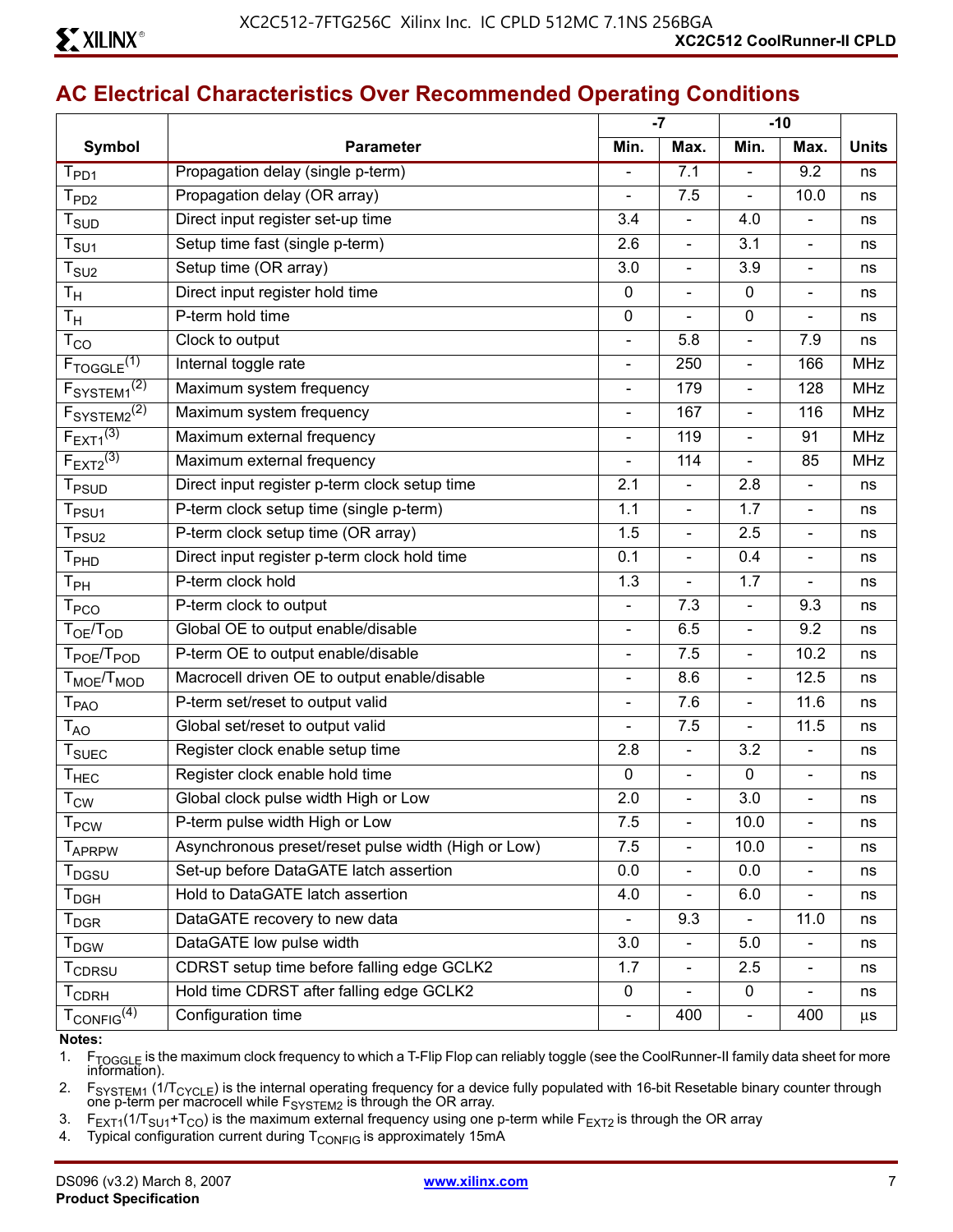

## **Internal Timing Parameters(1)**

|                        |                                          |                          | $-7$           |                          | $-10$          |              |
|------------------------|------------------------------------------|--------------------------|----------------|--------------------------|----------------|--------------|
| <b>Symbol</b>          | Parameter <sup>(1)</sup>                 | Min.                     | Max.           | Min.                     | Max.           | <b>Units</b> |
| <b>Buffer Delays</b>   |                                          |                          |                |                          |                |              |
| $T_{IN}$               | Input buffer delay                       | $\blacksquare$           | 3.1            | $\blacksquare$           | 3.8            | ns           |
| $T_{\text{DIN}}$       | Direct data register input delay         | -                        | 4.4            |                          | 5.5            | ns           |
| $T_{GCK}$              | Global Clock buffer delay                |                          | 2.4            |                          | 3.3            | ns           |
| $T_{\mathsf{GSR}}$     | Global set/reset buffer delay            | $\blacksquare$           | 3.8            |                          | 4.6            | ns           |
| $T_{\text{GTS}}$       | Global 3-state buffer delay              | $\blacksquare$           | 2.9            | $\blacksquare$           | 3.7            | ns           |
| T <sub>OUT</sub>       | Output buffer delay                      | $\blacksquare$           | 3.0            | $\blacksquare$           | 3.9            | ns           |
| $T_{EN}$               | Output buffer enable/disable delay       | $\blacksquare$           | 3.6            | $\blacksquare$           | 5.5            | ns           |
| <b>P-term Delays</b>   |                                          |                          |                |                          |                |              |
| $T_{\rm CT}$           | Control term delay                       | $\blacksquare$           | 0.8            | $\blacksquare$           | 0.9            | ns           |
| T <sub>LOGI1</sub>     | Single P-term delay adder                |                          | 0.5            | $\blacksquare$           | 0.8            | ns           |
| T <sub>LOGI2</sub>     | Multiple P-term delay adder              | $\blacksquare$           | 0.4            | $\overline{\phantom{a}}$ | 0.8            | ns           |
| <b>Macrocell Delay</b> |                                          |                          |                |                          |                |              |
| $T_{PDI}$              | Input to output valid                    | $\blacksquare$           | 0.5            | $\blacksquare$           | 0.7            | ns           |
| $T_{\rm SUI}$          | Setup before clock                       | 1.4                      |                | 1.8                      | $\blacksquare$ | ns           |
| $T_{\rm HI}$           | Hold after clock                         | 0                        | $\blacksquare$ | $\mathbf 0$              | $\blacksquare$ | ns           |
| $T_{ECSU}$             | Enable clock setup time                  | 1.3                      | $\blacksquare$ | 1.8                      | $\blacksquare$ | ns           |
| T <sub>ECHO</sub>      | Enable clock hold time                   | $\mathbf 0$              | $\blacksquare$ | $\mathbf 0$              | $\blacksquare$ | ns           |
| $T_{COI}$              | Clock to output valid                    | $\blacksquare$           | 0.4            | $\overline{\phantom{a}}$ | 0.7            | ns           |
| $T_{AOI}$              | Set/reset to output valid                | $\overline{\phantom{a}}$ | 0.7            | $\overline{\phantom{a}}$ | 3.0            | ns           |
| <b>TCDBL</b>           | Clock doubler delay                      |                          | $\mathbf 0$    | $\blacksquare$           | $\mathbf 0$    | ns           |
| <b>Feedback Delays</b> |                                          |                          |                |                          |                |              |
| $T_F$                  | Feedback delay                           | $\blacksquare$           | 3.3            | $\blacksquare$           | 4.5            | ns           |
| T <sub>OEM</sub>       | Macrocell to global OE delay             | $\overline{\phantom{0}}$ | 2.2            | $\blacksquare$           | 3.0            | ns           |
|                        | I/O Standard Time Adder Delays 1.5V CMOS |                          |                |                          |                |              |
| T <sub>HYS15</sub>     | Hysteresis input adder                   |                          | 3.0            | $\overline{a}$           | 4.0            | ns           |
| $T_{\text{OUT15}}$     | Output adder                             |                          | 0.8            |                          | 1.0            | ns           |
| T <sub>SLEW15</sub>    | Output slew rate adder                   | $\overline{\phantom{0}}$ | 3.0            | $\overline{\phantom{a}}$ | 4.0            | ns           |
|                        | I/O Standard Time Adder Delays 1.8V CMOS |                          |                |                          |                |              |
| T <sub>HYS18</sub>     | Hysteresis input adder                   | $\blacksquare$           | 2.0            | $\overline{\phantom{a}}$ | 3.0            | ns           |
| $T_{\text{OUT18}}$     | Output adder                             |                          | $\mathbf 0$    |                          | $\mathbf 0$    | ns           |
| T <sub>SLEW18</sub>    | Output slew rate adder                   | $\blacksquare$           | 2.5            | $\overline{\phantom{a}}$ | 4.0            | ns           |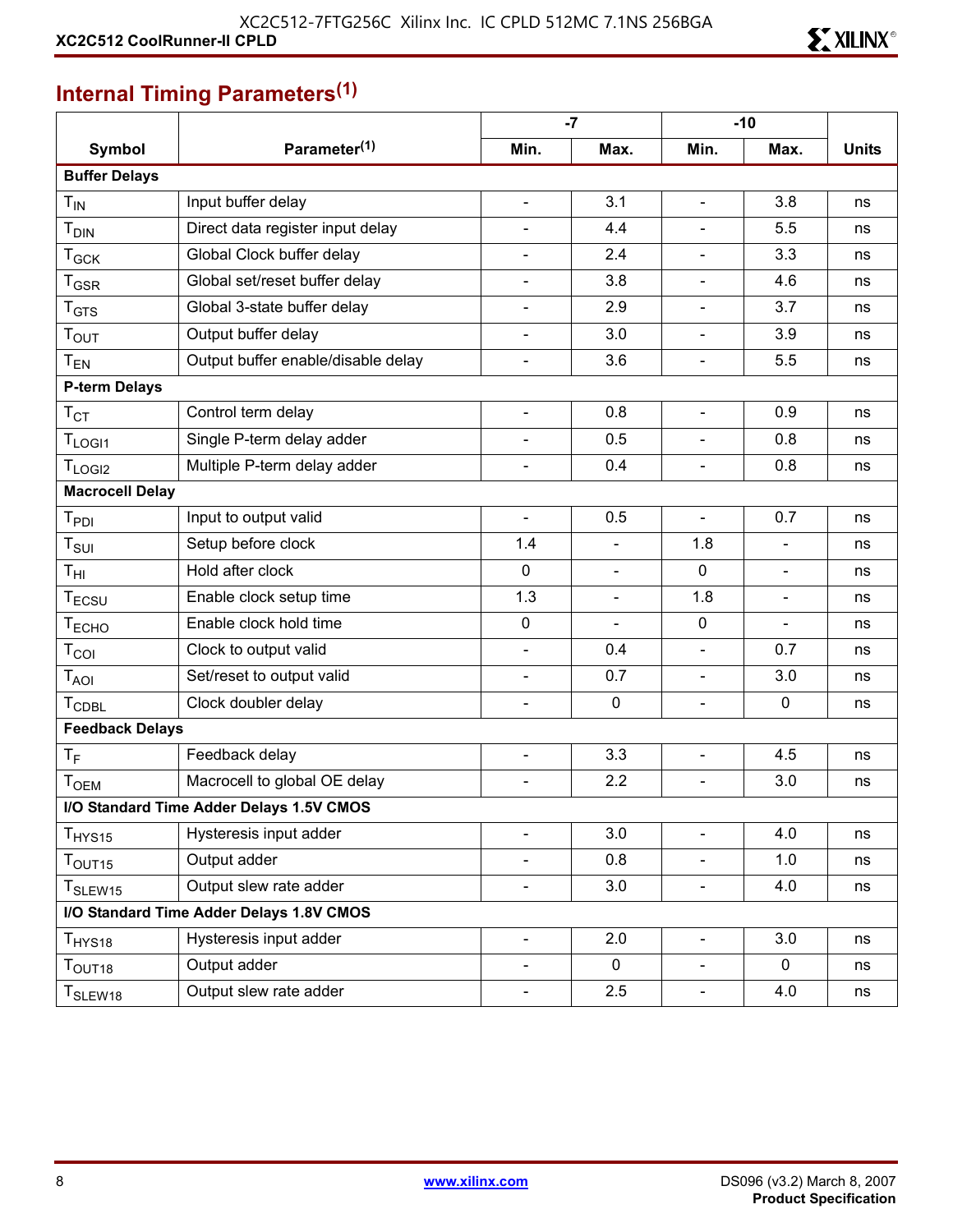## **Internal Timing Parameters(1)** *(Continued)*

|                     |                                                                                                            |                          | $-7$   | $-10$                    |      |              |
|---------------------|------------------------------------------------------------------------------------------------------------|--------------------------|--------|--------------------------|------|--------------|
| Symbol              | Parameter <sup>(1)</sup>                                                                                   | Min.                     | Max.   | Min.                     | Max. | <b>Units</b> |
|                     | I/O Standard Time Adder Delays 2.5V CMOS                                                                   |                          |        |                          |      |              |
| $T_{IN25}$          | Standard input adder                                                                                       |                          | 0.6    |                          | 1.0  | ns           |
| $T_{HYS25}$         | Hysteresis input adder                                                                                     |                          | 1.5    |                          | 3.0  | ns           |
| T <sub>OUT25</sub>  | Output adder                                                                                               |                          | 0.8    | $\blacksquare$           | 2.0  | ns           |
| T <sub>SLEW25</sub> | Output slew rate adder                                                                                     |                          | 3.0    |                          | 4.0  | ns           |
|                     | I/O Standard Time Adder Delays 3.3V CMOS/TTL                                                               |                          |        |                          |      |              |
| $T_{IN33}$          | Standard input adder                                                                                       |                          | 0.5    |                          | 2.0  | ns           |
| T <sub>HYS33</sub>  | Hysteresis input adder                                                                                     |                          | 1.2    |                          | 3.0  | ns           |
| T <sub>OUT33</sub>  | Output adder                                                                                               |                          | 1.2    | ٠                        | 3.0  | ns           |
| T <sub>SLEW33</sub> | Output slew rate adder                                                                                     |                          | 3.0    | $\blacksquare$           | 4.0  | ns           |
|                     | I/O Standard Time Adder Delays HSTL, SSTL                                                                  |                          |        |                          |      |              |
| SSTL2-1             | Input adder to T <sub>IN</sub> , T <sub>DIN</sub> , T <sub>GCK</sub> , T <sub>GSR</sub> , T <sub>GTS</sub> | $\blacksquare$           | 0.4    | Ξ.                       | 1.0  | ns           |
|                     | Output adder to T <sub>OUT</sub>                                                                           |                          | $-0.5$ | ۰                        | 0.0  | ns           |
| SSTL3-1             | Input adder to T <sub>IN</sub> , T <sub>DIN</sub> , T <sub>GCK</sub> , T <sub>GSR</sub> , T <sub>GTS</sub> |                          | 0.6    | $\overline{\phantom{a}}$ | 1.0  | ns           |
|                     | Output adder to T <sub>OUT</sub>                                                                           | $\overline{\phantom{0}}$ | 0.0    | $\overline{\phantom{a}}$ | 0.0  | ns           |
| HSTL-1              | Input adder to T <sub>IN</sub> , T <sub>DIN</sub> , T <sub>GCK</sub> , T <sub>GSR</sub> , T <sub>GTS</sub> |                          | 0.8    | $\overline{\phantom{a}}$ | 1.0  | ns           |
|                     | Output adder to T <sub>OUT</sub>                                                                           |                          | 0.0    |                          | 0.0  | ns           |

**Notes:** 

1. 1.5 ns input pin signal rise/fall.

#### **Switching Characteristics AC Test Circuit**



Number of Outputs Switching



**1.5 nsec maximum rise/fall times on inputs.**

DS\_ACT\_08\_14\_02

*Figure 3:* **Load Circuit**

*Figure 2:* Derating Curve for T<sub>PD</sub>

DS096\_02\_022003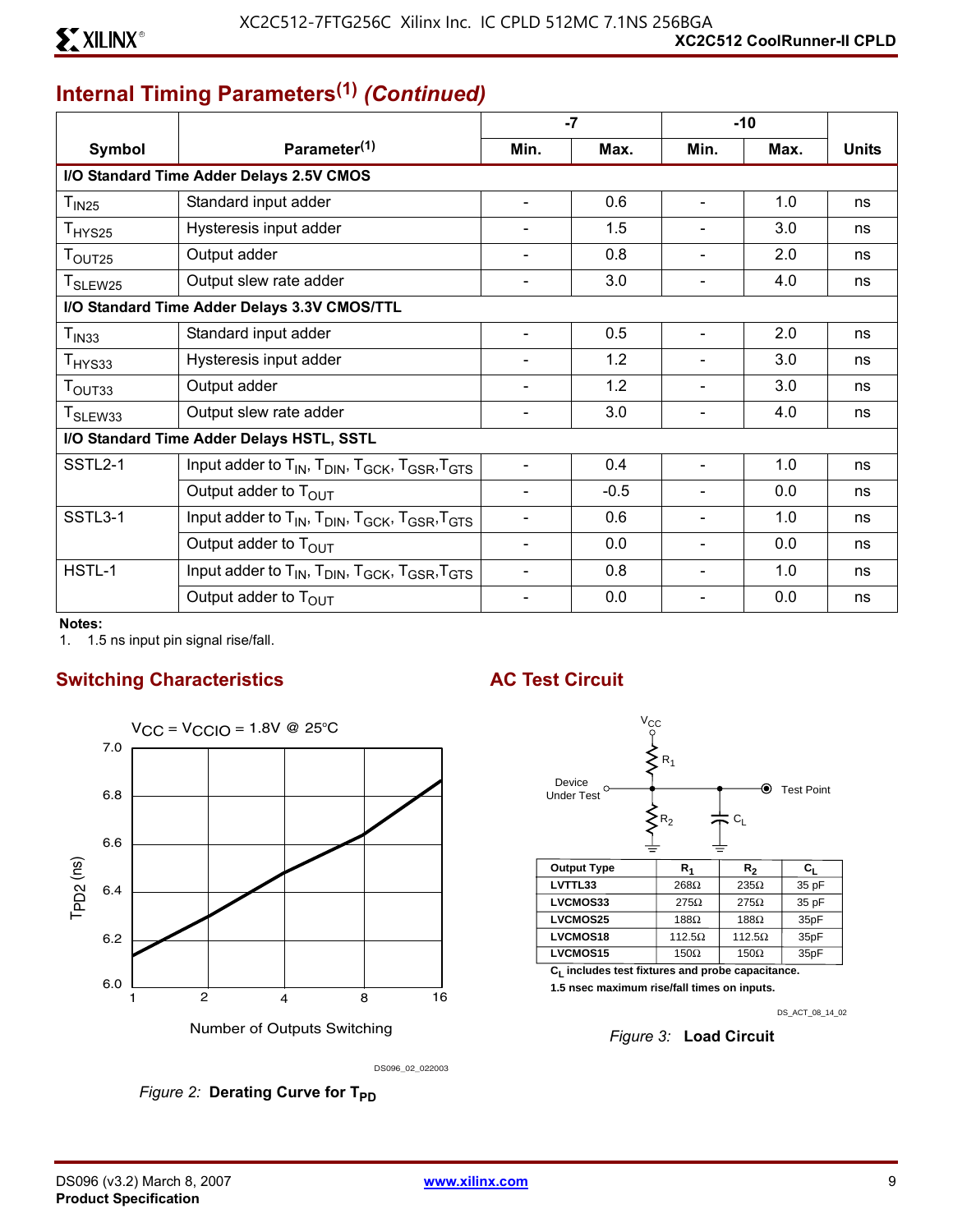#### **Typical I/O Output Curves**

The I/V curve illustrates the nominal amount of current that an I/O can source/sink at different voltage levels.



*Figure 4:* **Typical I/V Curves for XC2C512**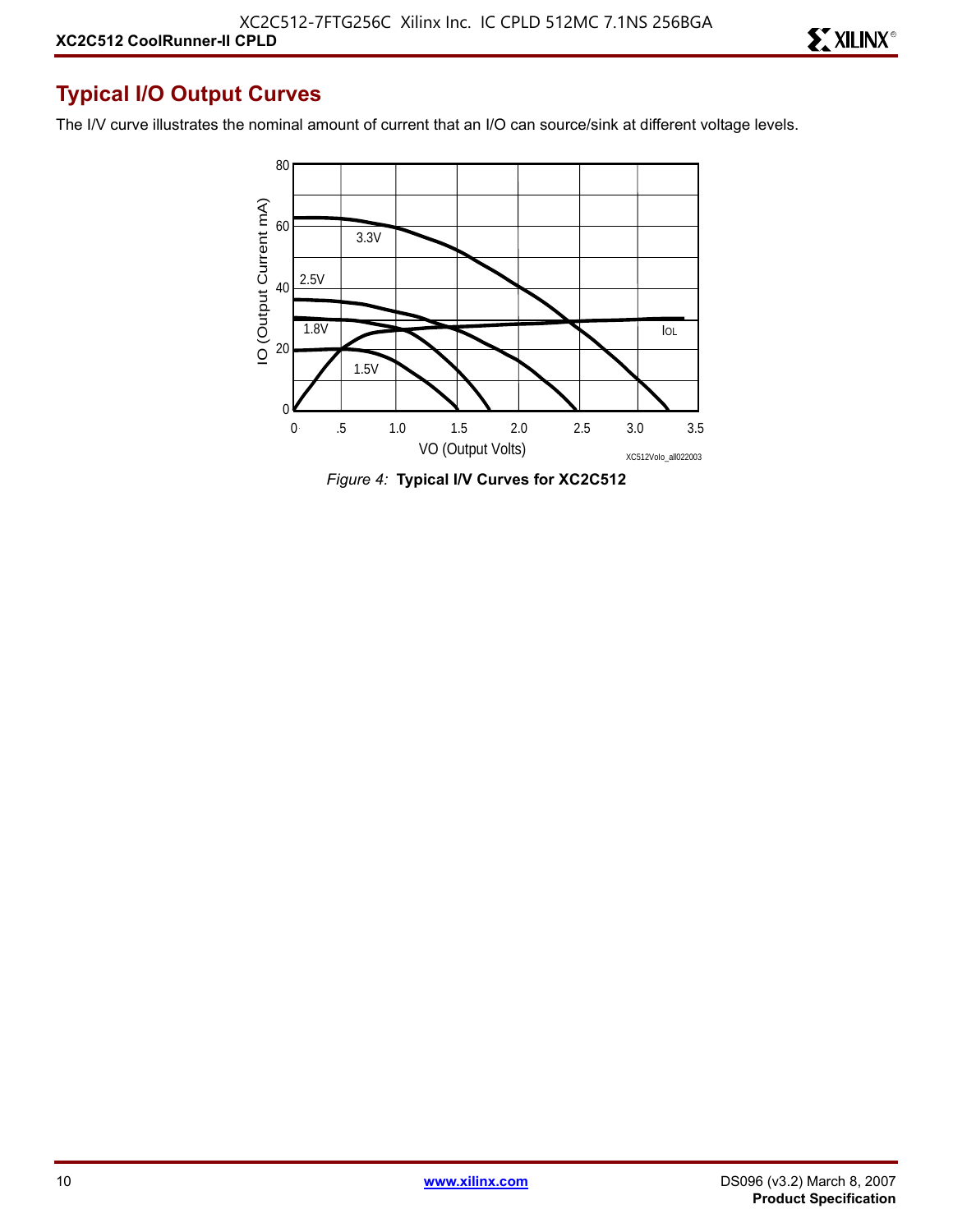## <sup>11</sup>**Pin Descriptions**

| <b>Function</b><br><b>Block</b> | Macro-<br>cell           | <b>PQ208</b>             | <b>FT256</b>                 | FG324                    | I/O<br><b>Bank</b>       | Fu<br>þ |
|---------------------------------|--------------------------|--------------------------|------------------------------|--------------------------|--------------------------|---------|
| 1(GTS0)                         | $\mathbf{1}$             | $\overline{7}$           | D <sub>4</sub>               | $\overline{C1}$          | $\overline{c}$           |         |
| $\mathbf 1$                     | $\overline{2}$           | 6                        | B <sub>2</sub>               | C2                       | $\overline{c}$           |         |
| 1(GTS3)                         | 3                        | 5                        | E <sub>3</sub>               | <b>B1</b>                | $\overline{2}$           |         |
| $\mathbf 1$                     | 4                        | 4                        | C <sub>3</sub>               | <b>B2</b>                | $\overline{c}$           |         |
| $\mathbf{1}$                    | 5                        | $\overline{\phantom{a}}$ | $\overline{\phantom{a}}$     | ÷,                       | ÷                        |         |
| $\mathbf{1}$                    | 6                        | $\overline{a}$           | $\overline{a}$               | $\overline{a}$           | $\overline{a}$           |         |
| $\mathbf 1$                     | $\overline{7}$           | $\overline{\phantom{0}}$ | $\qquad \qquad \blacksquare$ | $\overline{\phantom{0}}$ | $\overline{\phantom{0}}$ |         |
| 1                               | 8                        | -                        | $\overline{\phantom{0}}$     | -                        | ÷,                       |         |
| 1                               | 9                        | $\overline{a}$           |                              |                          |                          |         |
| $\mathbf 1$                     | 10                       | $\overline{\phantom{0}}$ | -                            | $\overline{\phantom{a}}$ | $\overline{\phantom{0}}$ |         |
| 1                               | 11                       | $\overline{\phantom{a}}$ | $\overline{a}$               | ÷,                       | $\qquad \qquad -$        |         |
| $\mathbf{1}$                    | 12                       | $\overline{a}$           |                              |                          | $\overline{a}$           |         |
| 1(GTS2)                         | 13                       | 3                        | D <sub>3</sub>               | D <sub>3</sub>           | $\overline{\mathbf{c}}$  |         |
| 1                               | 14                       | $\overline{c}$           | B <sub>3</sub>               | C <sub>3</sub>           | $\overline{c}$           |         |
| $\mathbf{1}$                    | 15                       | 208                      | <b>B4</b>                    | A1                       | $\overline{2}$           |         |
| 1(GSR)                          | 16                       | 206                      | C4                           | A2                       | $\overline{c}$           |         |
| $\overline{c}$                  | $\mathbf{1}$             | $\overline{a}$           | A1                           | D <sub>2</sub>           | $\overline{c}$           |         |
| $\overline{2}$                  | $\overline{2}$           | 8                        | $\overline{a}$               | D <sub>1</sub>           | $\overline{2}$           |         |
| $\overline{c}$                  | 3                        | $\overline{a}$           | D <sub>2</sub>               | F <sub>4</sub>           | $\overline{c}$           |         |
| $\overline{c}$                  | 4                        | ÷                        | $\overline{a}$               | F <sub>3</sub>           | $\overline{c}$           |         |
| $\overline{2}$                  | 5                        | $\overline{a}$           | $\overline{\phantom{a}}$     | $\overline{a}$           | $\overline{a}$           |         |
| $\overline{c}$                  | 6                        | $\overline{\phantom{0}}$ | $\overline{\phantom{a}}$     | $\overline{\phantom{0}}$ | $\Box$                   |         |
| $\overline{c}$                  | $\overline{\mathcal{I}}$ | $\overline{a}$           | $\overline{a}$               | $\overline{a}$           | $\blacksquare$           |         |
| $\overline{2}$                  | 8                        | $\overline{a}$           | -                            | -                        |                          |         |
| $\overline{c}$                  | 9                        | $\overline{\phantom{0}}$ | $\overline{\phantom{a}}$     | $\overline{\phantom{a}}$ | $\overline{\phantom{0}}$ |         |
| $\boldsymbol{2}$                | 10                       | -                        | $\overline{\phantom{a}}$     | -                        | $\overline{\phantom{0}}$ |         |
| $\overline{\mathbf{c}}$         | 11                       |                          | Ξ.                           | Ξ.                       |                          |         |
| $\overline{c}$                  | 12                       | $\overline{a}$           | $\frac{1}{2}$                | $\Box$                   | $\blacksquare$           |         |
| $\overline{c}$                  | 13                       | ÷                        | C <sub>2</sub>               | E <sub>2</sub>           | $\overline{\mathbf{c}}$  |         |
| 2(GTS1)                         | 14                       | 9                        | E <sub>5</sub>               | E <sub>1</sub>           | $\overline{c}$           |         |
| $\overline{c}$                  | 15                       | 10                       | <b>B1</b>                    | F <sub>2</sub>           | $\overline{\mathbf{c}}$  |         |
| $\mathbf{2}$                    | 16                       | 12                       | E4                           | G4                       | $\overline{\mathbf{c}}$  |         |

| <b>Function</b><br><b>Block</b> | Macro-<br>cell          | <b>PQ208</b>             | FT256                     | FG324                    | I/O<br><b>Bank</b>       |
|---------------------------------|-------------------------|--------------------------|---------------------------|--------------------------|--------------------------|
| 3                               | $\mathbf{1}$            | 205                      | $\mathbb{L}$              | B <sub>3</sub>           | $\overline{2}$           |
| 3                               | $\mathbf 2$             | $\overline{a}$           | A2                        | C <sub>4</sub>           | $\boldsymbol{2}$         |
| 3                               | 3                       | 203                      | $\mathbb{Z}^{\mathbb{Z}}$ | B4                       | $\overline{c}$           |
| 3                               | 4                       | $\Box$                   | C <sub>5</sub>            | C <sub>5</sub>           | $\overline{\mathbf{c}}$  |
| 3                               | 5                       | 202                      | A <sub>3</sub>            | B <sub>5</sub>           | $\boldsymbol{2}$         |
| 3                               | 6                       | $\overline{\phantom{a}}$ | $\overline{\phantom{a}}$  | $\overline{a}$           | $\overline{a}$           |
| 3                               | $\overline{7}$          | $\overline{\phantom{0}}$ | $\overline{a}$            | $\overline{a}$           | $\overline{a}$           |
| 3                               | 8                       | $\overline{\phantom{0}}$ | $\overline{\phantom{a}}$  | $\overline{\phantom{0}}$ | $\overline{\phantom{0}}$ |
| 3                               | 9                       | $\overline{\phantom{a}}$ | -                         | -                        | -                        |
| 3                               | 10                      | $\overline{\phantom{0}}$ | $\overline{a}$            |                          | $\overline{a}$           |
| 3                               | 11                      | $\overline{\phantom{0}}$ | $\overline{a}$            | $\overline{a}$           | $\overline{\phantom{0}}$ |
| 3                               | 12                      | $\blacksquare$           | $\overline{\phantom{a}}$  | ÷,                       | $\overline{\phantom{a}}$ |
| 3                               | 13                      | 201                      | E7                        | A3                       | 2                        |
| 3                               | 14                      | $\overline{a}$           | A4                        | A4                       | $\overline{\mathbf{c}}$  |
| 3                               | 15                      | 200                      | C <sub>6</sub>            | D <sub>6</sub>           | $\overline{\mathbf{c}}$  |
| 3                               | 16                      | 199                      | B <sub>5</sub>            | A <sub>5</sub>           | 2                        |
| 4                               | $\mathbf{1}$            | $\Box$                   | C <sub>1</sub>            | G <sub>3</sub>           | $\overline{\mathbf{c}}$  |
| 4                               | $\overline{\mathbf{c}}$ | 14                       | E <sub>2</sub>            | G <sub>2</sub>           | $\overline{\mathbf{c}}$  |
| 4                               | 3                       | $\Box$                   | F <sub>2</sub>            | G <sub>1</sub>           | $\overline{\mathbf{c}}$  |
| 4                               | 4                       | 15                       | E <sub>6</sub>            | H4                       | $\mathbf 2$              |
| 4                               | 5                       | ÷,                       | $\overline{\phantom{a}}$  | $\overline{a}$           | ÷,                       |
| 4                               | 6                       | $\overline{\phantom{0}}$ | $\overline{a}$            | $\overline{\phantom{0}}$ | $\overline{a}$           |
| 4                               | 7                       | $\overline{\phantom{0}}$ | $\overline{\phantom{a}}$  | $\overline{a}$           | $\overline{\phantom{0}}$ |
| 4                               | 8                       | -                        | -                         | -                        | -                        |
| 4                               | 9                       | $\overline{\phantom{0}}$ | -                         | -                        | $\overline{a}$           |
| 4                               | 10                      | -                        | $\overline{\phantom{a}}$  | $\overline{a}$           | $\overline{\phantom{0}}$ |
| 4                               | 11                      |                          |                           |                          |                          |
| 4                               | 12                      |                          |                           |                          |                          |
| 4                               | 13                      | $\Box$                   | F <sub>3</sub>            | H <sub>3</sub>           | $\overline{\mathbf{c}}$  |
| 4                               | 14                      | 16                       | D <sub>1</sub>            | H <sub>2</sub>           | $\overline{c}$           |
| 4                               | 15                      | 17                       | G4                        | H1                       | $\overline{\mathbf{c}}$  |
| 4                               | 16                      | 18                       | E <sub>1</sub>            | J4                       | $\boldsymbol{2}$         |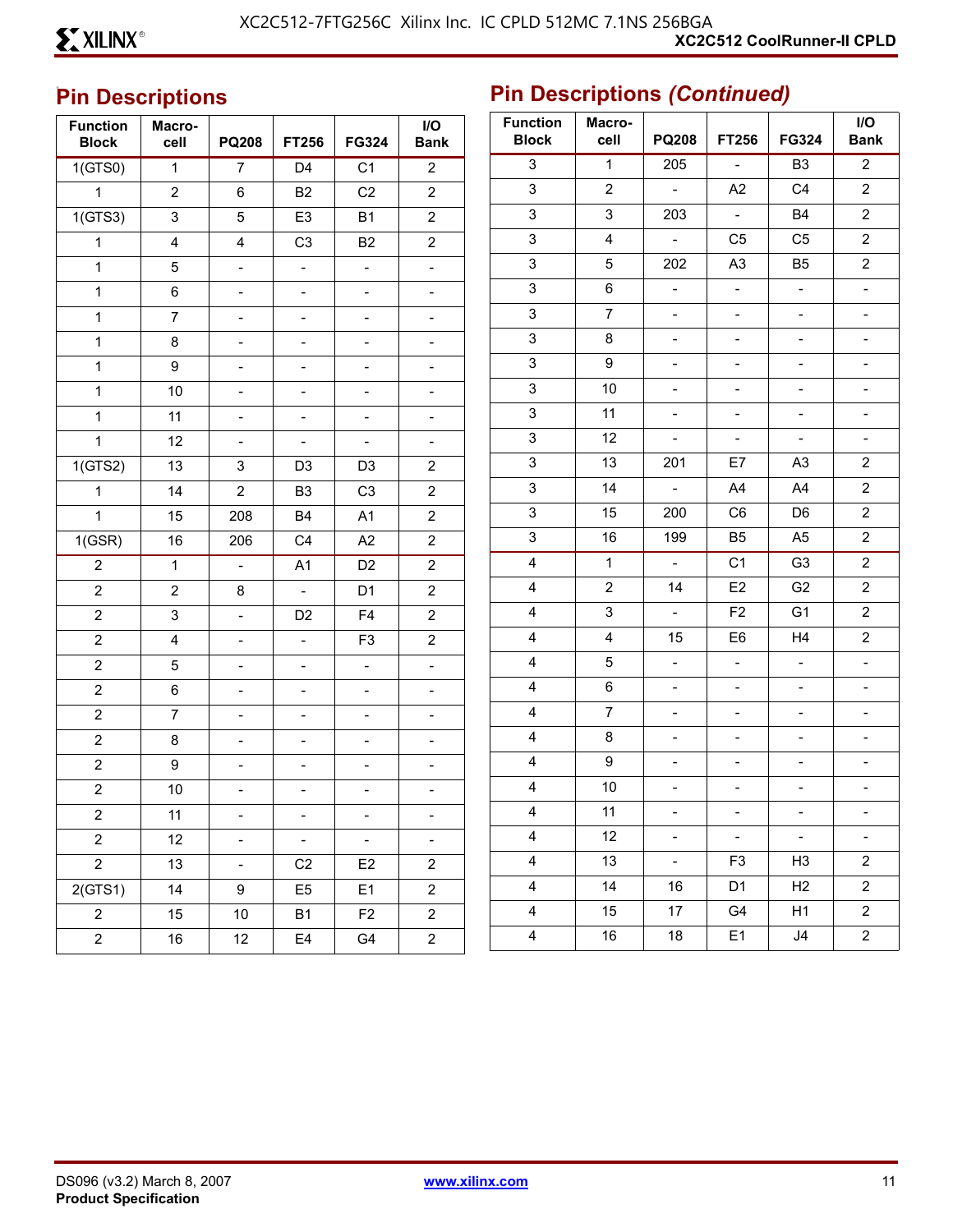| <b>Function</b><br><b>Block</b> | Macro-<br>cell | <b>PQ208</b>             | <b>FT256</b>             | FG324                    | I/O<br><b>Bank</b>       |
|---------------------------------|----------------|--------------------------|--------------------------|--------------------------|--------------------------|
| 5                               | $\mathbf{1}$   | 198                      | D <sub>6</sub>           | C <sub>6</sub>           | $\overline{2}$           |
| 5                               | 2              | 197                      | A <sub>5</sub>           | B6                       | $\overline{c}$           |
| 5                               | 3              | 196                      | E <sub>8</sub>           | A <sub>6</sub>           | $\overline{c}$           |
| 5                               | 4              | 195                      | B6                       | D7                       | $\overline{c}$           |
| 5                               | 5              | 194                      | C7                       | C7                       | $\overline{c}$           |
| 5                               | 6              | $\frac{1}{2}$            | $\overline{a}$           | $\frac{1}{2}$            | $\overline{\phantom{0}}$ |
| 5                               | $\overline{7}$ | $\overline{\phantom{a}}$ | $\overline{a}$           | $\overline{a}$           | -                        |
| 5                               | 8              | $\overline{\phantom{0}}$ | -                        | $\overline{\phantom{0}}$ | $\overline{\phantom{0}}$ |
| 5                               | 9              | $\overline{\phantom{0}}$ | -                        | $\overline{\phantom{0}}$ | $\overline{\phantom{0}}$ |
| 5                               | 10             | ÷,                       | -                        | $\overline{\phantom{0}}$ | -                        |
| 5                               | 11             | $\overline{\phantom{0}}$ | -                        | $\overline{\phantom{0}}$ | $\overline{\phantom{0}}$ |
| 5                               | 12             | $\overline{\phantom{0}}$ | $\overline{\phantom{0}}$ | $\overline{\phantom{0}}$ | $\overline{\phantom{0}}$ |
| 5                               | 13             | 193                      | $\overline{\phantom{a}}$ | B7                       | $\overline{\mathbf{c}}$  |
| 5                               | 14             | $\overline{\phantom{m}}$ | A6                       | A7                       | $\overline{c}$           |
| 5                               | 15             | 192                      | D7                       | D <sub>8</sub>           | $\overline{c}$           |
| 5                               | 16             | $\omega$                 | B7                       | C8                       | $\overline{c}$           |
| 6                               | $\mathbf{1}$   | 19                       | G <sub>3</sub>           | J3                       | $\overline{2}$           |
| 6                               | $\mathbf 2$    | 20                       | G <sub>2</sub>           | J2                       | $\overline{c}$           |
| 6                               | 3              | 21                       | $\omega$                 | J <sub>1</sub>           | $\overline{c}$           |
| 6                               | 4              | $\frac{1}{2}$            | F <sub>5</sub>           | K4                       | 2                        |
| 6                               | 5              | $\overline{\phantom{0}}$ | $\overline{a}$           | $\overline{a}$           | $\overline{\phantom{0}}$ |
| 6                               | 6              | ÷,                       | $\overline{a}$           | $\overline{\phantom{a}}$ | $\overline{\phantom{0}}$ |
| 6                               | 7              | $\overline{\phantom{0}}$ | -                        | $\overline{\phantom{0}}$ |                          |
| 6                               | 8              | $\overline{\phantom{0}}$ | $\overline{a}$           | $\overline{\phantom{0}}$ | $\overline{\phantom{0}}$ |
| 6                               | 9              | $\overline{\phantom{0}}$ | -                        | -                        | $\overline{\phantom{0}}$ |
| 6                               | 10             | $\overline{\phantom{0}}$ |                          | $\overline{\phantom{0}}$ |                          |
| 6                               | 11             |                          |                          |                          |                          |
| 6                               | 12             | $\overline{a}$           | $\overline{a}$           | $\overline{a}$           | $\overline{\phantom{a}}$ |
| 6                               | 13             | -                        | -                        | K <sub>3</sub>           | $\overline{\mathbf{c}}$  |
| 6                               | 14             | -                        | F <sub>1</sub>           | K <sub>2</sub>           | $\overline{\mathbf{c}}$  |
| 6                               | 15             | -                        | $\blacksquare$           | K <sub>1</sub>           | $\overline{c}$           |
| 6                               | 16             |                          | G <sub>5</sub>           | L1                       | $\overline{c}$           |

| <b>Function</b><br><b>Block</b> | Macro-<br>cell | <b>PQ208</b>                 | FT256                    | FG324           | I/O<br><b>Bank</b>       |
|---------------------------------|----------------|------------------------------|--------------------------|-----------------|--------------------------|
| $\overline{7}$                  | $\mathbf{1}$   | 191                          | $\overline{a}$           | B <sub>8</sub>  | $\overline{c}$           |
| 7                               | $\overline{c}$ | $\overline{a}$               | E9                       | A <sub>8</sub>  | $\mathbf 2$              |
| $\overline{7}$                  | 3              | 189                          | A7                       | D <sub>9</sub>  | $\overline{\mathbf{c}}$  |
| $\overline{7}$                  | $\overline{4}$ | 188                          | D8                       | C <sub>9</sub>  | 2                        |
| $\overline{7}$                  | 5              | 187                          | B8                       | B <sub>9</sub>  | $\overline{\mathbf{c}}$  |
| $\overline{7}$                  | 6              | ÷,                           | $\overline{\phantom{a}}$ | $\overline{a}$  | $\overline{\phantom{a}}$ |
| $\overline{7}$                  | 7              | $\overline{\phantom{0}}$     | $\overline{a}$           | $\overline{a}$  | $\overline{\phantom{a}}$ |
| $\overline{7}$                  | 8              | $\overline{\phantom{0}}$     | $\overline{\phantom{a}}$ | $\overline{a}$  | -                        |
| $\overline{7}$                  | 9              | -                            | -                        | -               | -                        |
| $\overline{7}$                  | 10             | $\overline{a}$               | $\overline{\phantom{0}}$ |                 | -                        |
| 7                               | 11             | $\overline{\phantom{0}}$     | $\overline{\phantom{a}}$ | $\overline{a}$  | $\overline{\phantom{0}}$ |
| $\overline{7}$                  | 12             | $\Box$                       | $\overline{\phantom{a}}$ | ÷,              | $\blacksquare$           |
| $\overline{7}$                  | 13             | 186                          | C <sub>8</sub>           | A9              | 2                        |
| 7                               | 14             | 185                          | A8                       | D <sub>10</sub> | 2                        |
| $\overline{7}$                  | 15             | 184                          | E11                      | C10             | $\overline{\mathbf{c}}$  |
| 7                               | 16             | 183                          | E10                      | <b>B10</b>      | 2                        |
| 8                               | 1              | $\frac{1}{2}$                | H2                       | L4              | $\overline{\mathbf{c}}$  |
| 8                               | $\overline{c}$ | 22                           | $\Box$                   | L3              | $\overline{\mathbf{c}}$  |
| 8                               | 3              | 23                           | H <sub>4</sub>           | L2              | $\overline{\mathbf{c}}$  |
| 8                               | 4              | L,                           | $\overline{a}$           | M <sub>1</sub>  | 2                        |
| 8                               | 5              | $\qquad \qquad \blacksquare$ | -                        | $\overline{a}$  | $\overline{a}$           |
| 8                               | 6              | $\overline{\phantom{0}}$     | $\overline{a}$           | $\overline{a}$  | $\overline{a}$           |
| 8                               | 7              | $\overline{\phantom{0}}$     | $\overline{\phantom{0}}$ | $\overline{a}$  | -                        |
| 8                               | 8              | $\overline{\phantom{0}}$     | -                        | -               | -                        |
| 8                               | 9              | $\overline{\phantom{0}}$     | -                        | $\overline{a}$  |                          |
| 8                               | 10             | $\overline{a}$               | $\overline{\phantom{0}}$ | $\overline{a}$  | -                        |
| 8                               | 11             |                              |                          |                 | -                        |
| 8                               | 12             |                              |                          | $\overline{a}$  |                          |
| 8                               | 13             | $\overline{\phantom{0}}$     | G1                       | M <sub>2</sub>  | $\overline{\mathbf{c}}$  |
| 8                               | 14             | 25                           | H <sub>3</sub>           | M3              | 2                        |
| 8                               | 15             | $\overline{\phantom{0}}$     | H1                       | M4              | $\overline{\mathbf{c}}$  |
| 8                               | 16             | ÷                            | H <sub>5</sub>           | N <sub>1</sub>  | $\overline{\mathbf{c}}$  |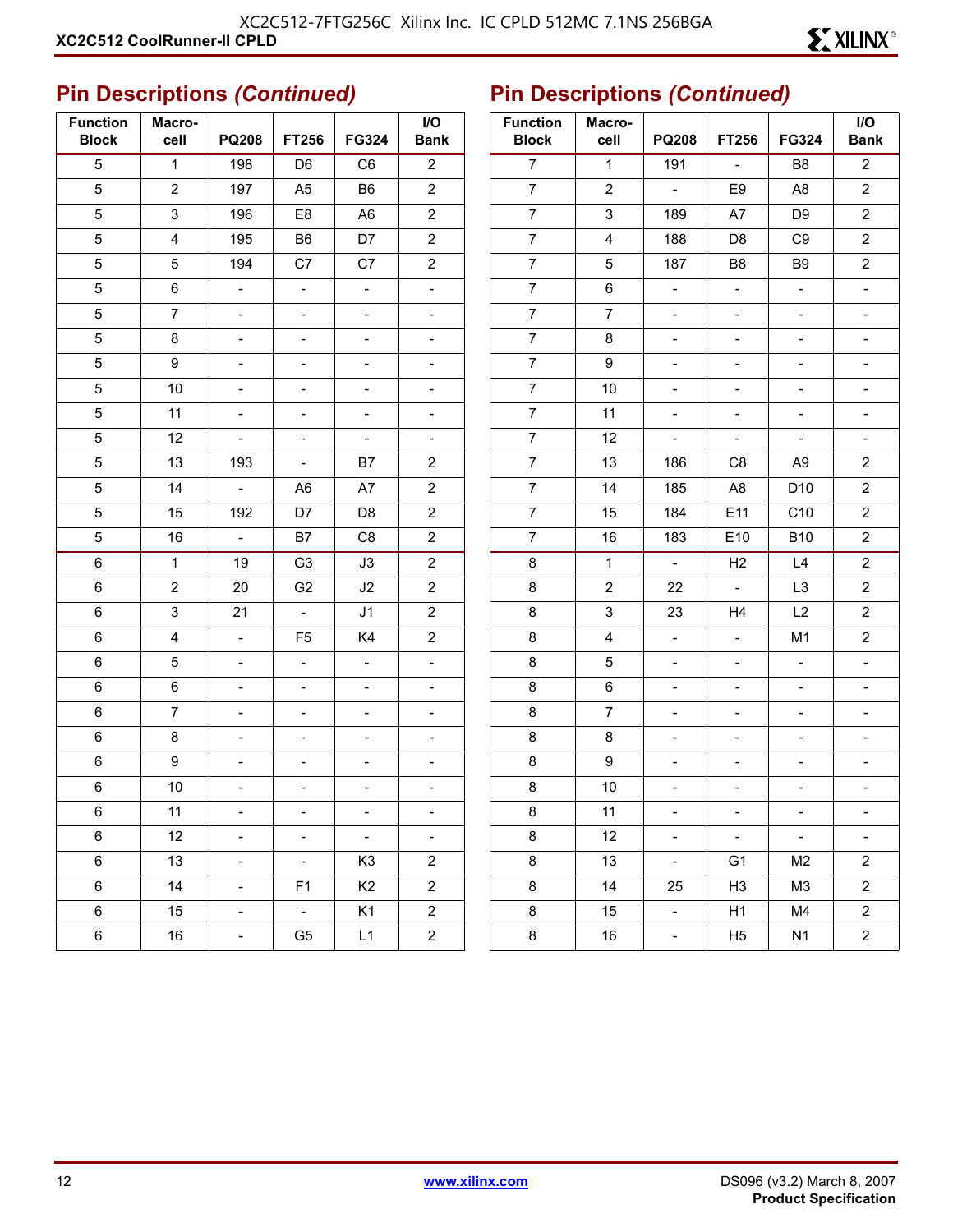| <b>Function</b><br><b>Block</b> | Macro-<br>cell          | <b>PQ208</b>              | FT256                    | FG324                    | I/O<br><b>Bank</b>           | <b>Function</b><br><b>Block</b> | Macro-<br>cell          | <b>PQ208</b>             | FT256                        | FG324                    | I/O<br><b>Bank</b>           |
|---------------------------------|-------------------------|---------------------------|--------------------------|--------------------------|------------------------------|---------------------------------|-------------------------|--------------------------|------------------------------|--------------------------|------------------------------|
| $\boldsymbol{9}$                | $\mathbf{1}$            | $\overline{\phantom{a}}$  | $\blacksquare$           | AA <sub>2</sub>          | $\mathbf 1$                  | 11                              | $\mathbf{1}$            | 45                       | P <sub>1</sub>               | W <sub>2</sub>           | $\mathbf 1$                  |
| 9                               | $\overline{2}$          | 50                        | N3                       | AB1                      | $\mathbf{1}$                 | 11                              | $\overline{2}$          | $\frac{1}{2}$            | M4                           | W <sub>1</sub>           | $\mathbf{1}$                 |
| 9                               | $\mathsf 3$             | 49                        | $\overline{\phantom{a}}$ | AA1                      | $\mathbf{1}$                 | 11(GCK0)                        | $\mathbf{3}$            | 44                       | M <sub>2</sub>               | V <sub>3</sub>           | $\mathbf{1}$                 |
| 9                               | $\overline{\mathbf{4}}$ | 48                        | $\overline{\phantom{a}}$ | W4                       | $\mathbf{1}$                 | 11                              | $\overline{\mathbf{4}}$ | 43                       | L <sub>3</sub>               | U <sub>4</sub>           | $\mathbf{1}$                 |
| 9                               | $\mathbf 5$             | $\blacksquare$            | $\overline{\phantom{a}}$ | $\blacksquare$           | $\frac{1}{2}$                | 11                              | 5                       | $\frac{1}{2}$            | $\blacksquare$               | $\overline{\phantom{a}}$ | $\blacksquare$               |
| 9                               | $\,6\,$                 | $\overline{\phantom{a}}$  | $\blacksquare$           | $\blacksquare$           | $\qquad \qquad -$            | 11                              | $\,6\,$                 | $\overline{\phantom{a}}$ | $\overline{\phantom{a}}$     | $\overline{\phantom{a}}$ | $\overline{\phantom{a}}$     |
| 9                               | $\overline{7}$          | $\frac{1}{2}$             | $\overline{\phantom{a}}$ | $\overline{\phantom{a}}$ | $\qquad \qquad -$            | 11                              | $\overline{7}$          | $\overline{\phantom{0}}$ | $\overline{\phantom{a}}$     | $\overline{\phantom{a}}$ | $\overline{\phantom{0}}$     |
| 9                               | $\bf 8$                 | $\blacksquare$            | $\overline{\phantom{a}}$ | $\overline{\phantom{a}}$ | $\frac{1}{2}$                | 11                              | $\bf 8$                 | $\blacksquare$           | $\blacksquare$               | $\overline{\phantom{a}}$ |                              |
| 9                               | $\boldsymbol{9}$        | $\overline{\phantom{a}}$  | $\blacksquare$           | $\qquad \qquad -$        | $\qquad \qquad \blacksquare$ | 11                              | $\boldsymbol{9}$        | $\overline{\phantom{a}}$ | $\overline{\phantom{a}}$     | $\blacksquare$           | $\overline{\phantom{0}}$     |
| 9                               | $10$                    | $\frac{1}{2}$             | $\blacksquare$           | $\blacksquare$           | $\blacksquare$               | 11                              | $10$                    | $\frac{1}{2}$            | $\frac{1}{2}$                | $\overline{\phantom{a}}$ | $\blacksquare$               |
| 9                               | 11                      | $\blacksquare$            | $\overline{\phantom{a}}$ | $\blacksquare$           | $\frac{1}{2}$                | 11                              | 11                      | $\blacksquare$           | $\blacksquare$               | $\blacksquare$           |                              |
| 9                               | 12                      | $\overline{\phantom{a}}$  | $\overline{\phantom{a}}$ | $\blacksquare$           | $\qquad \qquad \blacksquare$ | 11                              | 12                      | $\blacksquare$           | $\overline{\phantom{a}}$     | $\overline{\phantom{a}}$ | $\qquad \qquad \blacksquare$ |
| 9                               | 13                      | $\frac{1}{2}$             | R <sub>1</sub>           | Y3                       | 1                            | 11                              | 13                      | 41                       | N <sub>1</sub>               | V <sub>2</sub>           | $\mathbf{1}$                 |
| 9                               | 14                      | 47                        | N <sub>4</sub>           | Y2                       | $\mathbf{1}$                 | 11                              | 14                      | 40                       | L4                           | V <sub>1</sub>           | $\mathbf{1}$                 |
| 9                               | 15                      | $\overline{\phantom{a}}$  | N2                       | W <sub>3</sub>           | $\mathbf{1}$                 | 11                              | 15                      | 39                       | M <sub>1</sub>               | U <sub>3</sub>           | $\mathbf{1}$                 |
| 9(GCK1)                         | 16                      | 46                        | M <sub>3</sub>           | Y1                       | $\mathbf{1}$                 | 11                              | 16                      | 38                       | L5                           | U <sub>2</sub>           | $\mathbf{1}$                 |
| 10(CDRST)                       | $\mathbf{1}$            | 51                        | P <sub>2</sub>           | AB <sub>2</sub>          | $\mathbf{1}$                 | 12                              | $\mathbf{1}$            | 60                       | R <sub>4</sub>               | AB5                      | $\mathbf{1}$                 |
| 10                              | $\sqrt{2}$              | 54                        | P <sub>4</sub>           | Y4                       | $\mathbf{1}$                 | 12                              | $\overline{2}$          | 61                       | M <sub>5</sub>               | Y <sub>6</sub>           | $\mathbf{1}$                 |
| 10(GCK2)                        | $\mathfrak{S}$          | 55                        | P <sub>5</sub>           | AB <sub>3</sub>          | $\mathbf{1}$                 | 12                              | $\mathbf{3}$            | 62                       | R <sub>5</sub>               | AA6                      | $\mathbf{1}$                 |
| $10$                            | $\overline{\mathbf{4}}$ | 56                        | R2                       | AA4                      | $\mathbf{1}$                 | 12                              | $\overline{\mathbf{4}}$ | 63                       | R <sub>6</sub>               | AB6                      | $\mathbf{1}$                 |
| 10                              | $\mathbf 5$             | $\overline{\phantom{a}}$  | $\overline{\phantom{a}}$ | $\overline{\phantom{a}}$ | $\overline{\phantom{a}}$     | 12                              | 5                       | 64                       | $\overline{\phantom{a}}$     | W7                       | $\mathbf{1}$                 |
| $10$                            | $\,6\,$                 | $\blacksquare$            | $\overline{\phantom{a}}$ | $\overline{\phantom{a}}$ | $\qquad \qquad -$            | 12                              | $\,6\,$                 | $\blacksquare$           | $\blacksquare$               | $\qquad \qquad -$        | $\qquad \qquad \blacksquare$ |
| 10                              | $\overline{7}$          | $\blacksquare$            | $\overline{\phantom{a}}$ | $\overline{\phantom{a}}$ | $\frac{1}{2}$                | 12                              | $\overline{7}$          | $\blacksquare$           | $\qquad \qquad \blacksquare$ | $\overline{\phantom{a}}$ |                              |
| 10                              | $\bf 8$                 | $\overline{\phantom{a}}$  | $\blacksquare$           | $\qquad \qquad -$        | $\qquad \qquad \blacksquare$ | 12                              | $\bf 8$                 | $\overline{\phantom{a}}$ | $\overline{\phantom{a}}$     | $\blacksquare$           | $\qquad \qquad \blacksquare$ |
| $10$                            | $\boldsymbol{9}$        | $\qquad \qquad -$         | $\blacksquare$           | $\overline{\phantom{a}}$ | $\qquad \qquad -$            | 12                              | $\boldsymbol{9}$        | $\overline{\phantom{0}}$ | $\overline{\phantom{a}}$     | $\overline{\phantom{a}}$ | $\blacksquare$               |
| 10                              | $10$                    | $\frac{1}{2}$             | $\overline{\phantom{a}}$ | $\overline{a}$           | $\overline{a}$               | 12                              | $10$                    | $\overline{\phantom{0}}$ | $\frac{1}{2}$                | $\blacksquare$           |                              |
| $10\,$                          | 11                      |                           |                          |                          |                              | 12                              | 11                      |                          |                              |                          |                              |
| 10                              | 12                      | $\mathbb{L}^{\mathbb{N}}$ | $\blacksquare$           | $\blacksquare$           | $\overline{\phantom{0}}$     | 12                              | 12                      | $\equiv$                 | $\blacksquare$               | $\blacksquare$           |                              |
| 10                              | 13                      | 57                        | T1                       | Y <sub>5</sub>           | $\mathbf{1}$                 | 12                              | 13                      | 65                       | N <sub>6</sub>               | Y7                       | $\mathbf{1}$                 |
| 10(DGE)                         | 14                      | 58                        | T2                       | AA5                      | $\mathbf{1}$                 | 12                              | 14                      | 66                       | $\sim$                       | AA7                      | $\mathbf{1}$                 |
| 10 <sup>°</sup>                 | 15                      | $\sim$                    | $\omega_{\rm c}$         | AB4                      | $\mathbf{1}$                 | 12                              | 15                      | 67                       | R <sub>3</sub>               | AB7                      | $\mathbf 1$                  |
| $10\,$                          | 16                      | $\equiv$                  | N <sub>5</sub>           | W6                       | $\mathbf{1}$                 | 12                              | 16                      | $\pm$                    | $\omega_{\rm c}$             | W8                       | $\mathbf 1$                  |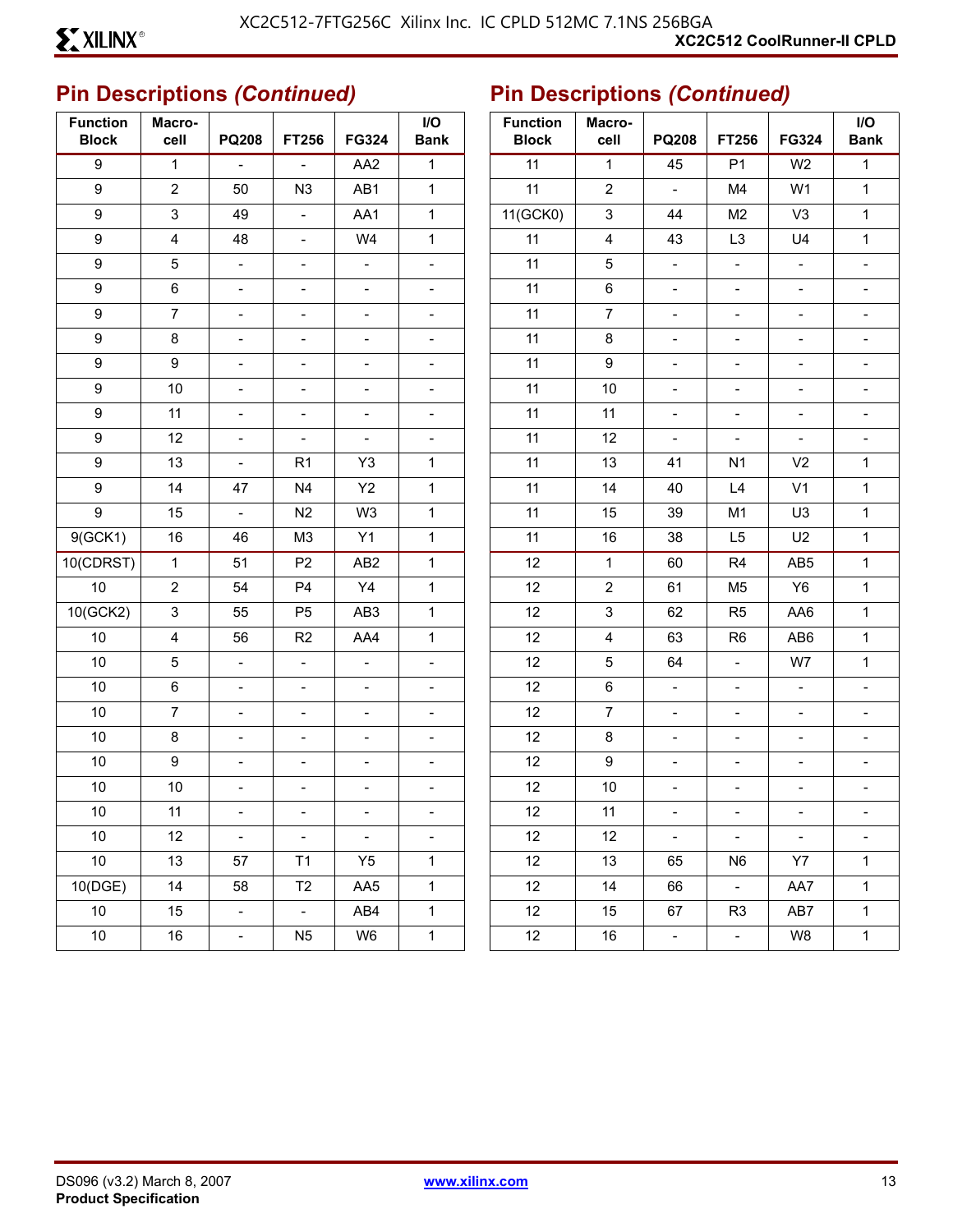| <b>Function</b><br><b>Block</b> | Macro-<br>cell | <b>PQ208</b>             | <b>FT256</b>                 | FG324                    | I/O<br><b>Bank</b>       |
|---------------------------------|----------------|--------------------------|------------------------------|--------------------------|--------------------------|
| 13                              | $\mathbf{1}$   | 37                       | $\overline{a}$               | U1                       | 1                        |
| 13                              | 2              | $\omega$                 | K4                           | T4                       | 1                        |
| 13                              | 3              | 36                       | L2                           | T <sub>3</sub>           | 1                        |
| 13                              | 4              | 35                       | $\frac{1}{2}$                | T <sub>2</sub>           | 1                        |
| 13                              | 5              | $\qquad \qquad -$        | $\overline{\phantom{0}}$     | $\overline{\phantom{0}}$ | $\overline{\phantom{0}}$ |
| 13                              | 6              | $\overline{\phantom{0}}$ | $\frac{1}{2}$                | $\overline{\phantom{0}}$ | $\overline{\phantom{0}}$ |
| 13                              | 7              | -                        | $\qquad \qquad \blacksquare$ | $\overline{\phantom{0}}$ | $\overline{\phantom{0}}$ |
| 13                              | 8              | -                        | $\overline{\phantom{0}}$     | $\overline{\phantom{0}}$ | $\overline{\phantom{0}}$ |
| 13                              | 9              | $\overline{a}$           | $\frac{1}{2}$                | $\overline{a}$           | $\overline{\phantom{0}}$ |
| 13                              | 10             | -                        | $\qquad \qquad \blacksquare$ | $\overline{\phantom{0}}$ | $\overline{\phantom{0}}$ |
| 13                              | 11             | $\blacksquare$           | $\overline{\phantom{0}}$     | $\overline{\phantom{0}}$ | $\overline{\phantom{0}}$ |
| 13                              | 12             | $\overline{\phantom{0}}$ | $\overline{\phantom{0}}$     | $\overline{\phantom{0}}$ | $\overline{\phantom{0}}$ |
| 13                              | 13             | $\overline{\phantom{0}}$ | K <sub>3</sub>               | T1                       | 1                        |
| 13                              | 14             | 34                       | L1                           | R4                       | 1                        |
| 13                              | 15             | 32                       | K <sub>5</sub>               | R <sub>3</sub>           | 1                        |
| 13                              | 16             | $\frac{1}{2}$            | K <sub>2</sub>               | R <sub>2</sub>           | 1                        |
| 14                              | 1              | ÷,                       | M <sub>6</sub>               | Y8                       | 1                        |
| 14                              | $\overline{2}$ | $\overline{\phantom{0}}$ | $\overline{a}$               | AA8                      | 1                        |
| 14                              | 3              | 69                       | T <sub>3</sub>               | AB8                      | $\mathbf 1$              |
| 14                              | 4              | 70                       | P6                           | W9                       | 1                        |
| 14                              | 5              | 71                       | T4                           | Y9                       | 1                        |
| 14                              | 6              | $\overline{\phantom{0}}$ | $\frac{1}{2}$                | $\overline{\phantom{0}}$ | $\overline{\phantom{0}}$ |
| 14                              | 7              | ÷,                       | $\overline{\phantom{0}}$     | $\overline{\phantom{0}}$ | $\overline{\phantom{0}}$ |
| 14                              | 8              | $\overline{\phantom{0}}$ | $\frac{1}{2}$                | $\overline{\phantom{0}}$ | $\overline{\phantom{0}}$ |
| 14                              | 9              | -                        | $\qquad \qquad \blacksquare$ | $\overline{\phantom{0}}$ | $\overline{\phantom{0}}$ |
| 14                              | 10             | -                        | $\overline{\phantom{0}}$     | $\overline{\phantom{0}}$ | $\overline{\phantom{0}}$ |
| 14                              | 11             |                          |                              |                          |                          |
| 14                              | 12             | $\overline{\phantom{0}}$ | $\frac{1}{2}$                | $\overline{\phantom{0}}$ | $\overline{\phantom{0}}$ |
| 14                              | 13             | 72                       | P7                           | AA9                      | 1                        |
| 14                              | 14             | $\omega$                 | $\Box$                       | AB9                      | 1                        |
| 14                              | 15             | 73                       | T <sub>5</sub>               | W10                      | $\mathbf 1$              |
| 14                              | 16             | $\blacksquare$           | $\overline{\phantom{a}}$     | Y10                      | 1                        |

| <b>Function</b><br><b>Block</b> | Macro-<br>cell | <b>PQ208</b>                 | <b>FT256</b>             | FG324                        | I/O<br><b>Bank</b>       |
|---------------------------------|----------------|------------------------------|--------------------------|------------------------------|--------------------------|
| 15                              | $\mathbf{1}$   | 31                           | J4                       | R1                           | $\mathbf{1}$             |
| 15                              | $\overline{c}$ | $\Box$                       | K1                       | P <sub>4</sub>               | $\mathbf{1}$             |
| 15                              | 3              | 30                           | J3                       | P <sub>3</sub>               | 1                        |
| 15                              | 4              | 29                           | J2                       | P <sub>2</sub>               | $\mathbf 1$              |
| 15                              | 5              | $\overline{\phantom{a}}$     | $\overline{\phantom{0}}$ | $\overline{a}$               | $\overline{a}$           |
| 15                              | 6              | $\overline{\phantom{0}}$     | $\overline{\phantom{0}}$ | $\overline{a}$               | $\overline{\phantom{0}}$ |
| 15                              | $\overline{7}$ | $\overline{a}$               | $\overline{\phantom{a}}$ |                              |                          |
| 15                              | 8              | -                            | $\overline{\phantom{a}}$ | -                            |                          |
| 15                              | 9              | $\overline{\phantom{0}}$     | $\overline{\phantom{0}}$ | $\overline{a}$               | $\overline{\phantom{0}}$ |
| 15                              | 10             | -                            | -                        |                              | $\overline{a}$           |
| 15                              | 11             | $\qquad \qquad \blacksquare$ | $\overline{\phantom{a}}$ | $\overline{a}$               | -                        |
| 15                              | 12             | $\blacksquare$               | $\frac{1}{2}$            | $\overline{\phantom{0}}$     | $\overline{\phantom{0}}$ |
| 15                              | 13             | 28                           | J5                       | P <sub>1</sub>               | 1                        |
| 15                              | 14             | 27                           | J1                       | N4                           | $\mathbf 1$              |
| 15                              | 15             | $\Box$                       | $\frac{1}{2}$            | N <sub>3</sub>               | 1                        |
| 15                              | 16             | $\overline{\phantom{0}}$     | $\overline{\phantom{a}}$ | N2                           | 1                        |
| 16                              | 1              | 74                           | N7                       | AA10                         | $\mathbf 1$              |
| 16                              | $\mathbf 2$    | $\Box$                       | $\omega$                 | AB10                         | 1                        |
| 16                              | 3              | 75                           | R7                       | <b>AB11</b>                  | $\mathbf 1$              |
| 16                              | 4              | 76                           | M7                       | W11                          | $\mathbf 1$              |
| 16                              | 5              | 77                           | T <sub>6</sub>           | <b>AA11</b>                  | 1                        |
| 16                              | 6              | $\overline{a}$               | $\overline{a}$           | $\overline{a}$               | -                        |
| 16                              | $\overline{7}$ | $\qquad \qquad \blacksquare$ | $\overline{\phantom{a}}$ | $\qquad \qquad \blacksquare$ | -                        |
| 16                              | 8              | $\overline{\phantom{0}}$     | $\overline{\phantom{0}}$ | $\overline{a}$               | $\overline{\phantom{0}}$ |
| 16                              | 9              | -                            | $\overline{\phantom{a}}$ |                              |                          |
| 16                              | 10             | -                            | $\qquad \qquad -$        | $\overline{\phantom{0}}$     | -                        |
| 16                              | 11             |                              |                          |                              |                          |
| 16                              | 12             |                              | -                        |                              |                          |
| 16                              | 13             | $\overline{\phantom{0}}$     |                          | Y11                          | 1                        |
| 16                              | 14             | 78                           | -                        | AB12                         | 1                        |
| 16                              | 15             |                              |                          | AA12                         | 1                        |
| 16                              | $16\,$         | -                            |                          | Y12                          | $\mathbf 1$              |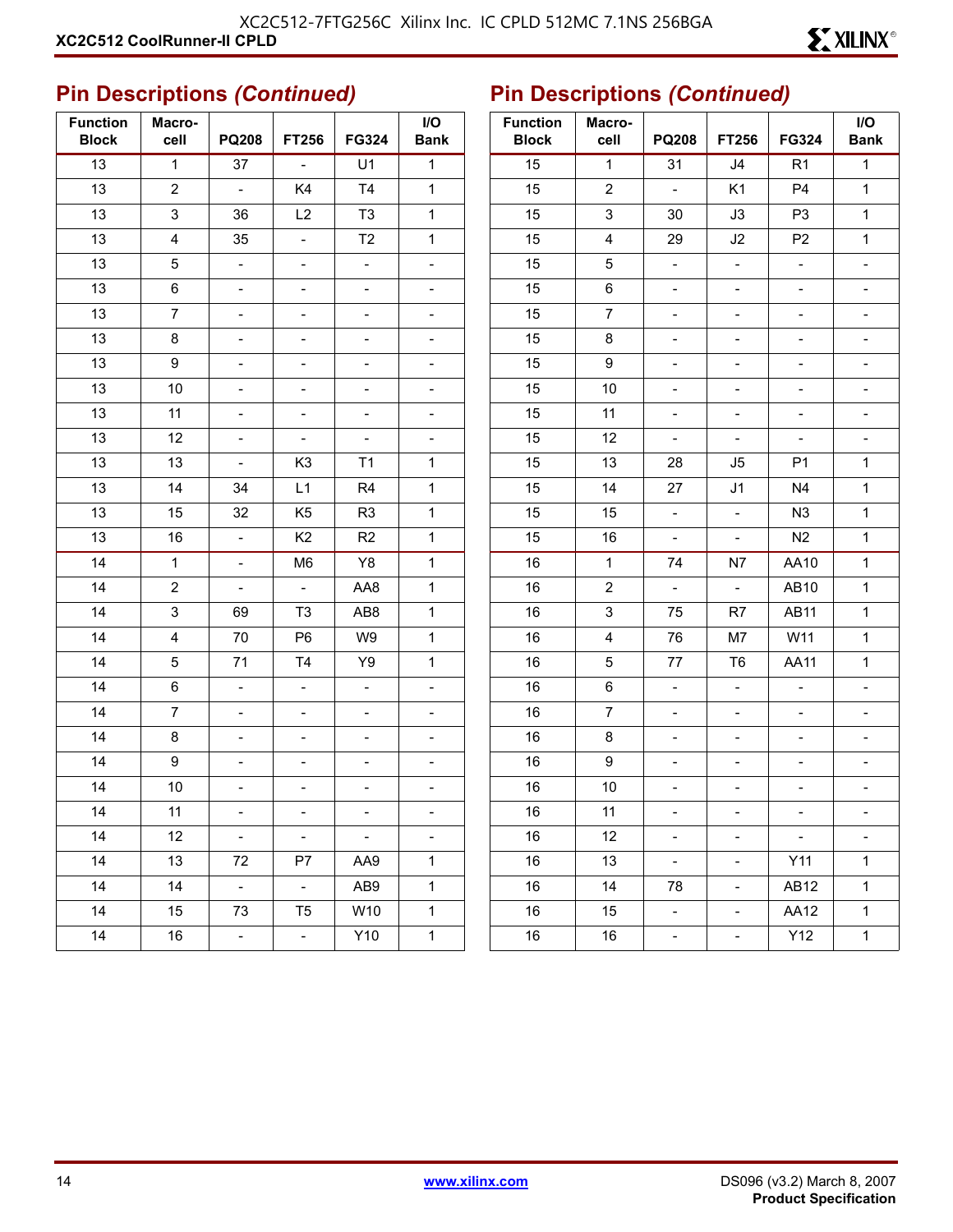| <b>Function</b><br><b>Block</b> | Macro-<br>cell          | <b>PQ208</b>             | FT256                    | FG324                    | $\mathsf{I/O}$<br><b>Bank</b> | <b>Function</b><br><b>Block</b> | Macro-<br>cell          | <b>PQ208</b>             | FT256                    | <b>FG324</b>             | $\mathsf{I}/\mathsf{O}$<br><b>Bank</b> |
|---------------------------------|-------------------------|--------------------------|--------------------------|--------------------------|-------------------------------|---------------------------------|-------------------------|--------------------------|--------------------------|--------------------------|----------------------------------------|
| 17                              | $\mathbf{1}$            | 161                      | A16                      | A21                      | $\overline{4}$                | 19                              | $\mathbf{1}$            | 170                      | D13                      | C17                      | $\overline{\mathbf{4}}$                |
| 17                              | $\sqrt{2}$              | 162                      | <b>B13</b>               | <b>B20</b>               | $\overline{4}$                | 19                              | $\overline{2}$          | 171                      | A14                      | <b>B17</b>               | 4                                      |
| 17                              | $\mathfrak{S}$          | 163                      | $\blacksquare$           | C <sub>19</sub>          | $\overline{4}$                | 19                              | $\mathbf{3}$            | 173                      | E13                      | A17                      | 4                                      |
| 17                              | $\overline{\mathbf{4}}$ | 164                      | $\overline{\phantom{a}}$ | <b>B19</b>               | $\overline{\mathbf{4}}$       | 19                              | $\overline{\mathbf{4}}$ | $\overline{\phantom{a}}$ | A13                      | D16                      | $\overline{\mathbf{4}}$                |
| 17                              | $\sqrt{5}$              | 165                      | <b>B14</b>               | C18                      | $\overline{4}$                | 19                              | 5                       | $\overline{\phantom{a}}$ | C11                      | C16                      | 4                                      |
| 17                              | $\,6\,$                 | $\blacksquare$           | $\overline{\phantom{a}}$ | $\overline{\phantom{a}}$ | $\blacksquare$                | 19                              | $\,6\,$                 | $\overline{\phantom{a}}$ | $\blacksquare$           | $\overline{\phantom{a}}$ |                                        |
| 17                              | $\overline{7}$          | $\blacksquare$           | $\overline{\phantom{a}}$ | $\blacksquare$           | $\frac{1}{2}$                 | 19                              | $\overline{7}$          | $\equiv$                 | $\blacksquare$           | $\overline{\phantom{a}}$ | $\blacksquare$                         |
| 17                              | $\bf 8$                 | $\overline{\phantom{a}}$ | $\overline{\phantom{a}}$ | $\overline{\phantom{a}}$ | -                             | 19                              | $\bf 8$                 | $\overline{\phantom{a}}$ | $\overline{\phantom{a}}$ | $\overline{\phantom{a}}$ |                                        |
| 17                              | 9                       | $\blacksquare$           | $\overline{\phantom{a}}$ | $\blacksquare$           | $\overline{\phantom{0}}$      | 19                              | $\boldsymbol{9}$        | $\blacksquare$           | $\blacksquare$           | $\overline{\phantom{a}}$ | $\blacksquare$                         |
| 17                              | $10$                    | $\overline{\phantom{a}}$ | $\blacksquare$           | $\blacksquare$           | $\qquad \qquad \blacksquare$  | 19                              | 10                      | $\overline{\phantom{a}}$ | $\overline{\phantom{a}}$ | $\overline{\phantom{a}}$ | $\overline{\phantom{a}}$               |
| 17                              | 11                      | $\overline{\phantom{a}}$ | $\overline{\phantom{a}}$ | $\overline{\phantom{a}}$ | $\overline{a}$                | 19                              | 11                      | $\overline{\phantom{a}}$ | $\overline{\phantom{a}}$ | $\overline{\phantom{a}}$ |                                        |
| 17                              | 12                      | $\overline{\phantom{a}}$ | $\overline{\phantom{a}}$ | $\overline{\phantom{a}}$ | $\overline{\phantom{0}}$      | 19                              | 12                      | $\overline{\phantom{a}}$ | $\overline{\phantom{a}}$ | $\overline{\phantom{a}}$ | $\overline{\phantom{a}}$               |
| 17                              | 13                      | 166                      | C <sub>13</sub>          | <b>B18</b>               | $\overline{\mathbf{4}}$       | 19                              | 13                      | $\overline{\phantom{a}}$ | A12                      | <b>B16</b>               | 4                                      |
| 17                              | 14                      | 167                      | A15                      | A19                      | 4                             | 19                              | 14                      | $\overline{\phantom{a}}$ | <b>B11</b>               | A16                      | 4                                      |
| 17                              | 15                      | 168                      | C12                      | D17                      | $\overline{\mathbf{4}}$       | 19                              | 15                      | $\blacksquare$           | D11                      | D <sub>15</sub>          | 4                                      |
| 17                              | 16                      | 169                      | <b>B12</b>               | A18                      | $\overline{\mathbf{4}}$       | 19                              | 16                      | $\overline{\phantom{a}}$ | A11                      | C15                      | $\overline{\mathbf{4}}$                |
| 18                              | $\mathbf{1}$            | 160                      | <b>B15</b>               | A22                      | $\overline{\mathbf{4}}$       | 20                              | $\mathbf{1}$            | $\overline{\phantom{a}}$ | G12                      | D <sub>21</sub>          | $\overline{\mathbf{4}}$                |
| 18                              | $\overline{2}$          | $\blacksquare$           | C14                      | <b>B21</b>               | $\overline{4}$                | 20                              | $\overline{2}$          | $\blacksquare$           | D <sub>15</sub>          | D22                      | $\overline{\mathbf{4}}$                |
| 18                              | $\sqrt{3}$              | $\overline{\phantom{a}}$ | G11                      | <b>B22</b>               | $\overline{4}$                | 20                              | $\mathsf 3$             | 155                      | E14                      | E20                      | 4                                      |
| 18                              | $\overline{4}$          | 159                      | <b>B16</b>               | C <sub>20</sub>          | 4                             | 20                              | $\overline{4}$          | 154                      | C16                      | F19                      | 4                                      |
| 18                              | $\sqrt{5}$              | $\overline{\phantom{a}}$ | $\overline{\phantom{a}}$ | $\overline{\phantom{a}}$ | $\blacksquare$                | 20                              | 5                       | $\overline{\phantom{a}}$ | $\overline{\phantom{a}}$ | $\overline{\phantom{a}}$ |                                        |
| 18                              | $\,6\,$                 | $\blacksquare$           | $\overline{\phantom{a}}$ | $\overline{\phantom{a}}$ | $\frac{1}{2}$                 | $20\,$                          | $\,6\,$                 | $\overline{\phantom{a}}$ | $\blacksquare$           | $\blacksquare$           | $\overline{\phantom{a}}$               |
| 18                              | $\overline{7}$          | $\overline{\phantom{a}}$ | $\overline{\phantom{a}}$ | $\overline{\phantom{a}}$ | -                             | 20                              | $\overline{7}$          | $\overline{\phantom{a}}$ | $\overline{\phantom{a}}$ | $\overline{\phantom{a}}$ |                                        |
| 18                              | $\bf 8$                 | $\blacksquare$           | $\overline{\phantom{a}}$ | $\blacksquare$           | $\overline{\phantom{0}}$      | 20                              | 8                       | $\overline{\phantom{a}}$ | $\blacksquare$           | $\overline{\phantom{a}}$ | $\overline{\phantom{a}}$               |
| 18                              | $\boldsymbol{9}$        | $\overline{\phantom{a}}$ | $\blacksquare$           | $\blacksquare$           | $\qquad \qquad \blacksquare$  | $20\,$                          | $\boldsymbol{9}$        | $\overline{\phantom{a}}$ | $\overline{\phantom{a}}$ | $\blacksquare$           | $\overline{\phantom{a}}$               |
| 18                              | $10$                    | $\overline{\phantom{a}}$ | $\overline{\phantom{a}}$ | $\overline{\phantom{a}}$ | -                             | 20                              | $10$                    | $\overline{\phantom{0}}$ | $\overline{\phantom{a}}$ | $\overline{\phantom{a}}$ |                                        |
| 18                              | 11                      |                          |                          |                          |                               | $20\,$                          | 11                      |                          |                          |                          |                                        |
| 18                              | 12                      | $\sim$                   | $\blacksquare$           | $\omega_{\rm c}$         | $\overline{\phantom{a}}$      | 20                              | 12                      | $\omega_{\rm c}$         | $\sim$                   | $\omega_{\rm c}$         | $\blacksquare$                         |
| 18                              | 13                      | $\sim$                   | $\sim$ .                 | C <sub>21</sub>          | $\overline{4}$                | 20                              | 13                      | 153                      | F14                      | E21                      | 4                                      |
| 18                              | 14                      | $\omega_{\rm{eff}}$      | D14                      | D19                      | $\overline{4}$                | 20                              | 14                      | 152                      | D <sub>16</sub>          | E22                      | 4                                      |
| 18                              | 15                      | 158                      | $\omega_{\rm{max}}$      | D <sub>20</sub>          | $\overline{4}$                | 20                              | 15                      | 151                      | F13                      | F <sub>20</sub>          | $\overline{4}$                         |
| 18                              | 16                      | $\sim$ $^{-1}$           | C15                      | C <sub>22</sub>          | $\overline{4}$                | 20                              | 16                      | 150                      | E15                      | F21                      | $\overline{\mathbf{4}}$                |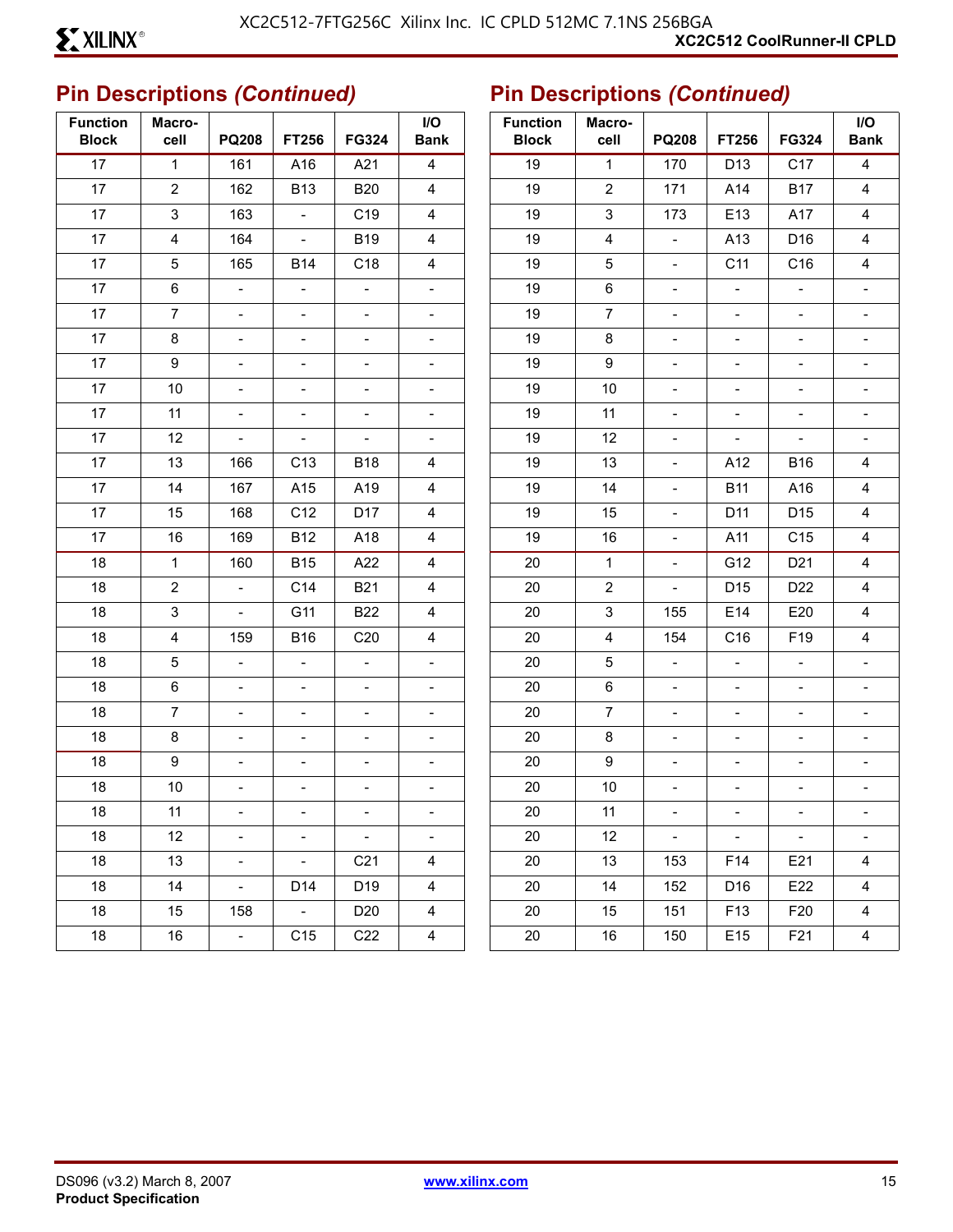| <b>Function</b><br><b>Block</b> | Macro-<br>cell | <b>PQ208</b>              | FT256                    | FG324                    | I/O<br><b>Bank</b>       |
|---------------------------------|----------------|---------------------------|--------------------------|--------------------------|--------------------------|
| 21                              | $\mathbf{1}$   | $\blacksquare$            | D <sub>10</sub>          | <b>B15</b>               | $\overline{\mathbf{4}}$  |
| 21                              | 2              | 174                       | <b>B10</b>               | A15                      | 4                        |
| 21                              | 3              | 175                       | E12                      | D14                      | 4                        |
| 21                              | 4              | $\equiv$                  | F12                      | <b>B14</b>               | 4                        |
| 21                              | 5              | 178                       | $\overline{\phantom{a}}$ | A14                      | 4                        |
| 21                              | 6              | $\overline{\phantom{0}}$  | $\overline{a}$           | $\overline{a}$           | $\overline{\phantom{0}}$ |
| 21                              | $\overline{7}$ | $\overline{\phantom{0}}$  | $\overline{\phantom{0}}$ | $\overline{a}$           | $\overline{\phantom{0}}$ |
| 21                              | 8              | $\overline{\phantom{0}}$  |                          |                          |                          |
| 21                              | 9              | $\overline{\phantom{0}}$  | $\overline{\phantom{0}}$ |                          | $\overline{\phantom{0}}$ |
| 21                              | 10             | -                         |                          |                          | -                        |
| 21                              | 11             |                           |                          |                          | -                        |
| 21                              | 12             | $\overline{\phantom{0}}$  | $\overline{\phantom{0}}$ |                          | $\overline{\phantom{0}}$ |
| 21                              | 13             | -                         |                          | D13                      | 4                        |
| 21                              | 14             | -                         |                          | C <sub>13</sub>          | 4                        |
| 21                              | 15             | $\overline{\phantom{0}}$  |                          | <b>B13</b>               | 4                        |
| 21                              | 16             | $\blacksquare$            | $\overline{\phantom{0}}$ | A13                      | 4                        |
| 22                              | $\mathbf{1}$   | 149                       | G13                      | F <sub>22</sub>          | 4                        |
| 22                              | 2              | 148                       | F <sub>15</sub>          | G19                      | 4                        |
| 22                              | 3              | 147                       | G14                      | G20                      | 4                        |
| 22                              | 4              | 146                       | E16                      | G21                      | $\overline{4}$           |
| 22                              | 5              | $\overline{\phantom{0}}$  |                          | $\overline{a}$           | $\overline{\phantom{0}}$ |
| 22                              | 6              | $\overline{\phantom{0}}$  |                          | $\overline{\phantom{0}}$ | $\overline{\phantom{0}}$ |
| 22                              | 7              | $\overline{\phantom{0}}$  | -                        |                          |                          |
| 22                              | 8              | $\overline{\phantom{0}}$  | $\overline{\phantom{0}}$ | $\overline{a}$           | -                        |
| 22                              | 9              | -                         |                          |                          |                          |
| 22                              | 10             |                           |                          |                          |                          |
| 22                              | 11             |                           |                          |                          |                          |
| 22                              | 12             | $\mathbb{Z}^{\mathbb{Z}}$ | $\frac{1}{2}$            | $\overline{a}$           | $\overline{\phantom{0}}$ |
| 22                              | 13             | 145                       | H12                      | G22                      | 4                        |
| 22                              | 14             | 144                       | F16                      | H19                      | 4                        |
| 22                              | 15             | 143                       | H16                      | H <sub>20</sub>          | $\overline{\mathbf{4}}$  |
| 22                              | 16             | 142                       | $\overline{\phantom{0}}$ | H <sub>21</sub>          | 4                        |

| <b>Function</b><br><b>Block</b> | Macro-<br>cell | <b>PQ208</b>             | FT256                     | FG324                    | I/O<br><b>Bank</b>       |
|---------------------------------|----------------|--------------------------|---------------------------|--------------------------|--------------------------|
| 23                              | $\mathbf{1}$   | 179                      | B <sub>9</sub>            | A12                      | $\overline{\mathbf{4}}$  |
| 23                              | 2              | 180                      | $\blacksquare$            | D12                      | 4                        |
| 23                              | 3              | $\omega$                 | C <sub>9</sub>            | <b>B12</b>               | 4                        |
| 23                              | $\overline{4}$ | 182                      |                           | C12                      | 4                        |
| 23                              | 5              | $\overline{\phantom{0}}$ | C10                       | A11                      | 4                        |
| 23                              | 6              | $\qquad \qquad -$        | $\Box$                    | $\overline{a}$           | $\overline{a}$           |
| 23                              | 7              | -                        | -                         | -                        | -                        |
| 23                              | 8              | -                        | $\overline{\phantom{0}}$  | -                        | -                        |
| 23                              | 9              | $\overline{\phantom{0}}$ | -                         | -                        | $\overline{a}$           |
| 23                              | 10             | -                        | -                         |                          | -                        |
| 23                              | 11             | -                        | $\overline{\phantom{a}}$  | -                        | $\overline{a}$           |
| 23                              | 12             | $\overline{\phantom{0}}$ | $\overline{\phantom{0}}$  | $\overline{\phantom{a}}$ | $\overline{\phantom{0}}$ |
| 23                              | 13             |                          | $\overline{\phantom{0}}$  | <b>B11</b>               | 4                        |
| 23                              | 14             | -                        | A9                        | C11                      | 4                        |
| 23                              | 15             | $\qquad \qquad -$        | $\mathbb{L}^{\mathbb{N}}$ | D11                      | 4                        |
| 23                              | 16             | $\blacksquare$           | D9                        | A10                      | 4                        |
| 24                              | 1              | 140                      | G15                       | H <sub>22</sub>          | 4                        |
| 24                              | 2              | 139                      | H13                       | J19                      | 4                        |
| 24                              | 3              | 138                      | G16                       | J20                      | 4                        |
| 24                              | 4              | 137                      | H14                       | J21                      | 4                        |
| 24                              | 5              | $\blacksquare$           | $\overline{\phantom{a}}$  | $\overline{a}$           | $\overline{a}$           |
| 24                              | 6              | -                        | -                         | $\overline{\phantom{0}}$ | -                        |
| 24                              | 7              | $\overline{\phantom{0}}$ | $\overline{\phantom{0}}$  | -                        | -                        |
| 24                              | 8              | -                        | $\overline{\phantom{0}}$  | $\qquad \qquad -$        | -                        |
| 24                              | 9              | -                        | -                         | -                        | -                        |
| 24                              | 10             | -                        | $\overline{\phantom{a}}$  | -                        | -                        |
| 24                              | 11             |                          |                           |                          |                          |
| 24                              | 12             |                          |                           |                          |                          |
| 24                              | 13             | 136                      | H15                       | J22                      | 4                        |
| 24                              | 14             | 135                      | J12                       | K19                      | 4                        |
| 24                              | 15             | 134                      | K12                       | K20                      | 4                        |
| 24                              | 16             | ÷                        | J16                       | K21                      | 4                        |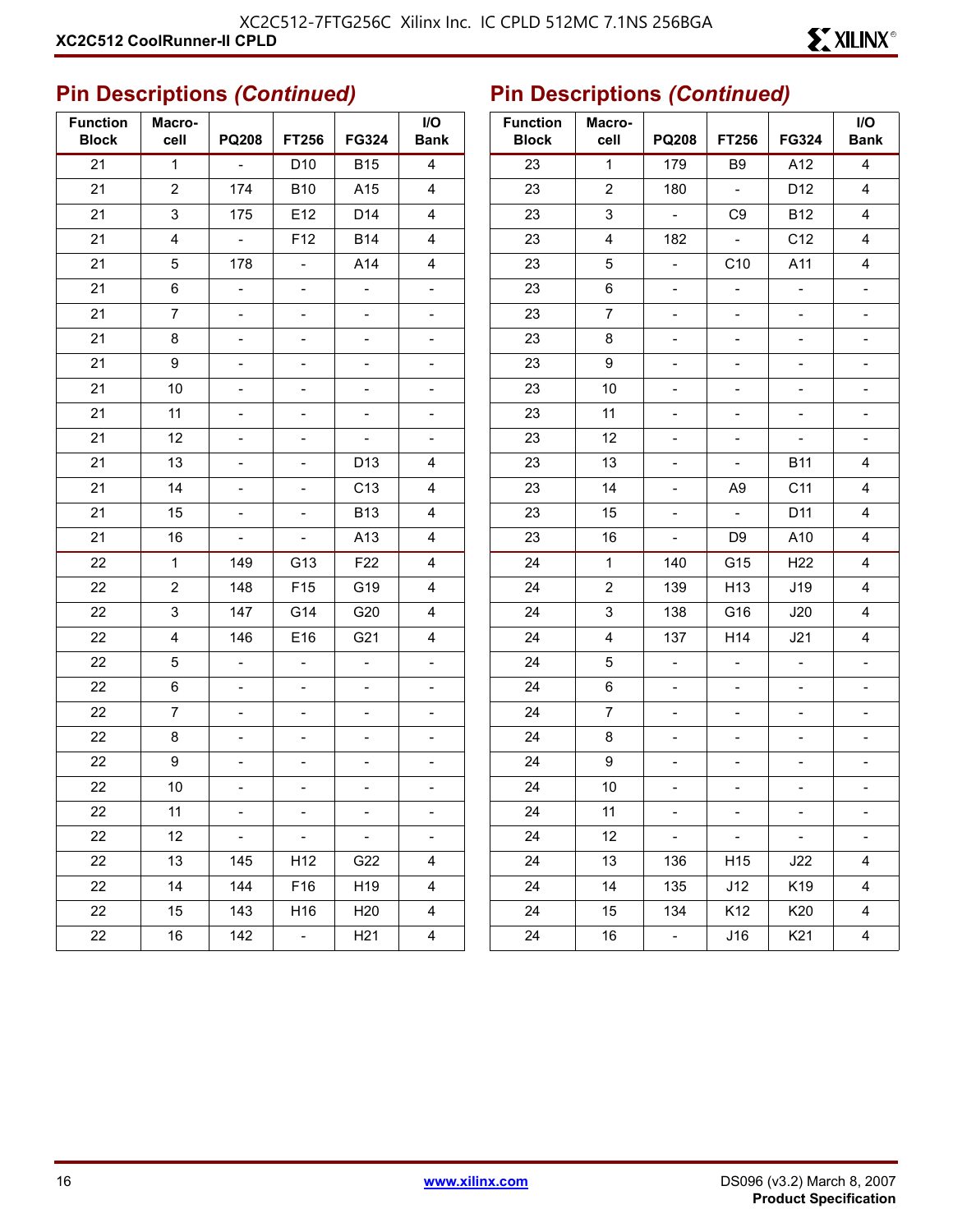| <b>Function</b><br><b>Block</b> | Macro-<br>cell          | <b>PQ208</b>             | FT256                    | <b>FG324</b>             | I/O<br><b>Bank</b>           | <b>Function</b><br><b>Block</b> | Macro-<br>cell            | <b>PQ208</b>                | FT256                    | <b>FG324</b>             | $\mathsf{I}/\mathsf{O}$<br><b>Bank</b> |
|---------------------------------|-------------------------|--------------------------|--------------------------|--------------------------|------------------------------|---------------------------------|---------------------------|-----------------------------|--------------------------|--------------------------|----------------------------------------|
| 25                              | $\mathbf{1}$            | 110                      | R <sub>16</sub>          | W22                      | $\mathbf{3}$                 | 27                              | $\mathbf{1}$              | 118                         | L15                      | T <sub>19</sub>          | $\mathsf 3$                            |
| 25                              | $\overline{2}$          | 111                      | N <sub>15</sub>          | V20                      | $\mathbf{3}$                 | 27                              | $\sqrt{2}$                | $\blacksquare$              | L <sub>13</sub>          | T20                      | $\ensuremath{\mathsf{3}}$              |
| 25                              | $\mathbf{3}$            | 112                      | M15                      | V <sub>21</sub>          | $\mathfrak{S}$               | 27                              | 3                         | 119                         | M12                      | T21                      | $\mathfrak{S}$                         |
| 25                              | $\overline{\mathbf{4}}$ | 113                      | M13                      | U19                      | $\mathsf 3$                  | $27\,$                          | $\overline{\mathbf{4}}$   | 120                         | M16                      | T22                      | $\ensuremath{\mathsf{3}}$              |
| 25                              | 5                       | $\sim$                   | $\overline{\phantom{a}}$ | $\overline{\phantom{a}}$ | $\blacksquare$               | 27                              | $\sqrt{5}$                | $\blacksquare$              | $\overline{\phantom{a}}$ | $\overline{\phantom{a}}$ | $\qquad \qquad \blacksquare$           |
| 25                              | $\,6\,$                 | $\overline{\phantom{a}}$ | $\overline{\phantom{a}}$ | $\overline{\phantom{a}}$ | $\overline{\phantom{a}}$     | 27                              | $\,6\,$                   | $\overline{\phantom{a}}$    | $\overline{\phantom{a}}$ | $\overline{\phantom{a}}$ |                                        |
| 25                              | $\overline{7}$          | $\blacksquare$           | $\overline{\phantom{a}}$ | $\overline{\phantom{a}}$ | $\overline{\phantom{a}}$     | $27\,$                          | $\overline{7}$            | $\overline{\phantom{a}}$    | $\overline{\phantom{a}}$ | $\overline{\phantom{a}}$ | $\blacksquare$                         |
| 25                              | 8                       | $\overline{\phantom{a}}$ | $\overline{\phantom{a}}$ | $\overline{\phantom{a}}$ | $\overline{\phantom{a}}$     | 27                              | 8                         | $\overline{\phantom{a}}$    | $\overline{\phantom{a}}$ | $\overline{\phantom{a}}$ |                                        |
| 25                              | 9                       | $\blacksquare$           | $\overline{\phantom{0}}$ | $\blacksquare$           | $\blacksquare$               | 27                              | $\boldsymbol{9}$          | $\blacksquare$              | $\blacksquare$           | $\blacksquare$           | ÷.                                     |
| 25                              | 10                      | $\blacksquare$           | $\overline{\phantom{a}}$ | $\blacksquare$           | $\overline{\phantom{a}}$     | $27\,$                          | 10                        | $\overline{\phantom{a}}$    | $\overline{\phantom{a}}$ | $\overline{\phantom{a}}$ | $\qquad \qquad \blacksquare$           |
| 25                              | 11                      | $\overline{\phantom{a}}$ | $\overline{\phantom{a}}$ | $\overline{\phantom{a}}$ | $\overline{\phantom{a}}$     | 27                              | 11                        | $\overline{\phantom{a}}$    | $\overline{\phantom{a}}$ | $\overline{\phantom{a}}$ |                                        |
| 25                              | 12                      | $\overline{\phantom{a}}$ | $\overline{\phantom{a}}$ | $\overline{\phantom{a}}$ | $\overline{\phantom{a}}$     | 27                              | 12                        | $\overline{\phantom{a}}$    | $\overline{\phantom{a}}$ | $\blacksquare$           | $\overline{a}$                         |
| 25                              | 13                      | 114                      | P <sub>16</sub>          | V <sub>22</sub>          | $\mathsf 3$                  | 27                              | 13                        | $\overline{\phantom{a}}$    | K14                      | R <sub>19</sub>          | $\ensuremath{\mathsf{3}}$              |
| 25                              | 14                      | 115                      | N <sub>16</sub>          | U20                      | $\mathbf{3}$                 | 27                              | 14                        | $\overline{\phantom{a}}$    | $\overline{\phantom{a}}$ | <b>R20</b>               | $\ensuremath{\mathsf{3}}$              |
| 25                              | 15                      | 116                      | L14                      | U21                      | $\mathfrak{S}$               | 27                              | 15                        | 121                         | $\overline{\phantom{a}}$ | R <sub>21</sub>          | $\mathfrak{S}$                         |
| 25                              | 16                      | 117                      | M14                      | U22                      | $\mathsf 3$                  | 27                              | 16                        | $\blacksquare$              | $\overline{\phantom{a}}$ | <b>R22</b>               | $\mathsf 3$                            |
| 26                              | $\mathbf{1}$            | 109                      | N <sub>14</sub>          | <b>Y22</b>               | $\mathfrak{S}$               | 28                              | $\mathbf 1$               | 99                          | T <sub>15</sub>          | W19                      | $\mathsf 3$                            |
| 26                              | $\overline{2}$          | 108                      | T16                      | W21                      | $\mathfrak{S}$               | 28                              | $\overline{2}$            | 97                          | R <sub>12</sub>          | AA20                     | $\mathfrak{S}$                         |
| 26                              | $\mathbf{3}$            | 107                      | R <sub>15</sub>          | W20                      | $\mathfrak{S}$               | 28                              | $\ensuremath{\mathsf{3}}$ | 95                          | T14                      | Y18                      | $\mathsf 3$                            |
| 26                              | $\overline{4}$          | 106                      | P <sub>15</sub>          | Y21                      | $\mathbf{3}$                 | 28                              | $\overline{\mathbf{4}}$   | $\blacksquare$              | N <sub>11</sub>          | AA19                     | $\ensuremath{\mathsf{3}}$              |
| 26                              | $5\phantom{.0}$         | $\blacksquare$           | P <sub>14</sub>          | Y20                      | $\mathfrak{S}$               | 28                              | 5                         | $\blacksquare$              | P11                      | <b>W17</b>               | $\mathsf 3$                            |
| 26                              | $\,6\,$                 | $\overline{\phantom{a}}$ | $\overline{\phantom{a}}$ | $\equiv$                 | $\overline{\phantom{a}}$     | 28                              | $\,6\,$                   | $\overline{\phantom{a}}$    | $\overline{\phantom{a}}$ | $\overline{\phantom{a}}$ | $\frac{1}{2}$                          |
| 26                              | $\overline{7}$          | $\overline{\phantom{a}}$ | $\qquad \qquad -$        | $\overline{\phantom{a}}$ | $\overline{\phantom{a}}$     | 28                              | $\overline{7}$            | $\overline{\phantom{a}}$    | $\overline{\phantom{a}}$ | $\overline{\phantom{a}}$ | -                                      |
| 26                              | 8                       | $\blacksquare$           | $\blacksquare$           | $\blacksquare$           | $\blacksquare$               | 28                              | 8                         | $\blacksquare$              | $\blacksquare$           | $\blacksquare$           | $\overline{a}$                         |
| 26                              | 9                       | $\overline{\phantom{a}}$ | $\overline{\phantom{a}}$ | $\blacksquare$           | $\qquad \qquad \blacksquare$ | 28                              | $\boldsymbol{9}$          | $\overline{\phantom{a}}$    | $\overline{\phantom{a}}$ | $\overline{\phantom{a}}$ | $\overline{a}$                         |
| 26                              | 10                      | $\overline{\phantom{a}}$ | $\overline{\phantom{a}}$ | $\overline{\phantom{a}}$ | $\overline{\phantom{a}}$     | 28                              | 10                        | $\overline{\phantom{a}}$    | $\overline{\phantom{a}}$ | $\overline{\phantom{a}}$ |                                        |
| 26                              | 11                      |                          |                          |                          |                              | 28                              | 11                        |                             |                          |                          |                                        |
| 26                              | 12                      | $\sim$                   | $\sim$                   | $\pm$ .                  | $\blacksquare$               | 28                              | 12                        | $\mathcal{L}_{\mathcal{A}}$ | $\sim$                   | $\sim$                   | $\blacksquare$                         |
| 26                              | 13                      | 103                      | P <sub>13</sub>          | AA22                     | 3                            | 28                              | 13                        | $\blacksquare$              | M11                      | Y17                      | 3                                      |
| 26                              | 14                      | 102                      | R <sub>13</sub>          | AB <sub>22</sub>         | $\mathbf{3}$                 | 28                              | 14                        | $\mathbb{Z}^{\mathbb{Z}}$   | T <sub>13</sub>          | AA18                     | $\mathbf{3}$                           |
| 26                              | 15                      | 101                      | N <sub>13</sub>          | AA21                     | 3                            | 28                              | 15                        | $\omega_{\rm c}$            | N <sub>10</sub>          | AB <sub>18</sub>         | $\mathbf{3}$                           |
| 26                              | 16                      | 100                      | <b>R14</b>               | AB21                     | $\mathbf{3}$                 | 28                              | 16                        | $\equiv$                    | $\sim$                   | AA17                     | $\mathbf{3}$                           |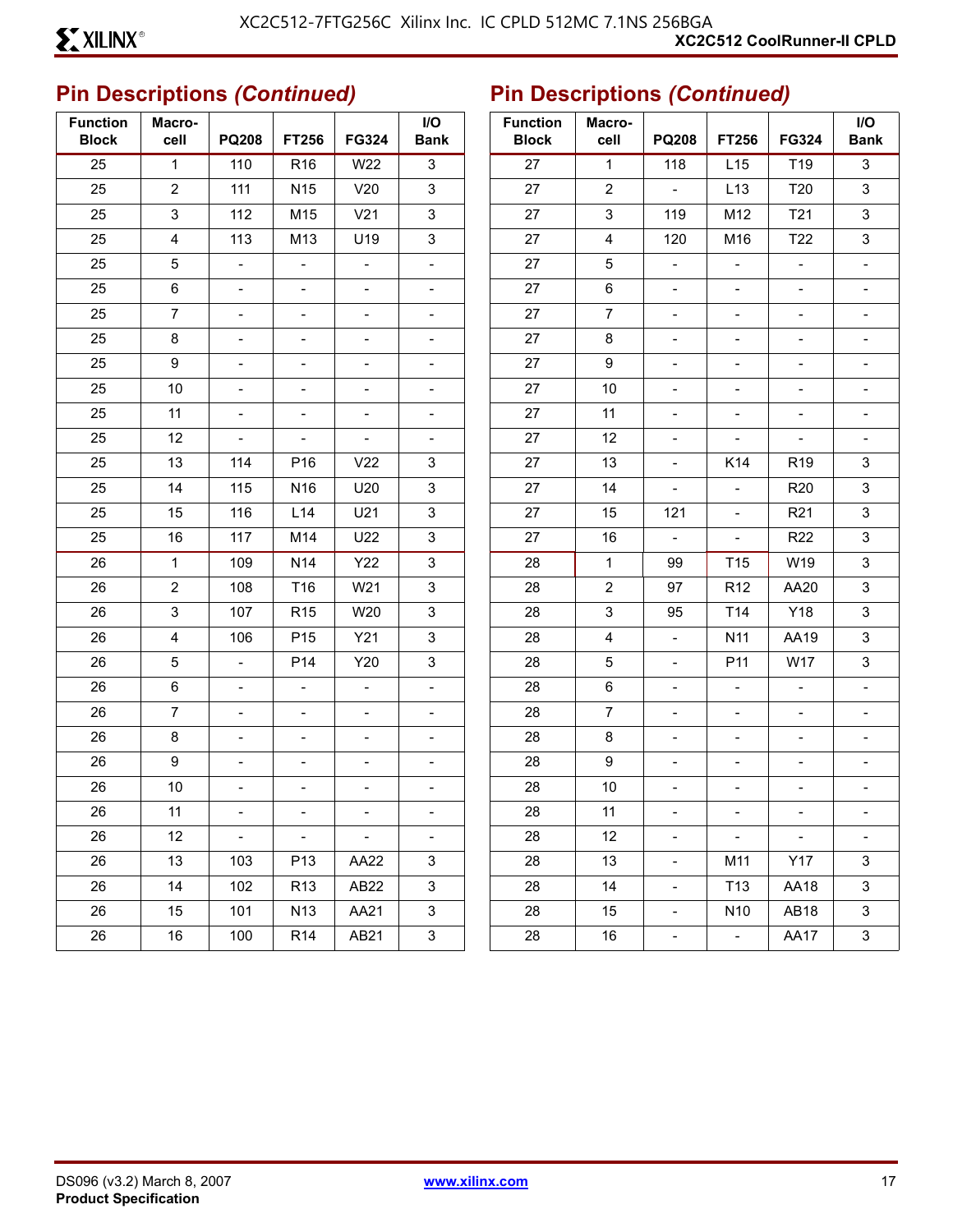| <b>Function</b><br><b>Block</b> | Macro-<br>cell | <b>PQ208</b>             | <b>FT256</b>             | FG324                    | I/O<br><b>Bank</b>           |
|---------------------------------|----------------|--------------------------|--------------------------|--------------------------|------------------------------|
| 29                              | $\mathbf{1}$   | $\blacksquare$           | L16                      | P19                      | 3                            |
| 29                              | 2              | $\blacksquare$           | $\overline{a}$           | P <sub>20</sub>          | 3                            |
| 29                              | 3              | 122                      | -                        | P21                      | 3                            |
| 29                              | 4              | 123                      | -                        | P22                      | 3                            |
| 29                              | 5              | $\overline{\phantom{0}}$ | $\overline{\phantom{0}}$ | $\overline{\phantom{a}}$ | $\overline{\phantom{0}}$     |
| 29                              | 6              | -                        |                          |                          | $\overline{a}$               |
| 29                              | 7              | $\overline{\phantom{0}}$ | -                        | $\overline{\phantom{0}}$ | $\qquad \qquad \blacksquare$ |
| 29                              | 8              | $\overline{\phantom{0}}$ | $\overline{\phantom{0}}$ | $\overline{\phantom{0}}$ | $\overline{\phantom{0}}$     |
| 29                              | 9              | -                        |                          |                          | -                            |
| 29                              | 10             | $\overline{\phantom{0}}$ | -                        | -                        | $\overline{\phantom{0}}$     |
| 29                              | 11             | $\overline{\phantom{0}}$ | $\overline{\phantom{0}}$ | $\overline{\phantom{0}}$ | $\overline{\phantom{0}}$     |
| 29                              | 12             | -                        | -                        |                          | $\overline{\phantom{a}}$     |
| 29                              | 13             | $\overline{\phantom{0}}$ | $\overline{\phantom{a}}$ | N19                      | 3                            |
| 29                              | 14             | 125                      | K15                      | N <sub>21</sub>          | 3                            |
| 29                              | 15             | $\overline{a}$           | L12                      | N22                      | 3                            |
| 29                              | 16             | $\blacksquare$           | $\Box$                   | M22                      | 3                            |
| 30                              | $\mathbf{1}$   | L,                       | $\overline{a}$           | <b>AB17</b>              | 3                            |
| 30                              | $\overline{2}$ | 91                       | T <sub>12</sub>          | W16                      | 3                            |
| 30                              | 3              | 90                       | P <sub>10</sub>          | Y16                      | 3                            |
| 30                              | 4              | 89                       | T <sub>11</sub>          | AA16                     | 3                            |
| 30                              | 5              | $\overline{a}$           | R <sub>10</sub>          | AB16                     | 3                            |
| 30                              | 6              | Ξ.                       | $\qquad \qquad -$        | $\blacksquare$           | $\blacksquare$               |
| 30                              | 7              | $\overline{\phantom{0}}$ | $\overline{\phantom{0}}$ | $\overline{\phantom{0}}$ | $\overline{\phantom{0}}$     |
| 30                              | 8              | -                        | -                        |                          | -                            |
| 30                              | 9              | -                        | -                        | -                        | -                            |
| 30                              | 10             | $\overline{\phantom{0}}$ | $\frac{1}{2}$            | $\overline{\phantom{0}}$ | $\blacksquare$               |
| 30                              | 11             |                          |                          |                          |                              |
| 30                              | 12             | $\overline{\phantom{0}}$ | $\Box$                   | $\overline{\phantom{0}}$ | $\qquad \qquad \blacksquare$ |
| 30                              | 13             | 88                       | M10                      | W15                      | 3                            |
| 30                              | 14             | 87                       | T10                      | Y15                      | 3                            |
| 30                              | 15             | $\omega$                 | M9                       | AA15                     | 3                            |
| 30                              | 16             | 86                       | R <sub>9</sub>           | AB15                     | 3                            |

#### **Pin Descriptions** *(Continued)*

| <b>Function</b><br><b>Block</b> | Macro-<br>cell | <b>PQ208</b>             | FT256                    | FG324                    | I/O<br><b>Bank</b>       |
|---------------------------------|----------------|--------------------------|--------------------------|--------------------------|--------------------------|
| 31                              | $\overline{1}$ | 126                      | K16                      | M19                      | 3                        |
| 31                              | 2              | $\frac{1}{2}$            | $\overline{a}$           | M20                      | 3                        |
| 31                              | 3              | 127                      | $\overline{a}$           | M21                      | 3                        |
| 31                              | 4              | 128                      | J14                      | L22                      | 3                        |
| 31                              | 5              | $\overline{\phantom{0}}$ | $\overline{\phantom{0}}$ | $\overline{a}$           | $\overline{a}$           |
| 31                              | 6              |                          | $\overline{\phantom{a}}$ | -                        | -                        |
| 31                              | $\overline{7}$ |                          | $\overline{\phantom{0}}$ | -                        |                          |
| 31                              | 8              | -                        | -                        | -                        |                          |
| 31                              | 9              |                          | -                        | -                        | $\overline{\phantom{0}}$ |
| 31                              | 10             |                          | $\overline{\phantom{0}}$ |                          |                          |
| 31                              | 11             | -                        | -                        | -                        | $\overline{\phantom{0}}$ |
| 31                              | 12             |                          | $\overline{\phantom{0}}$ | -                        | $\overline{\phantom{0}}$ |
| 31                              | 13             |                          | $\overline{\phantom{a}}$ | L21                      | 3                        |
| 31                              | 14             | -                        | J15                      | L20                      | 3                        |
| 31                              | 15             | $\overline{\phantom{0}}$ | $\blacksquare$           | L <sub>19</sub>          | 3                        |
| 31                              | 16             | 131                      | J13                      | K22                      | 3                        |
| 32                              | 1              | 85                       | P <sub>9</sub>           | W14                      | 3                        |
| 32                              | 2              | 84                       | N <sub>9</sub>           | Y14                      | 3                        |
| 32                              | 3              | $\frac{1}{2}$            | T9                       | <b>AA14</b>              | 3                        |
| 32                              | 4              | 83                       | M8                       | AB14                     | 3                        |
| 32                              | 5              | -                        | T8                       | W13                      | 3                        |
| 32                              | 6              | $\overline{a}$           | $\overline{a}$           | $\overline{a}$           | $\overline{\phantom{0}}$ |
| 32                              | 7              | -                        | $\overline{\phantom{0}}$ | $\overline{\phantom{0}}$ | $\overline{\phantom{0}}$ |
| 32                              | 8              |                          | -                        |                          |                          |
| 32                              | 9              | -                        | $\overline{\phantom{0}}$ | -                        |                          |
| 32                              | 10             |                          | -                        | -                        |                          |
| 32                              | 11             |                          | -                        |                          |                          |
| 32                              | 12             |                          |                          |                          |                          |
| 32                              | 13             | 82                       | P8                       | Y13                      | 3                        |
| 32                              | 14             | 80                       | R <sub>8</sub>           | AA13                     | 3                        |
| 32                              | 15             |                          | T7                       | AB13                     | 3                        |
| 32                              | 16             |                          | N <sub>8</sub>           | W12                      | 3                        |

#### **Notes:**

1. GTS = global output enable, GSR = global reset/set, GCK = global clock, CDRST = clock divide reset, DGE = DataGATE enable.

2. GCK, GSR, and GTS pins can also be used for general purpose I/O.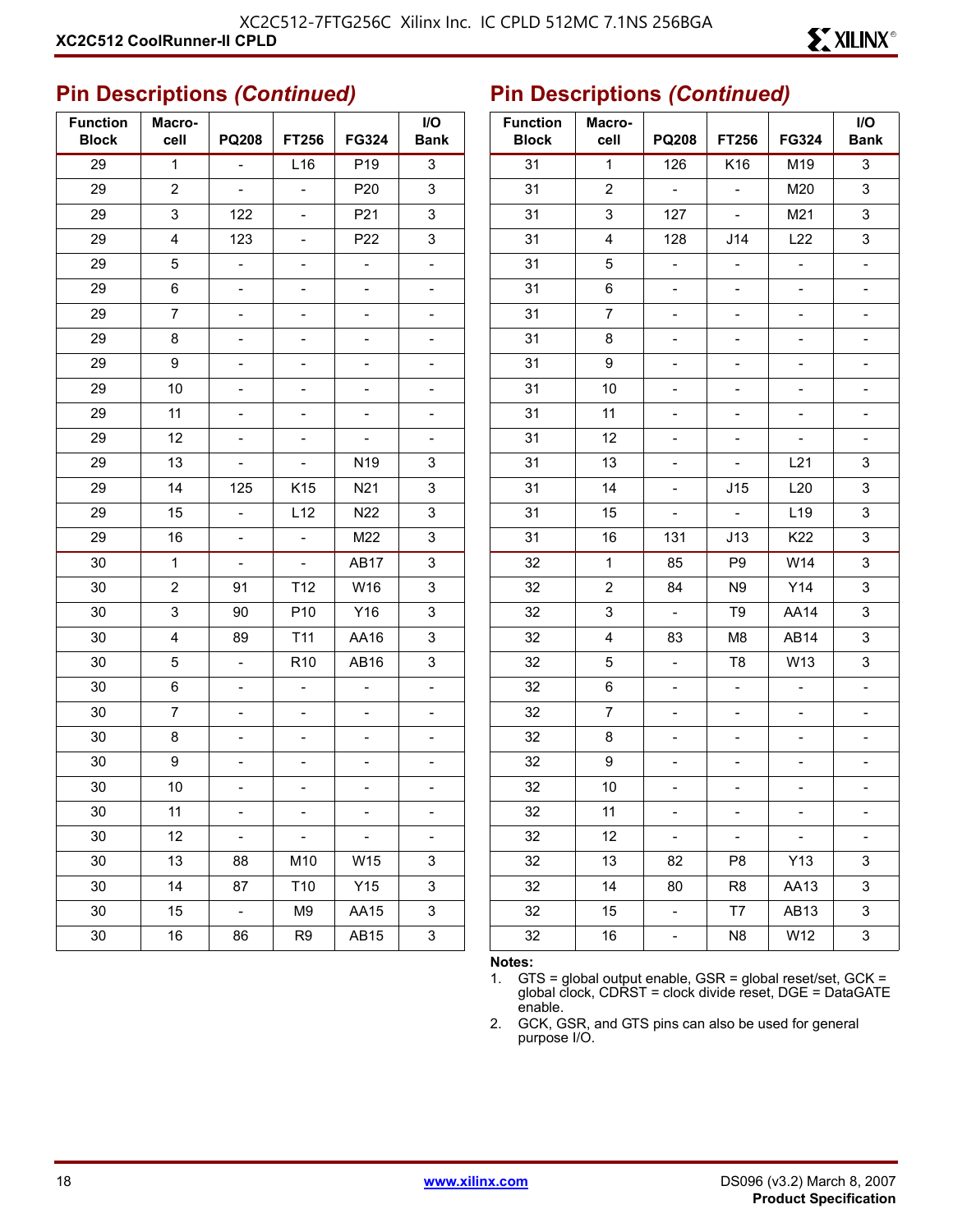#### **XC2C512 JTAG, Power/Ground, No Connect Pins and Total User I/O**

| <b>Pin Type</b>                                 | <b>PQ208</b>                                                             | FT256                                                                                      | <b>FG324</b>                                                                                                                                     |
|-------------------------------------------------|--------------------------------------------------------------------------|--------------------------------------------------------------------------------------------|--------------------------------------------------------------------------------------------------------------------------------------------------|
| <b>TCK</b>                                      | 98                                                                       | P <sub>12</sub>                                                                            | Y19                                                                                                                                              |
| TDI                                             | 94                                                                       | R <sub>11</sub>                                                                            | AB19                                                                                                                                             |
| <b>TDO</b>                                      | 176                                                                      | A10                                                                                        | C <sub>14</sub>                                                                                                                                  |
| <b>TMS</b>                                      | 96                                                                       | N <sub>12</sub>                                                                            | AB20                                                                                                                                             |
| V <sub>CCAUX</sub> (JTAG supply<br>voltage)     | 11                                                                       | F4                                                                                         | F <sub>1</sub>                                                                                                                                   |
| Power internal $(V_{CC})$                       | 1, 53, 124                                                               | P3, K13, D12, D5                                                                           | E3, AA3, N20, A20, D4                                                                                                                            |
| Power Bank 1 I/O (V <sub>CCIO1</sub> )          | 33,59,79                                                                 | J6, K6, L7, L8                                                                             | M9, N9, P10, P11                                                                                                                                 |
| Power Bank 2 I/O (V <sub>CCIO2</sub> )          | 26, 204                                                                  | F7, F8, G6, H6                                                                             | J10, J11, K9, L9                                                                                                                                 |
| Power Bank 3 I/O (V <sub>CCIO3</sub> )          | 92, 105, 132                                                             | J11, K11, L9, L10                                                                          | M14, N14, P12, P13                                                                                                                               |
| Power Bank 4 I/O (V <sub>CCIO4</sub> )          | 133, 157, 172, 181                                                       | F9, F10, H11                                                                               | J12, J13, K14, L14                                                                                                                               |
| Ground                                          | 13, 24, 42, 52, 68, 81,<br>93, 104, 129, 130, 141,<br>156, 177, 190, 207 | F6, F11, G7, G8, G9, G10,<br>H7, H8, H9, H10, J7, J8, J9,<br>J10, K7, K8, K9, K10, L6, L11 | D5, D18, E4, E19, J9, J14, K10,<br>K11, K12, K13, L10, L11, L12,<br>L13, M10, M11, M12, M13, N10,<br>N11, N12, N13, P9, P14, V4,<br>V19, W5, W18 |
| No connects                                     | -                                                                        |                                                                                            |                                                                                                                                                  |
| Total user I/O (includes dual<br>function pins) | 173                                                                      | 212                                                                                        | 270                                                                                                                                              |

#### **Device Part Marking**



*Figure 5:* **Sample Package with Part Marking**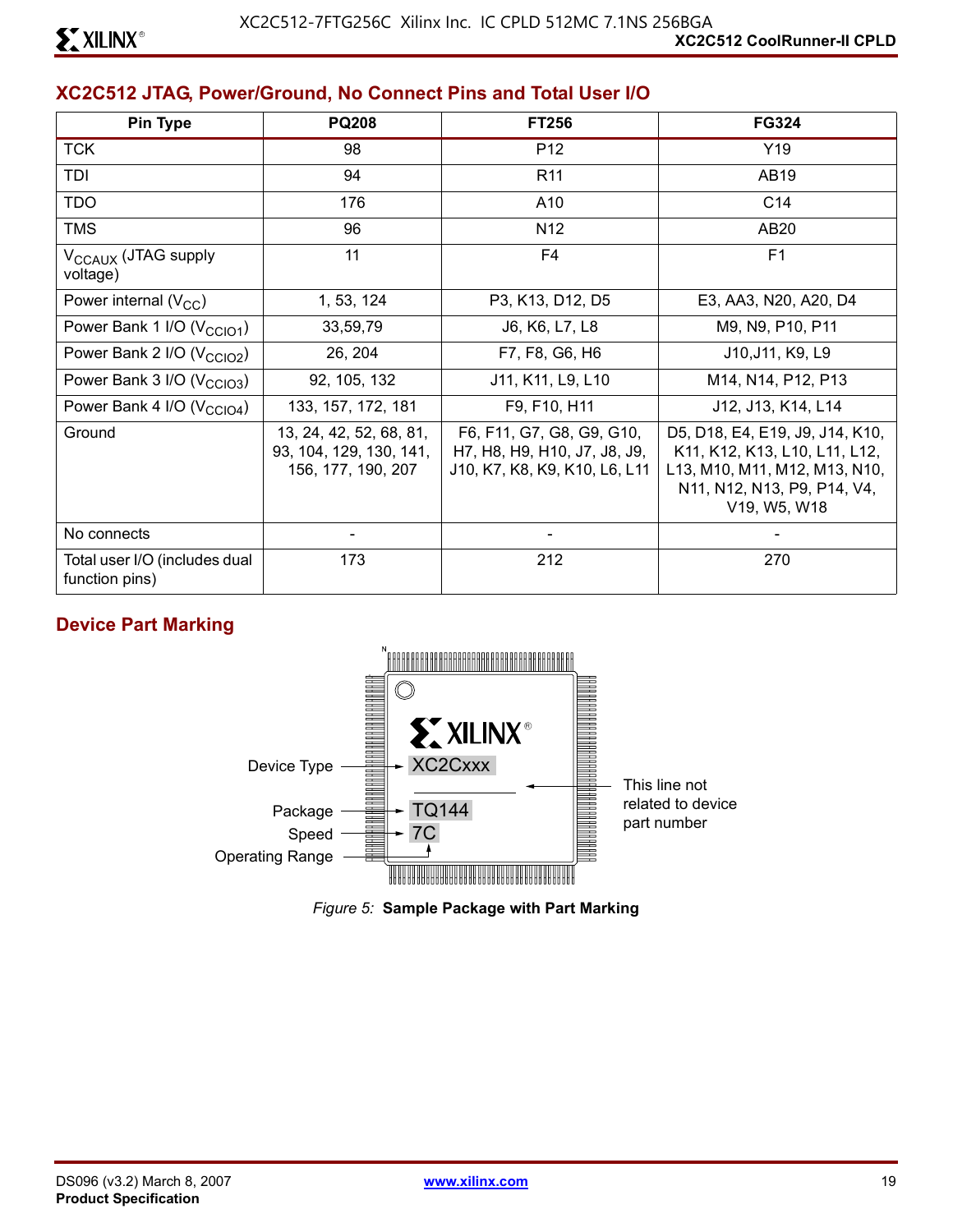#### **Ordering Information**

|                    |                            |                           |                         |                                           |                                          |      | <b>Commercial</b><br>(C)         |
|--------------------|----------------------------|---------------------------|-------------------------|-------------------------------------------|------------------------------------------|------|----------------------------------|
| <b>Part Number</b> | Pin/Ball<br><b>Spacing</b> | $\theta_{JA}$<br>(C/Watt) | $\theta$ JC<br>(C/Watt) | Package Type                              | <b>Package Body</b><br><b>Dimensions</b> | $II$ | <b>Industrial</b><br>$(I)^{(1)}$ |
| XC2C512-7PQ208C    | 0.5 <sub>mm</sub>          | 35.1                      | 7.2                     | <b>Plastic Quad Flat</b><br>Pack          | 28mm x 28mm                              | 173  | $\overline{\text{c}}$            |
| XC2C512-10PQ208C   | 0.5 <sub>mm</sub>          | 35.1                      | $\overline{7.2}$        | <b>Plastic Quad Flat</b><br>Pack          | 28mm x 28mm                              | 173  | $\overline{C}$                   |
| XC2C512-7FT256C    | 1.0 <sub>mm</sub>          | 32.2                      | 4.9                     | Fine Pitch Thin BGA                       | 17mm x 17mm                              | 212  | $\overline{\text{c}}$            |
| XC2C512-7FT256I    | 1.0 <sub>mm</sub>          | 32.2                      | 4.9                     | Fine Pitch Thin BGA                       | 17mm x 17mm                              | 212  | L                                |
| XC2C512-10FT256C   | 1.0 <sub>mm</sub>          | 32.2                      | 4.9                     | Fine Pitch Thin BGA                       | 17mm x 17mm                              | 212  | $\mathsf C$                      |
| XC2C512-7FG324C    | $\overline{1}$ .0mm        | 39.1                      | 5.0                     | Fine Pitch BGA                            | 23mm x 23mm                              | 270  | $\overline{C}$                   |
| XC2C512-10FG324C   | 1.0 <sub>mm</sub>          | 39.1                      | 5.0                     | Fine Pitch BGA                            | $23mm \times 23mm$                       | 270  | $\overline{C}$                   |
| XC2C512-7PQG208C   | 0.5 <sub>mm</sub>          | 35.1                      | 7.2                     | <b>Plastic Quad Flat</b><br>Pack; Pb-free | 28mm x 28mm                              | 173  | $\overline{C}$                   |
| XC2C512-10PQG208C  | 0.5 <sub>mm</sub>          | 35.1                      | 7.2                     | <b>Plastic Quad Flat</b><br>Pack; Pb-free | 28mm x 28mm                              | 173  | $\mathsf{C}$                     |
| XC2C512-7FTG256C   | $\overline{1}$ .0mm        | 32.2                      | 4.9                     | Fine Pitch Thin BGA;<br>Pb-free           | $17mm \times 17mm$                       | 212  | $\mathsf{C}$                     |
| XC2C512-7FTG256I   | 1.0 <sub>mm</sub>          | 32.2                      | 4.9                     | Fine Pitch Thin BGA;<br>Pb-free           | 17mm x 17mm                              | 212  | T                                |
| XC2C512-10FTG256C  | 1.0 <sub>mm</sub>          | 32.2                      | 4.9                     | Fine Pitch Thin BGA;<br>Pb-free           | $17mm \times 17mm$                       | 212  | $\overline{C}$                   |
| XC2C512-7FGG324C   | 1.0 <sub>mm</sub>          | 39.1                      | 5.0                     | Fine Pitch BGA;<br>Pb-free                | 23mm x 23mm                              | 270  | $\overline{C}$                   |
| XC2C512-10FGG324C  | 1.0 <sub>mm</sub>          | 39.1                      | 5.0                     | Fine Pitch BGA:<br>Pb-free                | 23mm x 23mm                              | 270  | $\mathsf{C}$                     |
| XC2C512-10PQ208I   | 0.5 <sub>mm</sub>          | 35.1                      | $\overline{7.2}$        | <b>Plastic Quad Flat</b><br>Pack          | 28mm x 28mm                              | 173  | T                                |
| XC2C512-10FT256I   | 1.0 <sub>mm</sub>          | 32.2                      | 4.9                     | Fine Pitch Thin BGA                       | 17mm x 17mm                              | 212  | T                                |
| XC2C512-10FG324I   | 1.0 <sub>mm</sub>          | 39.1                      | 5.0                     | Fine Pitch BGA                            | $23mm \times 23mm$                       | 270  | $\mathbf{I}$                     |
| XC2C512-10PQG208I  | 0.5 <sub>mm</sub>          | 35.1                      | 7.2                     | <b>Plastic Quad Flat</b><br>Pack; Pb-free | 28mm x 28mm                              | 173  |                                  |
| XC2C512-10FTG256I  | $\overline{1}$ .0mm        | 32.2                      | 4.9                     | Fine Pitch Thin BGA;<br>Pb-free           | 17mm x 17mm                              | 212  |                                  |
| XC2C512-10FGG324I  | 1.0 <sub>mm</sub>          | 39.1                      | 5.0                     | Fine Pitch BGA:<br>Pb-free                | 23mm x 23mm                              | 270  |                                  |

#### **Notes:**

1. C = Commercial  $(T_A = 0^{\circ}C \text{ to } +70^{\circ} C)$ ; I = Industrial  $(T_A = -40^{\circ}C \text{ to } +85^{\circ}C)$ .



|  | 144 | Pb-Free Example: XC2C128 -7 TQ                                                                             |  |  | 144 |  |
|--|-----|------------------------------------------------------------------------------------------------------------|--|--|-----|--|
|  |     | Device $\_\_$<br>Speed Grade ——<br>Package Type —<br>Pb-Free<br>Number of Pins<br><b>Temperature Range</b> |  |  |     |  |
|  |     |                                                                                                            |  |  |     |  |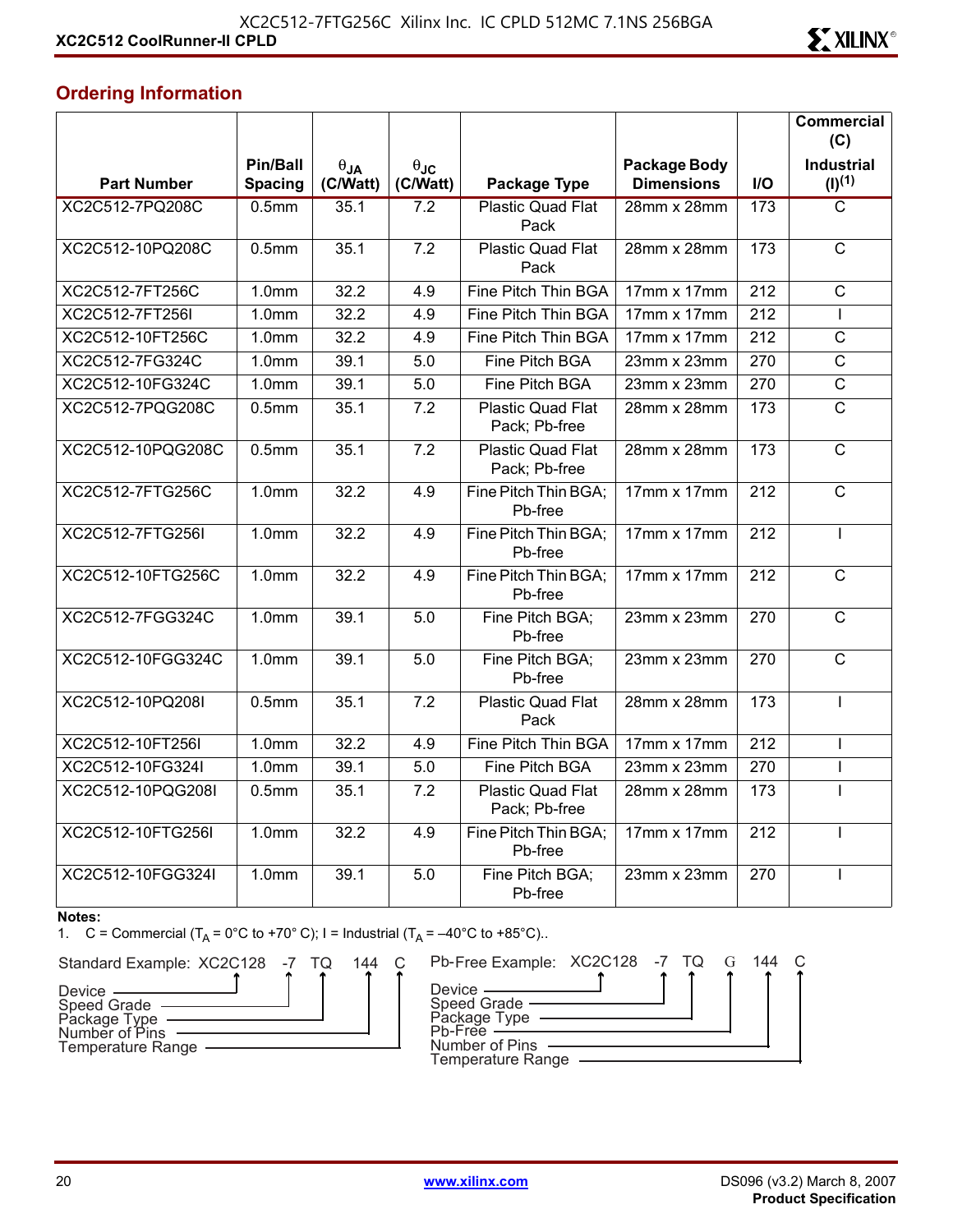

*Figure 6:* **PQ208 Plastic Quad Flat Pack**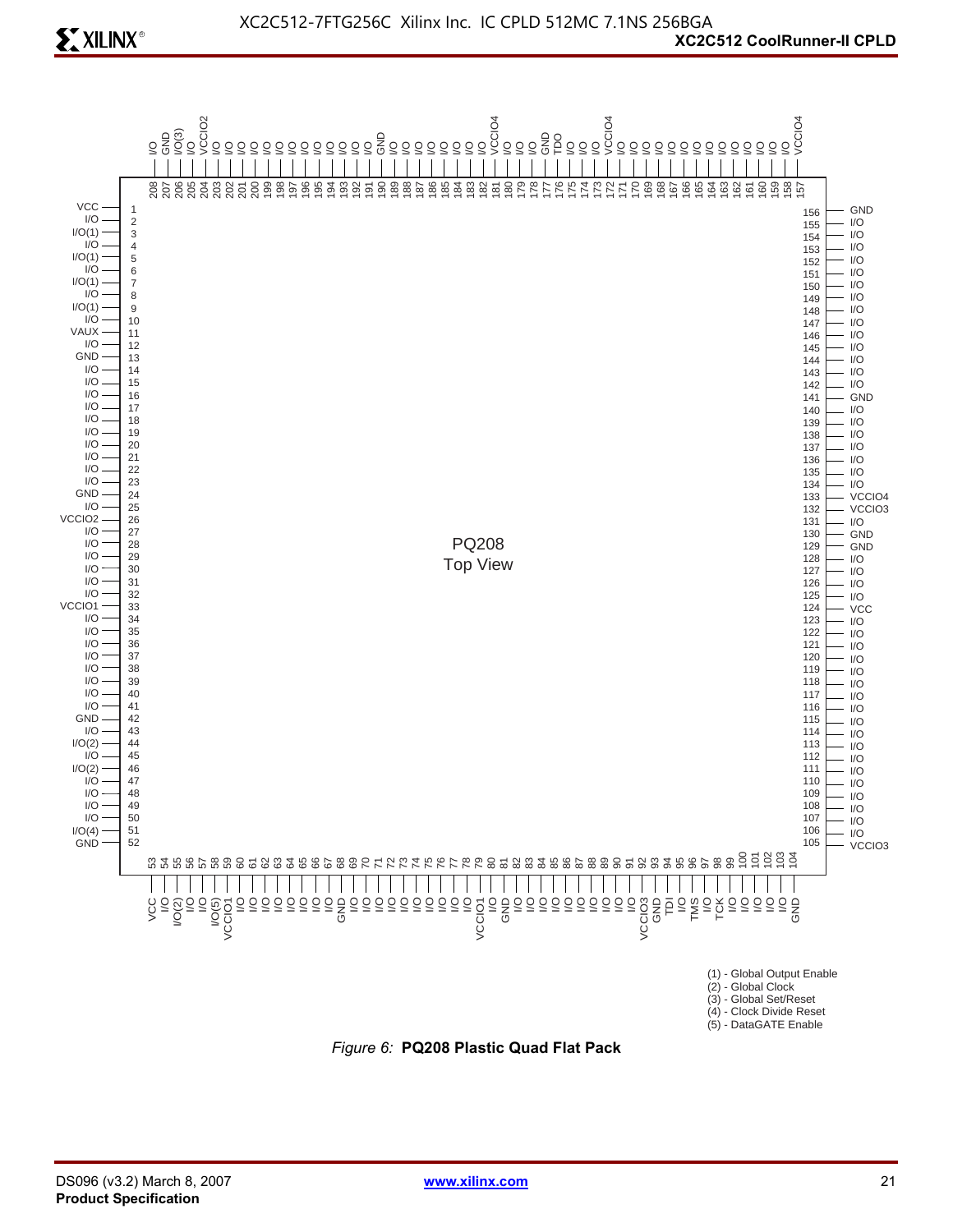#### **XC2C512 CoolRunner-II CPLD** XC2C512-7FTG256C Xilinx Inc. IC CPLD 512MC 7.1NS 256BGA

| $\circ$<br>$\overline{\phantom{0}}$ | 5<br>$\overline{\phantom{0}}$ | 4<br>$\overline{\phantom{0}}$ | ო<br>$\overline{\phantom{0}}$ | $\mathsf{N}$<br>$\overline{\phantom{0}}$ | ᠇<br>$\overline{\phantom{0}}$ | $\circ$<br>$\overline{\phantom{0}}$ | $\infty$           | ∞                  | ∼                  | $\circ$                 | 5          | 4      | ო          | $\mathbf{\Omega}$ | $\overline{\phantom{0}}$ |              |
|-------------------------------------|-------------------------------|-------------------------------|-------------------------------|------------------------------------------|-------------------------------|-------------------------------------|--------------------|--------------------|--------------------|-------------------------|------------|--------|------------|-------------------|--------------------------|--------------|
| I/O                                 | I/O                           | I/O                           | I/O                           | I/O                                      | I/O                           | <b>TDO</b>                          | I/O                | I/O                | I/O                | $\mathsf{I}/\mathsf{O}$ | I/O        | I/O    | I/O        | I/O               | I/O                      | A            |
| I/O                                 | I/O                           | I/O                           | I/O                           | I/O                                      | I/O                           | I/O                                 | I/O                | I/O                | I/O                | I/O                     | I/O        | I/O    | I/O        | I/O               | I/O                      | B            |
| I/O                                 | I/O                           | I/O                           | I/O                           | I/O                                      | I/O                           | I/O                                 | I/O                | I/O                | I/O                | I/O                     | I/O        | I/O(3) | I/O        | I/O               | I/O                      | C            |
| I/O                                 | I/O                           | I/O                           | I/O                           | <b>VCC</b>                               | I/O                           | I/O                                 | I/O                | I/O                | I/O                | I/O                     | <b>VCC</b> | I/O(1) | I/O(1)     | I/O               | I/O                      | D            |
| 1/O                                 | I/O                           | I/O                           | I/O                           | I/O                                      | I/O                           | I/O                                 | I/O                | 1/O                | I/O                | I/O                     | I/O(1)     | I/O    | I/O(1)     | I/O               | I/O                      | E            |
| I/O                                 | I/O                           | I/O                           | I/O                           | 1/O                                      | <b>GND</b>                    | VCCIO <sub>4</sub>                  | VCCIO4             | VCCIO <sub>2</sub> | VCCIO <sub>2</sub> | <b>GND</b>              | I/O        | VAUX   | I/O        | I/O               | I/O                      | F            |
| I/O                                 | I/O                           | I/O                           | I/O                           | I/O                                      | I/O                           | <b>GND</b>                          | <b>GND</b>         | <b>GND</b>         | <b>GND</b>         | VCCIO <sub>2</sub>      | I/O        | I/O    | I/O        | I/O               | I/O                      | G            |
| 1/O                                 | I/O                           | I/O                           | I/O                           | I/O                                      | VCCIO <sub>4</sub>            | GND                                 | <b>GND</b>         | <b>GND</b>         | <b>GND</b>         | VCCIO <sub>2</sub>      | I/O        | I/O    | I/O        | I/O               | I/O                      | Н            |
| I/O                                 | I/O                           | I/O                           | I/O                           | I/O                                      | VCCIO3                        | GND                                 | GND                | <b>GND</b>         | <b>GND</b>         | VCCIO1                  | I/O        | I/O    | I/O        | I/O               | I/O                      | J            |
| I/O                                 | I/O                           | I/O                           | <b>VCC</b>                    | I/O                                      | VCCIO3                        | <b>GND</b>                          | <b>GND</b>         | <b>GND</b>         | GND                | VCCIO1                  | I/O        | I/O    | I/O        | I/O               | I/O                      | Κ            |
| I/O                                 | I/O                           | I/O                           | I/O                           | I/O                                      | GND                           | VCCIO <sub>3</sub>                  | VCCIO <sub>3</sub> | VCCIO1             | VCCIO1             | GND                     | I/O        | I/O    | I/O        | I/O               | I/O                      |              |
| I/O                                 | I/O                           | I/O                           | I/O                           | I/O                                      | I/O                           | I/O                                 | I/O                | I/O                | I/O                | I/O                     | I/O        | I/O    | I/O(2)     | I/O(2)            | I/O                      | M            |
| I/O                                 | I/O                           | I/O                           | I/O                           | <b>TMS</b>                               | I/O                           | I/O                                 | I/O                | I/O                | I/O                | I/O                     | I/O        | I/O    | I/O        | I/O               | I/O                      | N            |
| I/O                                 | I/O                           | I/O                           | I/O                           | <b>TCK</b>                               | I/O                           | I/O                                 | I/O                | I/O                | I/O                | I/O                     | I/O(2)     | I/O    | <b>VCC</b> | I/O(4)            | I/O                      | P            |
| I/O                                 | I/O                           | I/O                           | I/O                           | I/O                                      | TDI                           | I/O                                 | I/O                | I/O                | I/O                | I/O                     | I/O        | I/O    | I/O        | I/O               | I/O                      | $\mathsf{R}$ |
| 1/O                                 | I/O                           | I/O                           | I/O                           | 1/O                                      | I/O                           | I/O                                 | I/O                | I/O                | I/O                | I/O                     | I/O        | I/O    | I/O        | I/O(5)            | I/O                      | T            |

FT256 Bottom View

(1) - Global Output Enable

**EXILINX®** 

(2) - Global Clock

(3) - Global Set/Reset

(4) - Clock Divide Reset

(5) - DataGATE Enable

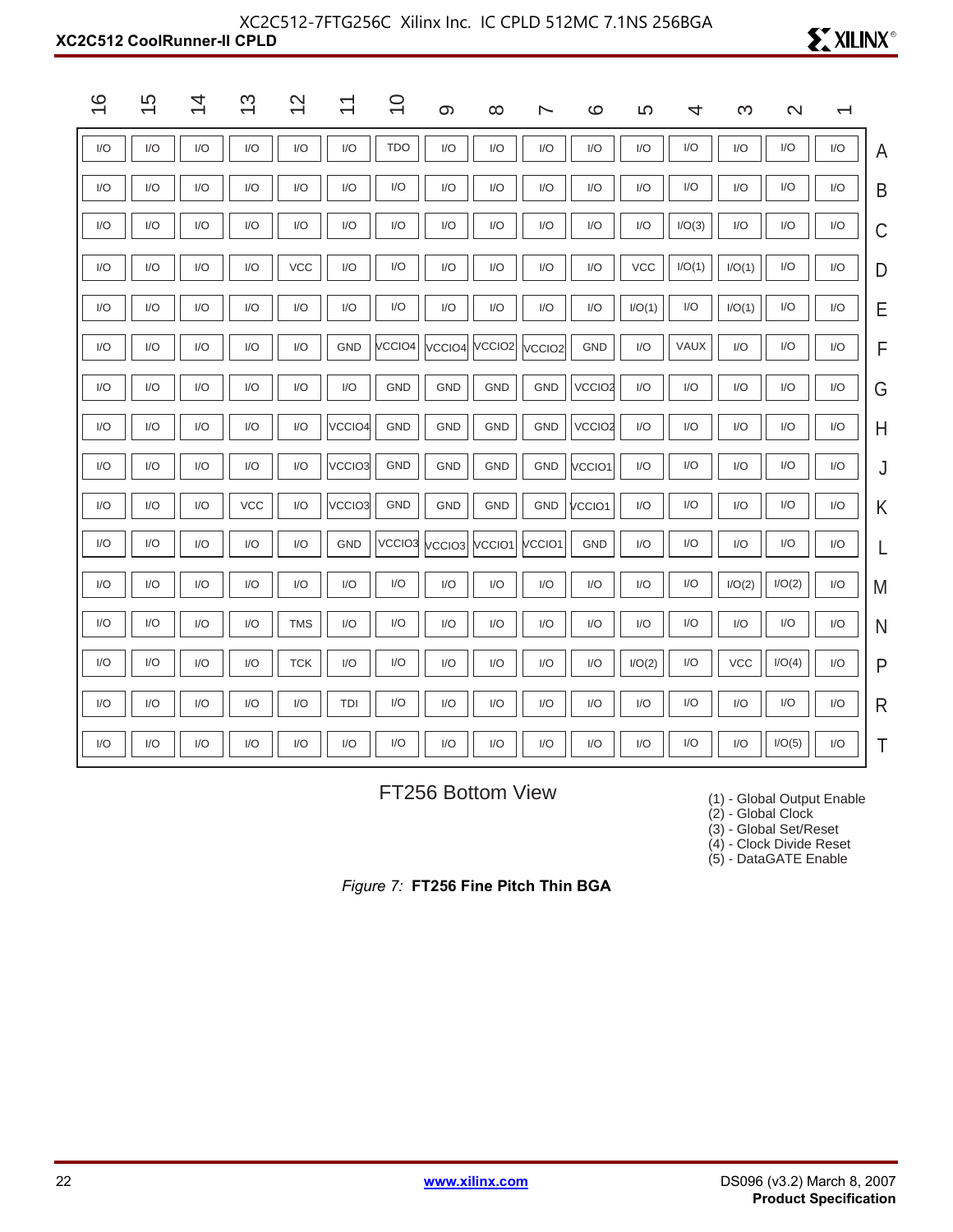|    | $\Omega$                | $\overline{\mathcal{S}}$ | $\overline{c}$                                           | တ                       | $\frac{8}{1}$           | 7                       | ဖ   | ഗ<br>$\overline{\phantom{0}}$ | 4                       | ო   | $\frac{2}{3}$                               | $\stackrel{\textstyle\scriptstyle\smile}{\scriptstyle\cdot}$ | $\overline{C}$          | စာ                      | $\infty$                | ∼                       | ဖ                       | 5                       | 4                                                               | က                                                               | $\mathbf{\Omega}$       |                         |
|----|-------------------------|--------------------------|----------------------------------------------------------|-------------------------|-------------------------|-------------------------|-----|-------------------------------|-------------------------|-----|---------------------------------------------|--------------------------------------------------------------|-------------------------|-------------------------|-------------------------|-------------------------|-------------------------|-------------------------|-----------------------------------------------------------------|-----------------------------------------------------------------|-------------------------|-------------------------|
|    | $\mathsf{I}/\mathsf{O}$ | $\mathsf{I}/\mathsf{O}$  | $\mathsf{VCC}$                                           | I/O                     | $\mathsf{I}/\mathsf{O}$ | $\mathsf{I}/\mathsf{O}$ | I/O | $\mathsf{I}/\mathsf{O}$       | I/O                     | I/O | $\mathsf{I}/\mathsf{O}$                     | I/O                                                          | I/O                     | I/O                     | I/O                     | I/O                     | I/O                     | $\mathsf{I}/\mathsf{O}$ | $\mathsf{I}/\mathsf{O}$                                         | $\mathsf{I}/\mathsf{O}$                                         | I/O(3)                  | $\mathsf{I}/\mathsf{O}$ |
| B  | I/O                     | 1/O                      | I/O                                                      | I/O                     | I/O                     | I/O                     | I/O | I/O                           | I/O                     | I/O | I/O                                         | I/O                                                          | I/O                     | I/O                     | I/O                     | I/O                     | I/O                     | 1/O                     | I/O                                                             | 1/O                                                             | I/O                     | I/O(1)                  |
| С  | I/O                     | 1/O                      | I/O                                                      | I/O                     | I/O                     | I/O                     | I/O | I/O                           | <b>TDO</b>              | I/O | I/O                                         | I/O                                                          | I/O                     | I/O                     | I/O                     | I/O                     | I/O                     | I/O                     | I/O                                                             | $\mathsf{I}/\mathsf{O}$                                         | I/O                     | I/O(1)                  |
| D  | $\mathsf{I}/\mathsf{O}$ | I/O                      | $\ensuremath{\mathsf{I}}\xspace/\ensuremath{\mathsf{O}}$ | I/O                     | GND                     | I/O                     | I/O | I/O                           | I/O                     | I/O | I/O                                         | I/O                                                          | I/O                     | $\mathsf{I}/\mathsf{O}$ | I/O                     | I/O                     | $\mathsf{I}/\mathsf{O}$ | GND                     | VCC                                                             | I/O(1)                                                          | I/O                     | $\mathsf{IO}$           |
| Ε  | I/O                     | $\mathsf{U}\mathsf{O}$   | I/O                                                      | GND                     |                         |                         |     |                               |                         |     |                                             |                                                              |                         |                         |                         |                         |                         |                         | GND                                                             | VCC                                                             | I/O                     | I/O(1)                  |
| F  | I/O                     | $\mathsf{U}/\mathsf{O}$  | $\mathsf{I}/\mathsf{O}$                                  | I/O                     |                         |                         |     |                               |                         |     |                                             |                                                              |                         |                         |                         |                         |                         |                         | I/O                                                             | $\mathsf{I}/\mathsf{O}$                                         | I/O                     | VAUX                    |
| G  | I/O                     | $\mathsf{U}/\mathsf{O}$  | $\mathsf{I}/\mathsf{O}$                                  | I/O                     |                         |                         |     |                               |                         |     |                                             |                                                              |                         |                         |                         |                         |                         |                         | I/O                                                             | $\mathsf{I}/\mathsf{O}$                                         | I/O                     | $\mathsf{IO}$           |
| н  | I/O                     | I/O                      | $\mathsf{I}/\mathsf{O}$                                  | I/O                     |                         |                         |     |                               |                         |     |                                             |                                                              |                         |                         |                         |                         |                         |                         | I/O                                                             | $\mathsf{I}/\mathsf{O}$                                         | I/O                     | I/O                     |
| J  | I/O                     | I/O                      | $\mathsf{I}/\mathsf{O}$                                  | I/O                     |                         |                         |     |                               | GND                     |     | $ VCCIO4 $ $ VCCIO4 $ $ VCCIO2 $ $ VCCIO2 $ |                                                              |                         | GND                     |                         |                         |                         |                         | I/O                                                             | $\mathsf{I}/\mathsf{O}$                                         | I/O                     | 1/O                     |
| Κ  | I/O                     | $\mathsf{I}/\mathsf{O}$  | $\mathsf{I}/\mathsf{O}$                                  | I/O                     |                         |                         |     |                               | <b>VCCIO4</b>           | GND | GND                                         | GND                                                          | GND                     | VCCIO <sub>2</sub>      |                         |                         |                         |                         | I/O                                                             | $\ensuremath{\mathsf{I}}\xspace/\ensuremath{\mathsf{O}}\xspace$ | $\mathsf{I}/\mathsf{O}$ | I/O                     |
|    | I/O                     | I/O                      | $\mathsf{I}/\mathsf{O}$                                  | I/O                     |                         |                         |     |                               | /CCIO4                  | GND | GND                                         | GND                                                          | GND                     | VCCIO2                  |                         |                         |                         |                         | $\mathsf{I}/\mathsf{O}$                                         | $\mathsf{I}/\mathsf{O}$                                         | I/O                     | 1/O                     |
| M  | I/O                     | I/O                      | I/O                                                      | I/O                     |                         |                         |     |                               | VCCIO3                  | GND | GND                                         | GND                                                          | GND                     | VCCIO1                  |                         |                         |                         |                         | I/O                                                             | I/O                                                             | I/O                     | I/O                     |
| N  | I/O                     | $\mathsf{U}/\mathsf{O}$  | VCC                                                      | I/O                     |                         |                         |     |                               | VCCIO3                  | GND | GND                                         | GND                                                          | GND                     | VCCIO1                  |                         |                         |                         |                         | I/O                                                             | I/O                                                             | I/O                     | I/O                     |
| P  | $\mathsf{I}/\mathsf{O}$ | I/O                      | I/O                                                      | I/O                     |                         |                         |     |                               | GND                     |     | $ VCCIO3 $ $ VCCIO3 $ $ VCCIO1 $ $ VCCIO1 $ |                                                              |                         | GND                     |                         |                         |                         |                         | I/O                                                             | I/O                                                             | $\mathsf{I}/\mathsf{O}$ | $\mathsf{I}/\mathsf{O}$ |
| R  | I/O                     | I/O                      | $\mathsf{I}/\mathsf{O}$                                  | I/O                     |                         |                         |     |                               |                         |     |                                             |                                                              |                         |                         |                         |                         |                         |                         | $\mathsf{I}/\mathsf{O}$                                         | $\mathsf{I}/\mathsf{O}$                                         | $\mathsf{I}/\mathsf{O}$ | I/O                     |
| Τ  | I/O                     | $IV$                     | I/O                                                      | I/O                     |                         |                         |     |                               |                         |     |                                             |                                                              |                         |                         |                         |                         |                         |                         | I/O                                                             | $\ensuremath{\mathsf{I}}/\ensuremath{\mathsf{O}}$               | $\mathsf{I}/\mathsf{O}$ | $\mathsf{I}/\mathsf{O}$ |
| U  | I/O                     | I/O                      | $\mathsf{I}/\mathsf{O}$                                  | $\mathsf{I}/\mathsf{O}$ |                         |                         |     |                               |                         |     |                                             |                                                              |                         |                         |                         |                         |                         |                         | I/O                                                             | I/O                                                             | I/O                     | I/O                     |
| V  | 1/O                     | I/O                      | I/O                                                      | GND                     |                         |                         |     |                               |                         |     |                                             |                                                              |                         |                         |                         |                         |                         |                         | GND                                                             | I/O(2)                                                          | I/O                     | I/O                     |
| W  | I/O                     | $\mathsf{I}/\mathsf{O}$  | I/O                                                      | I/O                     | GND                     | I/O                     | I/O | I/O                           | I/O                     | I/O | I/O                                         | I/O                                                          | I/O                     | I/O                     | I/O                     | I/O                     | I/O                     | GND                     | I/O                                                             | $\mathsf{U}\mathsf{O}$                                          | I/O                     | $\mathsf{U}\mathsf{O}$  |
| Υ  | I/O                     | I/O                      | $\mathsf{I}/\mathsf{O}$                                  | <b>TCK</b>              | I/O                     | $\mathsf{I}/\mathsf{O}$ | I/O | I/O                           | $\mathsf{I}/\mathsf{O}$ | I/O | I/O                                         | $\mathsf{I}/\mathsf{O}$                                      | I/O                     | $\mathsf{I}/\mathsf{O}$ | I/O                     | $\mathsf{I}/\mathsf{O}$ | I/O                     | I/O                     | I/O                                                             | $\ensuremath{\mathsf{I}}/\ensuremath{\mathsf{O}}$               | I/O                     | 1/O(2)                  |
| ΑA | I/O                     | I/O                      | I/O                                                      | I/O                     | I/O                     | 1/O                     | I/O | I/O                           | $\mathsf{I}/\mathsf{O}$ | I/O | I/O                                         | I/O                                                          | I/O                     | I/O                     | $\mathsf{I}/\mathsf{O}$ | I/O                     | I/O                     | I/O(5)                  | $\ensuremath{\mathsf{I}}\xspace/\ensuremath{\mathsf{O}}\xspace$ | VCC                                                             | $\mathsf{I}/\mathsf{O}$ | I/O                     |
| AB | I/O                     | $\mathsf{I}/\mathsf{O}$  | TMS                                                      | TDI                     | I/O                     | I/O                     | I/O | I/O                           | $\mathsf{I}/\mathsf{O}$ | I/O | I/O                                         | $\mathsf{I}/\mathsf{O}$                                      | $\mathsf{I}/\mathsf{O}$ | $\mathsf{I}/\mathsf{O}$ | I/O                     | I/O                     | $\mathsf{I}/\mathsf{O}$ | I/O                     | I/O                                                             | I/O(2)                                                          | I/O(4)                  | 1/O                     |

FG324 Bottom View

(1) - Global Output Enable

(2) - Global Clock

(3) - Global Set/Reset

(4) - Clock Divide Reset (5) - DataGATE Enable

*Figure 8:* **FG324 Fine Pitch BGA**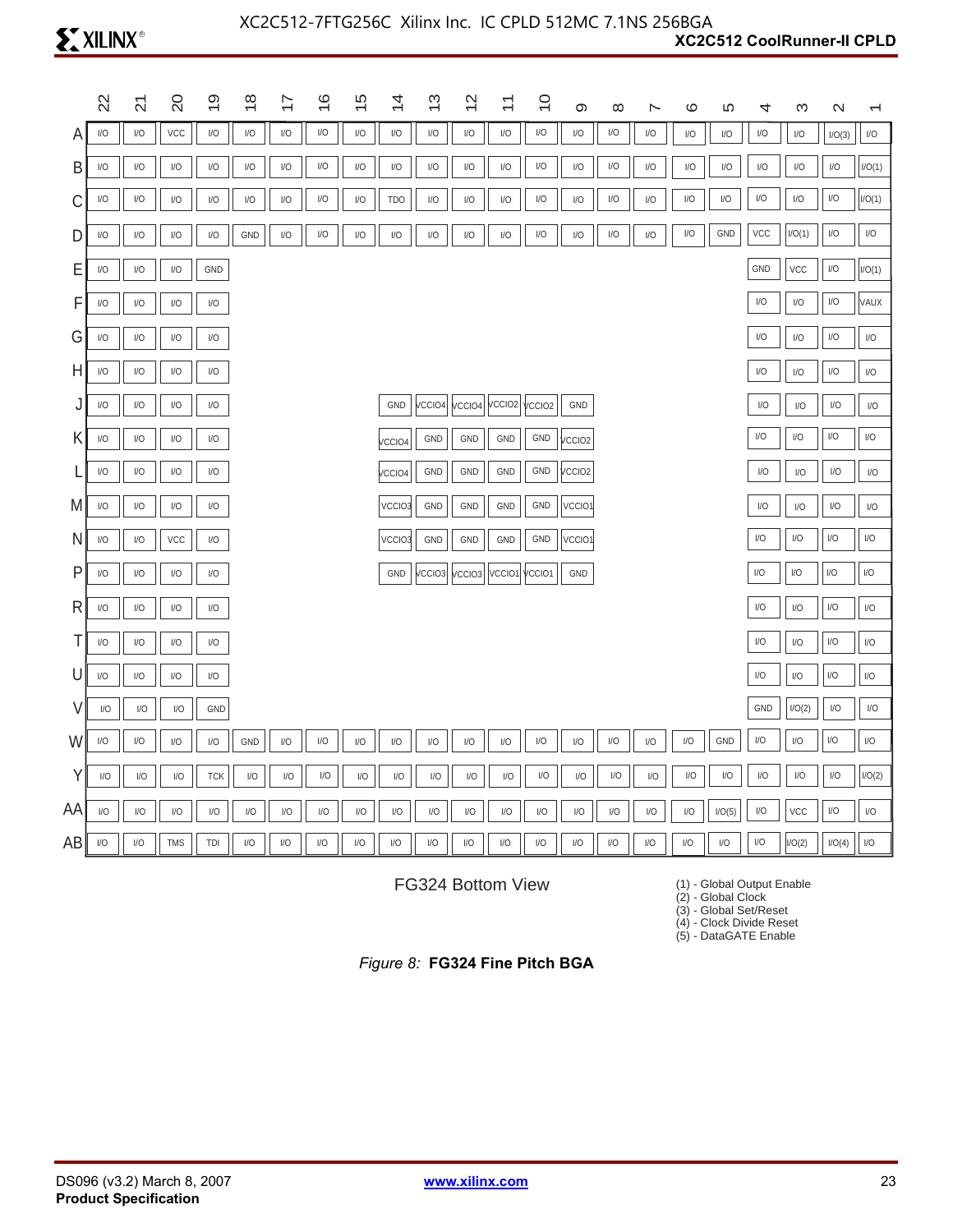#### **Warranty Disclaimer**

THESE PRODUCTS ARE SUBJECT TO THE TERMS OF THE XILINX LIMITED WARRANTY WHICH CAN BE VIEWED AT **<http://www.xilinx.com/warranty.htm>**. THIS LIMITED WARRANTY DOES NOT EXTEND TO ANY USE OF THE PRODUCTS IN AN APPLICATION OR ENVIRONMENT THAT IS NOT WITHIN THE SPECIFICATIONS STATED ON THE THEN-CURRENT XILINX DATA SHEET FOR THE PRODUCTS. PRODUCTS ARE NOT DESIGNED TO BE FAIL-SAFE AND ARE NOT WARRANTED FOR USE IN APPLICATIONS THAT POSE A RISK OF PHYSICAL HARM OR LOSS OF LIFE. USE OF PRODUCTS IN SUCH APPLICATIONS IS FULLY AT THE RISK OF CUSTOMER SUBJECT TO APPLICABLE LAWS AND REGULATIONS.

#### **Additional Information**

Additional information is available for the following CoolRunner-II topics:

- XAPP784: Bulletproof CPLD Design Practices
- XAPP375: Timing Model
- XAPP376: Logic Engine
- XAPP378: Advanced Features
- XAPP382: I/O Characteristics
- XAPP389: Powering CoolRunner-II
- XAPP399: Assigning VREF Pins

#### **Revision History**

The following table shows the revision history for this document.

**Date Version Revision** 7/19/02 1.0 Initial Xilinx release. 3/15/03 2.0 Added characterization data. 11/25/03 2.1 Fixed two typos. 1/26/04 2.2 Updated Tsol; added links to Data Sheets and Application Notes. 8/03/04 2.3 Pb-free documentation 10/01/04 2.4 Add Asynchronous Preset/Reset Pulse Width specification to AC Electrical Characteristics. 01/30/05  $\vert$  2.5  $\vert$  Change to  $I_{\text{CCSB}}$  MAX for Commercial and Industrial. 03/07/05 **2.6** Removed -6 speed grade. Modified Table 1, IOSTANDARDs. 03/20/06 | 3.0 Change to Product Specification. Add warranty Disclaimer. Add note to Pin Descriptions that GCK, GSR, and GTS pins can also be used for general purpose I/O. 02/15/07  $\vert$  3.1 Corrections to timing parameters t<sub>DIN</sub>, t<sub>SUD</sub>, t<sub>PSUD</sub>, t<sub>PHD</sub>, t<sub>PH</sub>, t<sub>SLEW18</sub>, t<sub>IN</sub> (HSTL),  $t_{\text{OUT}}(\text{SSTL3})$ , and  $t_{\text{Tim}}$  (SSTL3) for -6 speed grade. Corrections to  $t_{\text{DIN}}$ ,  $t_{\text{SUD}}$ ,  $t_{\text{CO}}$ ,  $t_{\text{PSUD}}$ , t<sub>PHD</sub>, and t<sub>PH</sub> for the -7 speed grade. Values now match the software. There were no changes to silicon or characterization. Added XC2C512-7FT256I and XC2C512-7FTG236I packages. Change to  $V_{\text{IH}}$  specification for 2.5V and 1.8V LVCMOS. 03/08/07  $\parallel$  3.2 Fixed typo in note for V<sub>IL</sub> for LVCMOS18; removed note for V<sub>IL</sub> for LVCMOS33.

ated reference designs, click the following link and scroll down the page until you find the document you want: **[CoolRunner-II Data Sheets and Application Notes](http://www.xilinx.com/xlnx/xweb/xil_publications_display.jsp?sGlobalNavPick=&sSecondaryNavPick=&category=-19214&iLanguageID=1)**

To access these and all application notes with their associ-

**[Device Packages](http://www.xilinx.com/xlnx/xweb/xil_publications_index.jsp?sGlobalNavPick=&sSecondaryNavPick=&category=-19166&iLanguageID=1)**